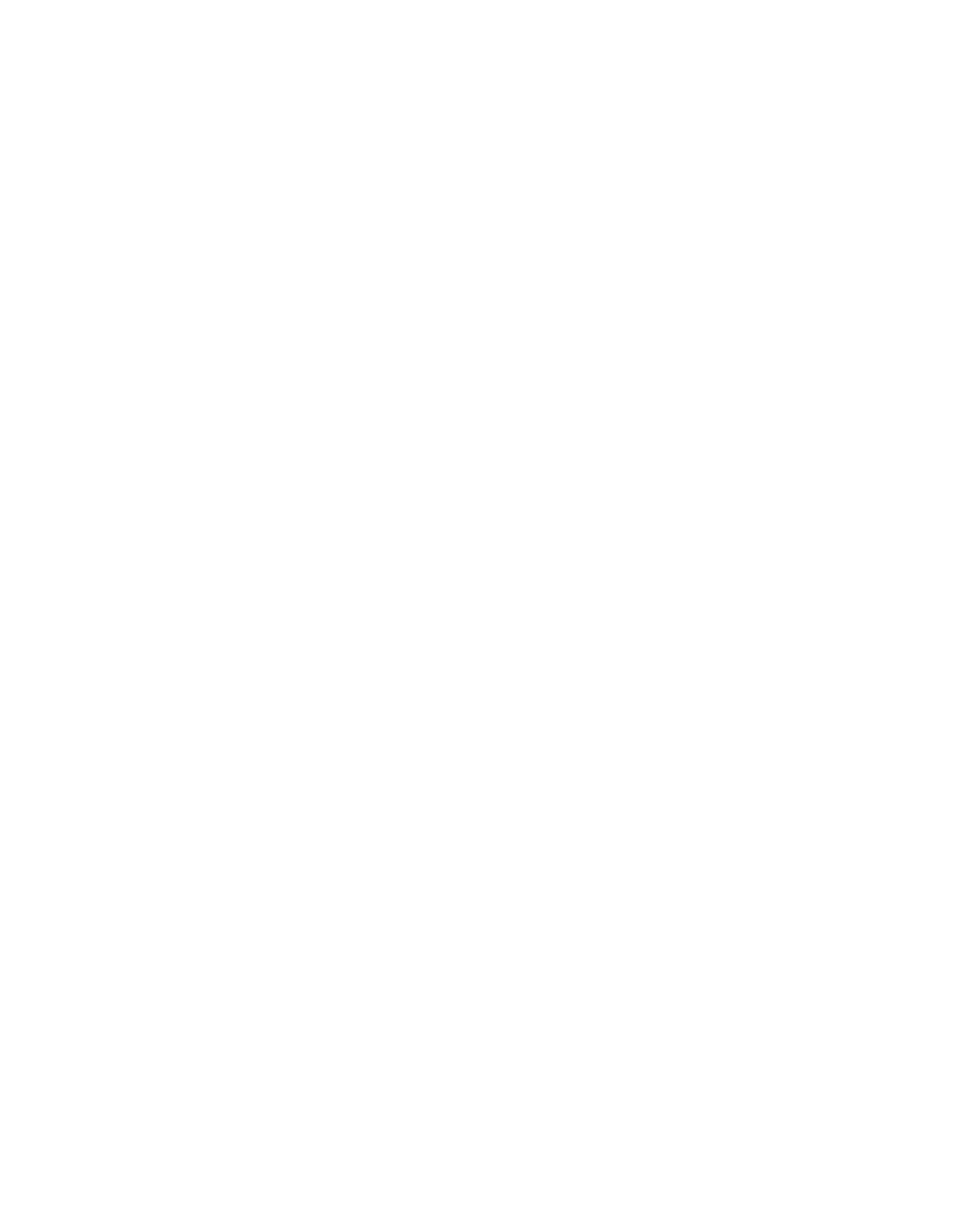# **Table of Contents**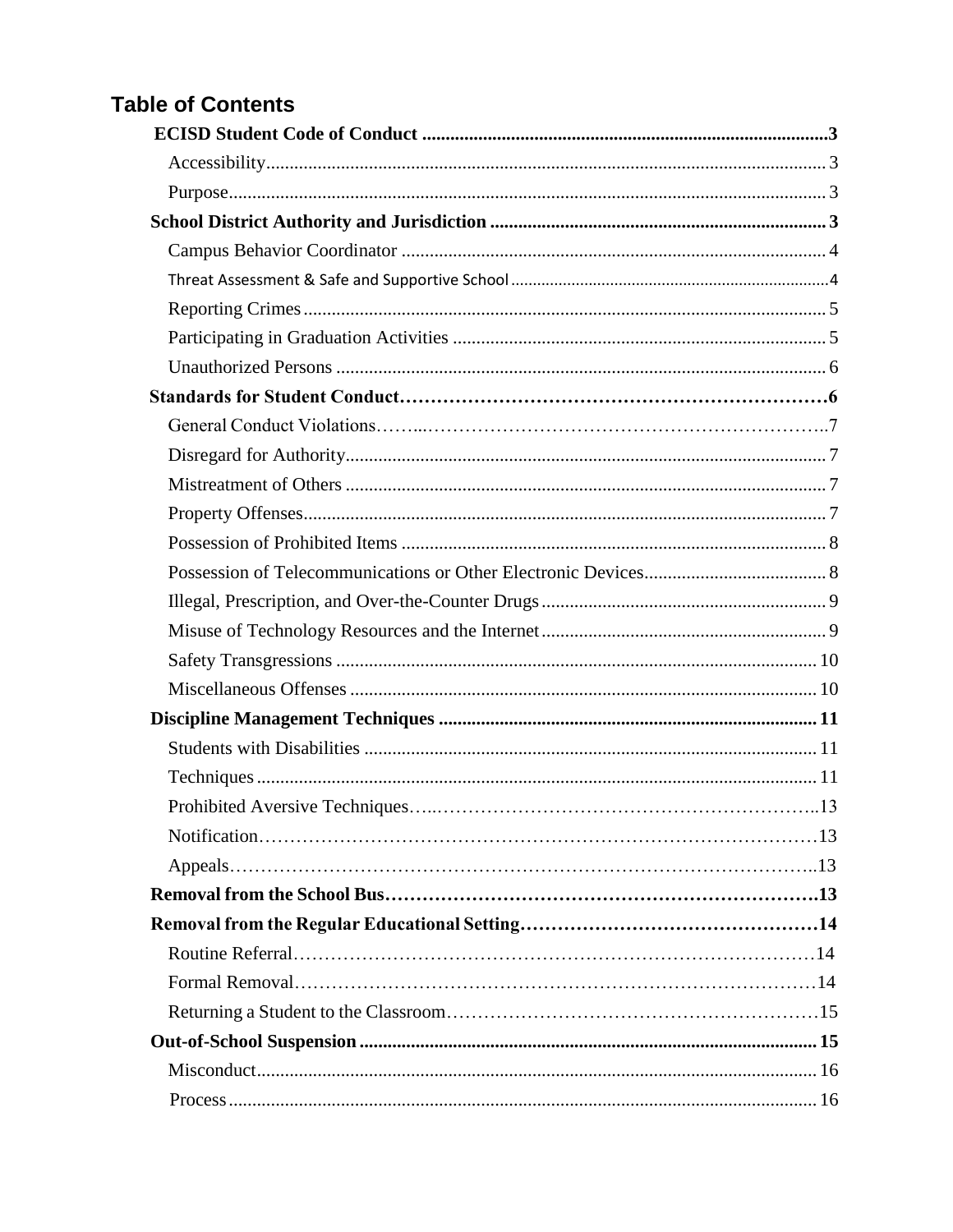| <b>Table of Contents</b>                                                 |  |
|--------------------------------------------------------------------------|--|
|                                                                          |  |
|                                                                          |  |
| Discretionary Placement: Misconduct That May Result in DAEP Placement 18 |  |
|                                                                          |  |
| Mandatory Placement: Misconduct That Requires DAEP Placement  18         |  |
|                                                                          |  |
|                                                                          |  |
|                                                                          |  |
|                                                                          |  |
|                                                                          |  |
|                                                                          |  |
|                                                                          |  |
|                                                                          |  |
|                                                                          |  |
|                                                                          |  |
|                                                                          |  |
|                                                                          |  |
|                                                                          |  |
|                                                                          |  |
|                                                                          |  |
|                                                                          |  |
|                                                                          |  |
|                                                                          |  |
|                                                                          |  |
|                                                                          |  |
|                                                                          |  |
|                                                                          |  |
|                                                                          |  |
|                                                                          |  |
|                                                                          |  |
|                                                                          |  |
|                                                                          |  |
|                                                                          |  |
|                                                                          |  |
|                                                                          |  |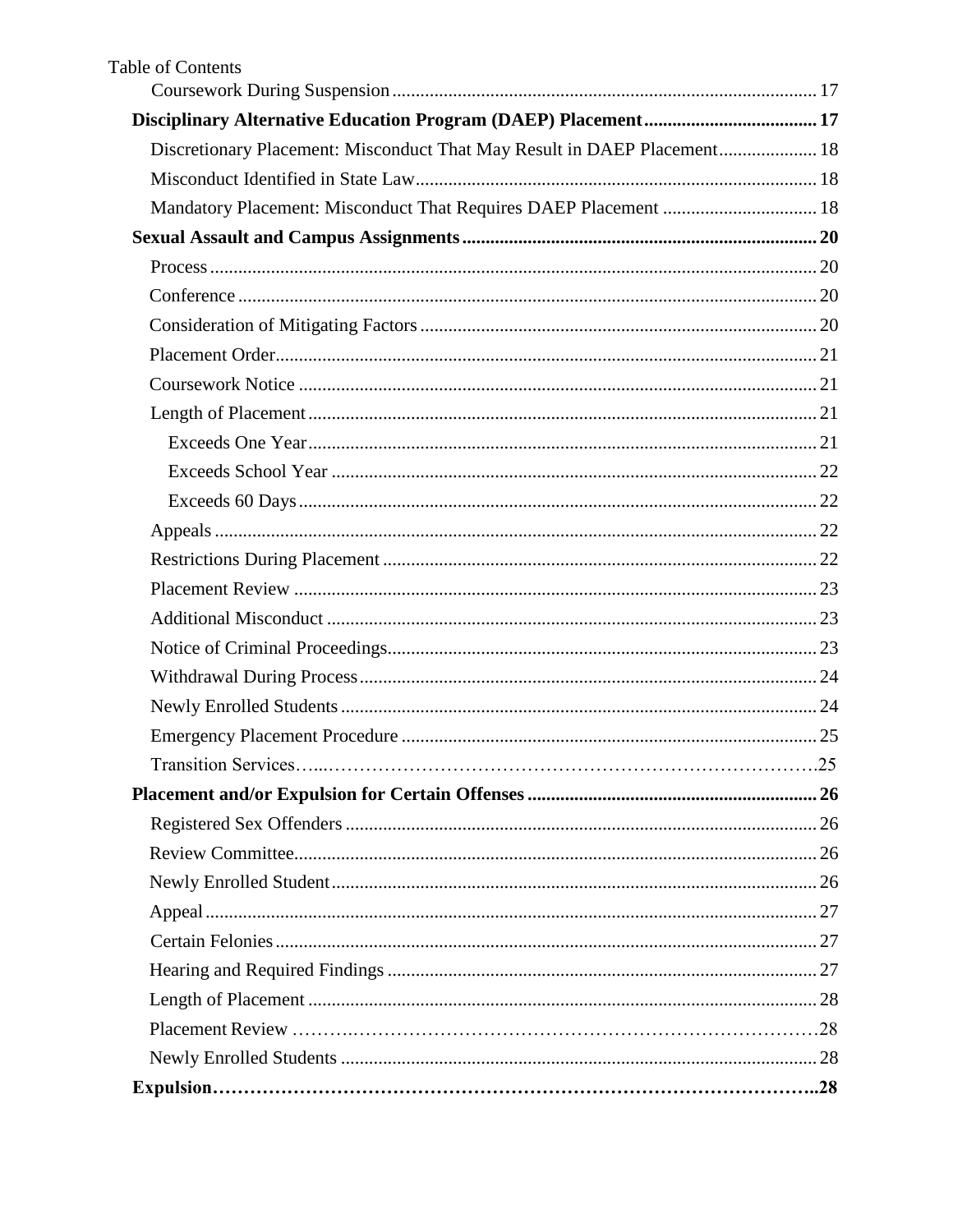| <b>Table of Contents</b>                                           |  |
|--------------------------------------------------------------------|--|
| Discretionary Expulsion: Misconduct That May Result in Expulsion29 |  |
|                                                                    |  |
|                                                                    |  |
|                                                                    |  |
|                                                                    |  |
|                                                                    |  |
|                                                                    |  |
|                                                                    |  |
|                                                                    |  |
|                                                                    |  |
|                                                                    |  |
|                                                                    |  |
|                                                                    |  |
|                                                                    |  |
|                                                                    |  |
|                                                                    |  |
|                                                                    |  |
|                                                                    |  |
|                                                                    |  |
|                                                                    |  |
|                                                                    |  |
|                                                                    |  |
|                                                                    |  |
|                                                                    |  |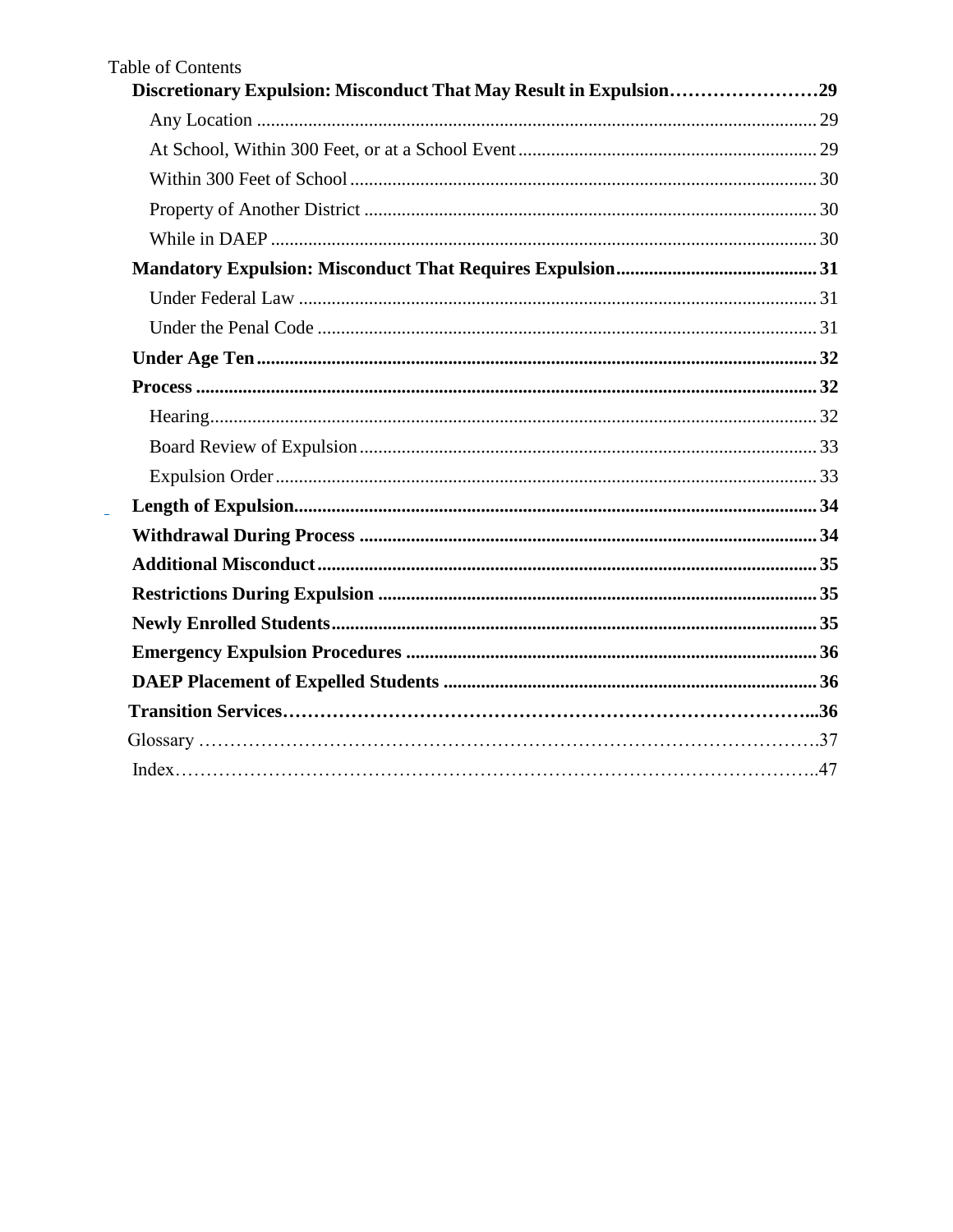# **Student Code of Conduct**

#### <span id="page-5-0"></span>**Accessibility**

If you have difficulty accessing the information in this document because of disability, please contact the appropriate campus principal*.*

#### <span id="page-5-1"></span>**Purpose**

The Student Code of Conduct ("Code") is the district's response to the requirements of Chapter 37 of the Texas Education Code.

The Code provides methods and options for managing students in the classroom and on school grounds, disciplining students, and preventing and intervening in student discipline problems.

The law requires the district to define misconduct that may—or must—result in a range of specific disciplinary consequences including removal from a regular classroom or campus, out- of-school suspension, placement in a disciplinary alternative education program (DAEP), placement in a juvenile justice alternative education program (JJAEP), or expulsion from school.

The Student Code of Conduct has been adopted by the Ector County Independent School District (ECISD) Board of Trustees and was developed with the advice of the district-level committee. This Code provides information to parents and students regarding standards of conduct, consequences of misconduct, and procedures for administering discipline. It remains in effect during summer school and at all school-related events and activities outside the school year until an updated version adopted by the board becomes effective for the next school year.

In accordance with state law, the Code shall be posted at each school campus or shall be available for review at the office of the campus principal. Additionally, the Code shall be available at the office of the campus behavior coordinator and posted on the district's website [@](http://www.ectorcountyisd.org/)  *[www.ectorcountyisd.org](http://www.ectorcountyisd.org/)*[.](http://www.ectorcountyisd.org/) [Pa](http://www.ectorcountyisd.org/)rents shall be notified of any conduct violation that may result in a student being suspended, placed in a DAEP or JJAEP, expelled, or taken into custody by a law enforcement under Chapter 37 of the Education Code.

Because the Student Code of Conduct is adopted by the district's board of trustees, it has the force of policy; therefore, in case of conflict between the Code and the Student Handbook, the Code shall prevail.

**Please note:** The discipline of students with disabilities who are eligible for services under federal law (Individuals with Disabilities Education Act and Section 504 of the Rehabilitation Act of 1973) is subject to the provisions of those laws. School District Authority and Jurisdiction

# <span id="page-5-2"></span>**School District Authority and Jurisdiction**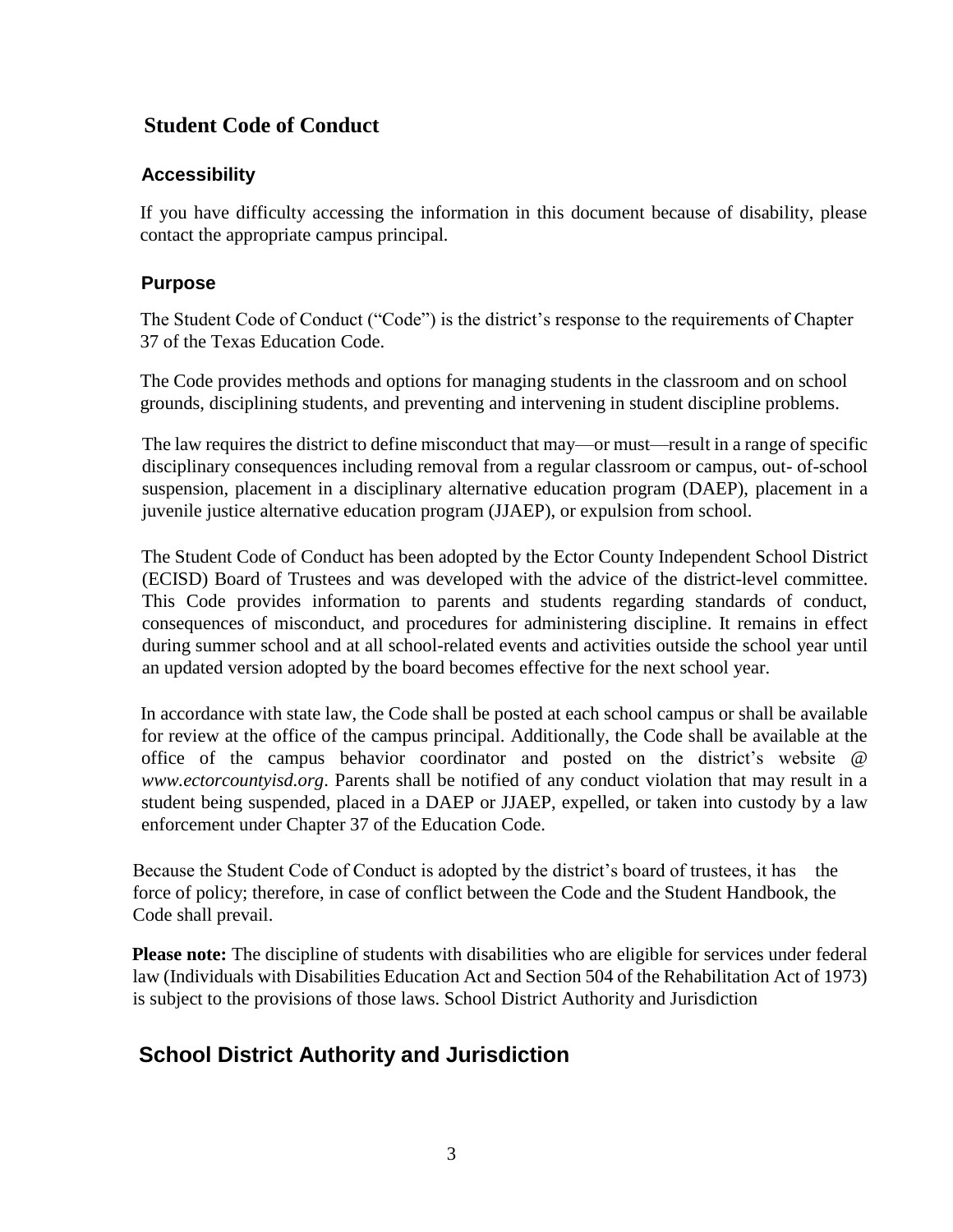School rules and the authority of the district to administer discipline apply whenever the interest of the district is involved, on or off school grounds, in conjunction with or independent of classes and school-sponsored activities.

The district has disciplinary authority over a student:

- 1. During the regular school day and while the student is going to and from school or a school-sponsored or school-related activity on district transportation;
- 2. During lunch periods in which a student is allowed to leave campus;
- 3. While the student is in attendance at any school-related activity, regardless of time or location;
- 4. For any school-related misconduct, regardless of time or location;
- 5. When retaliation against a school employee, board member, or volunteer occurs or is threatened, regardless of time or location;
- 6. When a student engages in cyberbullying, as provided by Education Code 37.0832;
- 7. When criminal mischief is committed on or off school property or at a school-related event;
- 8. For certain offenses committed within 300 feet of school property as measured from any point on the school's real property boundary line;
- 9. For certain offenses committed while on school property or while attending a schoolsponsored or school-related activity of another district in Texas;
- 10. When the student commits a felony, as provided by Education Code 37.006 or 37.0081; and
- 11. When the student is required to register as a sex offender.

#### <span id="page-6-0"></span>**Campus Behavior Coordinator**

As required by law, a person at each campus must be designated to serve as the campus behavior coordinator. The designated person may be the principal of the campus or any other campus administrator selected by the principal. The campus behavior coordinator is primarily responsible for maintaining student discipline. The district shall post on its website and in the Student Handbook, for each campus, the email address and telephone number of the person serving as campus behavior coordinator. Contact information may be found at the campus webpage and [\(Click here for digital copy of Student Handbook\)](Click%20here%20for%20digital%20copy%20of%20Student%20Handbook). Parents may contact the campus for the name of a current person serving as a campus behavior coordinator*[.](http://www.ectorcountyisd.org/)*

#### **Threat Assessment and Safe and Supportive School Team**

The campus behavior coordinator or other appropriate administrator will work closely with the campus threat assessment safe and supportive school team to implement the district's threat assessment policy and procedures, as required by law, and shall take appropriate disciplinary action in accordance with the Code of Conduct.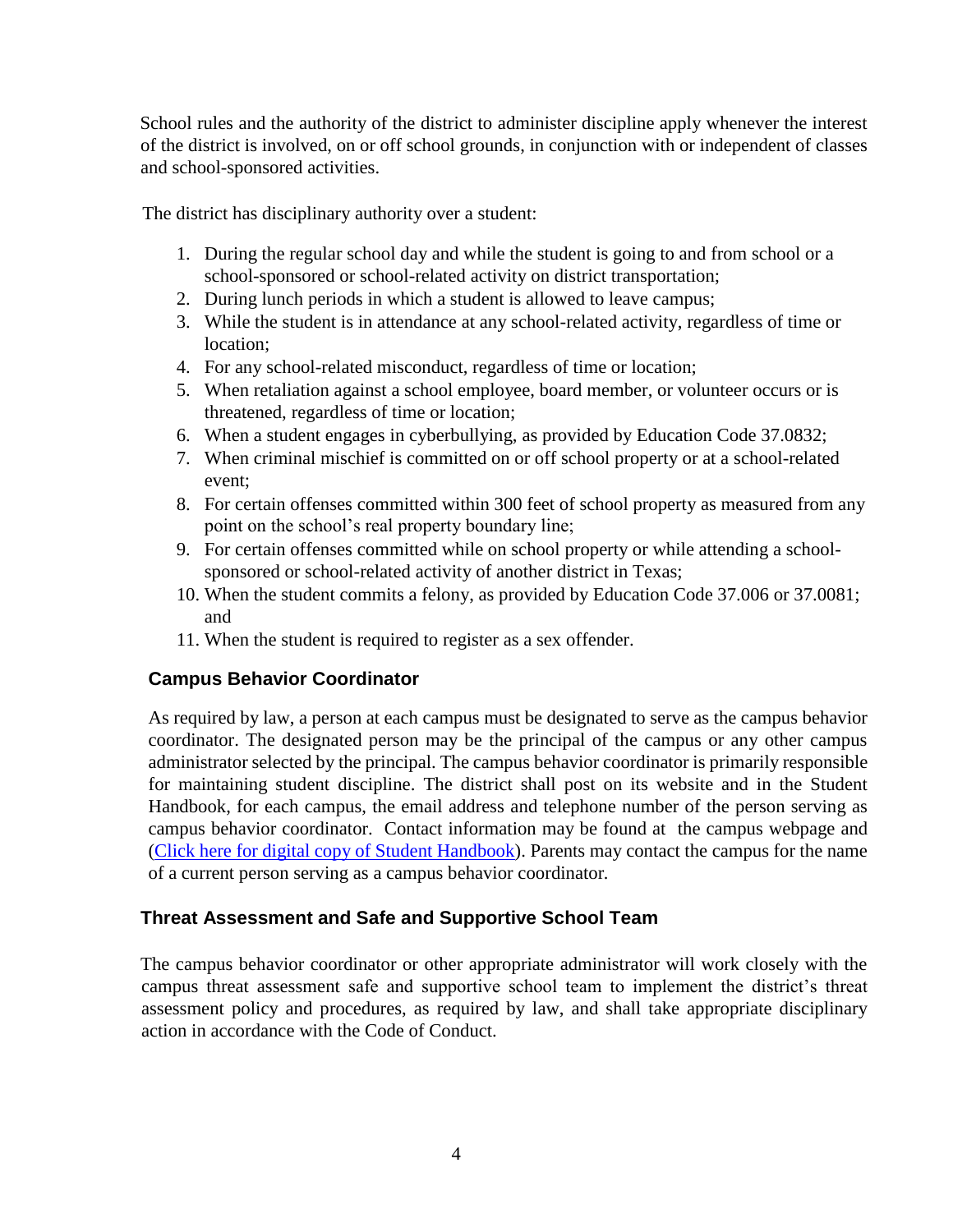#### **Searches**

District officials may conduct searches of students, their belongings, and their vehicles in accordance with state and federal law and district policy. Searches of students shall be conducted in a reasonable and nondiscriminatory manner. Refer to the district's policies at FNF (LEGAL) and FNF (LOCAL) for more information regarding investigations and searches.

The district has the right to search a vehicle driven to school by a student and parked on school property whenever there is reasonable suspicion to believe it contains articles or materials prohibited by the district.

Desks, lockers, district-provided technology, and similar items are the property of the district and are provided for student use as a matter of convenience. District property is subject to search or inspection at any time without notice.

# <span id="page-7-0"></span>**Reporting Crimes**

The principal or campus behavior coordinator and other school administrators as appropriate shall report crimes as required by law and shall call local law enforcement when an administrator suspects that a crime has been committed on campus.

#### **Security Personnel**

To ensure sufficient security and protection of students, staff, and property, the board employs police officers, school resource officers (SROs), and/or security personnel. In accordance with law, the board has coordinated with the campus behavior coordinator and other district employees to ensure appropriate law enforcement duties are assigned to security staff. The law enforcement duties of district peace officers are listed in policy CKE (LOCAL). The law enforcement duties of school resource officers are: as outlined TEC 37.081, as well as Texas Code of Criminal Procedures.

#### **"Parent" Defined**

Throughout the Code of Conduct and related discipline policies, the term "parent" includes a parent, legal guardian, or other person having lawful control of the child.

#### <span id="page-7-1"></span>**Participating in Graduation Activities**

The district has the right to limit a student's participation in graduation activities for violating the district's Code.

Participation might include a speaking role, as established by district policy and procedures.

Students eligible to give the opening and closing remarks at graduation shall be notified by the campus principal. Notwithstanding any other eligibility requirements, in order to be considered as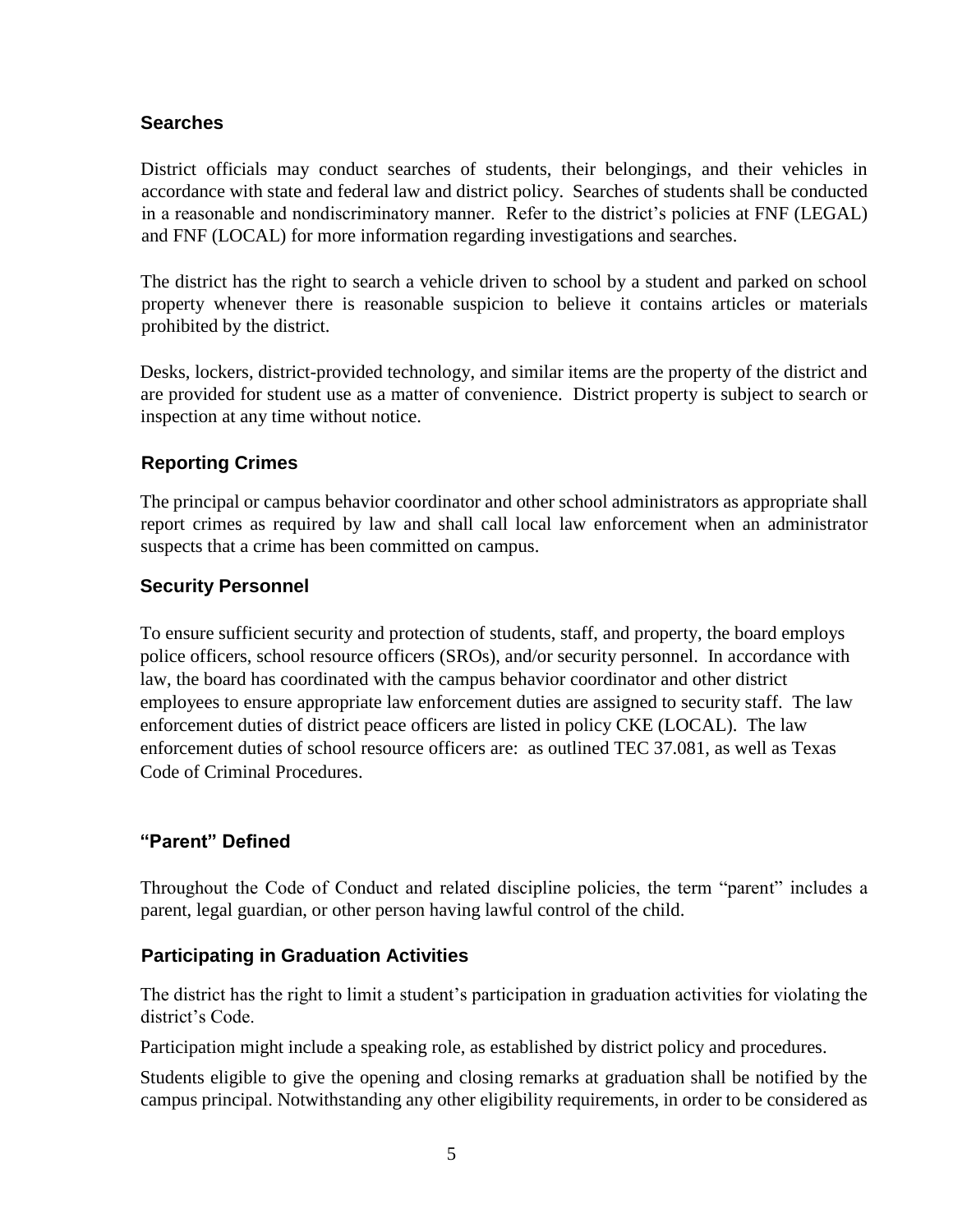an eligible student to give the opening or closing remarks, a student shall not have engaged in any misconduct in violation of the district's Code resulting in an out-of-school suspension, removal to a DAEP, or expulsion during the semester immediately preceding graduation.

The valedictorian and salutatorian may also have speaking roles at graduation. No student shall be eligible to have such a speaking role if he or she engaged in any misconduct in violation of the district's Code resulting in an out-of-school suspension, removal to a DAEP, or expulsion during the semester immediately preceding graduation.

# <span id="page-8-0"></span>**Unauthorized Persons**

In accordance with Education Code 37.105, a school administrator, school resource officer (SRO), or district police officer shall have the authority to refuse entry or eject a person from district property if the person refuses to leave peaceably on request and:

- 1. The person poses a substantial risk of harm to any person; or
- 2. The person behaves in a manner that is inappropriate for a school setting, and the person persists in the behavior after being given a verbal warning that the behavior is inappropriate and may result in refusal of entry or ejection.

Appeals regarding refusal of entry or ejection from district property may be filed in accordance with policies FNG(LOCAL) or GF(LOCAL), as appropriate. However, the timelines for the district's grievance procedures shall be adjusted as necessary to permit the person to address the board in person within 90 days, unless the complaint is resolved before a board hearing.

See **DAEP—Restrictions During Placement** on page 22, for information regarding student assigned to DAEP at the time of graduation.

# **Standards for Student Conduct**

Each student is expected to:

- Demonstrate courtesy, even when others do not.
- Behave in a responsible manner, always exercising self-discipline.
- Attend all classes, regularly and on time.
- Prepare for each class; take appropriate materials and assignments to class.
- Meet district and campus standards of grooming and dress.
- Obey all campus and classroom rules.
- Respect the rights and privileges of students, teachers, and other district staff and volunteers.
- Respect the property of others, including district property and facilities.
- Cooperate with and assist the school staff in maintaining safety, order, and discipline.
- Adhere to the requirements of the Student Code of Conduct.

# **General Conduct Violations**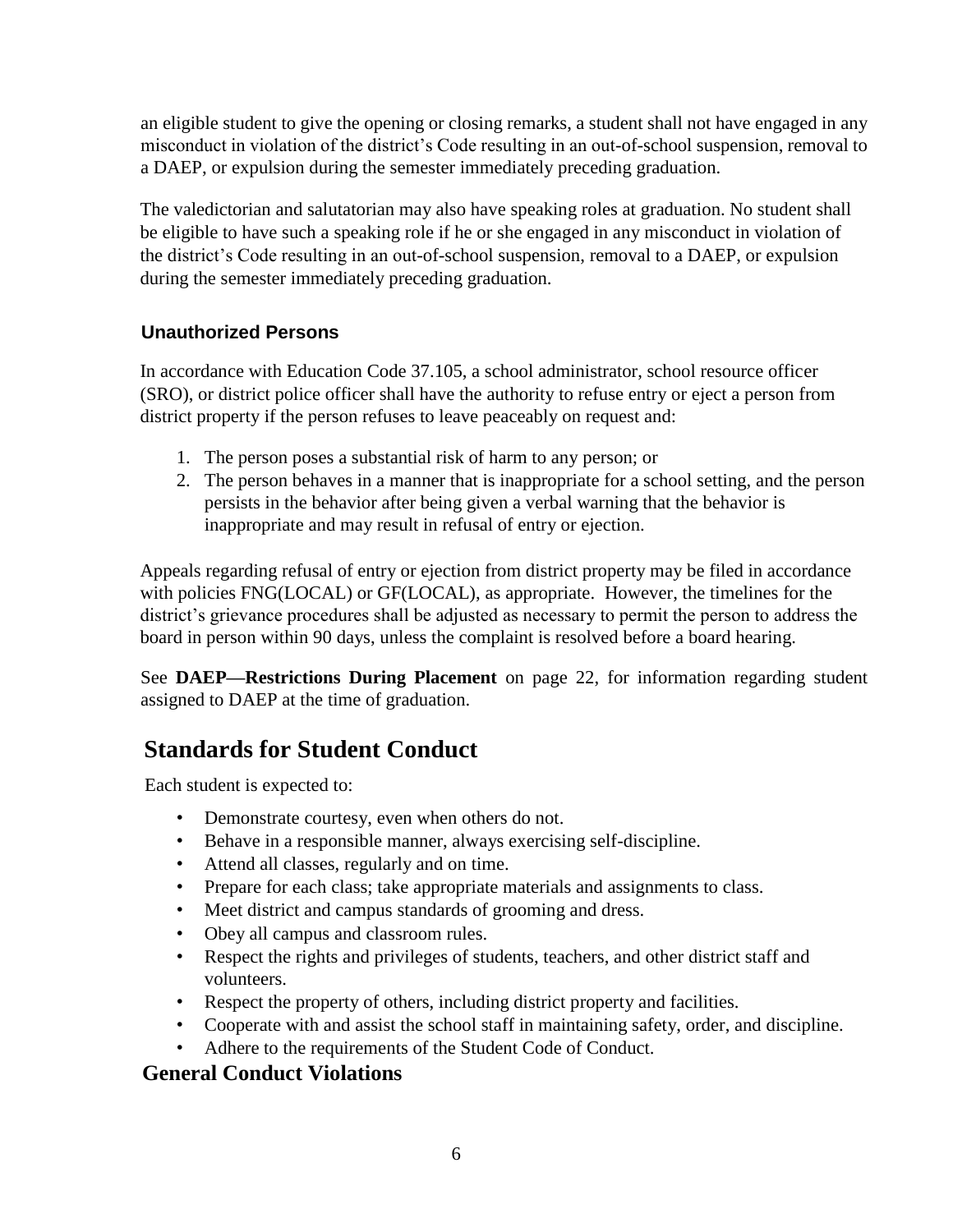The categories of conduct below are prohibited at school, in vehicles owned or operated by the district, and at all school-related activities, but the list does not include the most severe offenses. In the subsequent sections on Out-of-School Suspension, DAEP Placement, Placement and/or Expulsion for Certain Offenses, and Expulsion, certain offenses that require or permit specific consequences are listed. Any offense, however, may be severe enough to result in Removal from the Regular Educational Setting as detailed in that section.

# <span id="page-9-0"></span>**Disregard for Authority**

Students shall not:

- Fail to comply with directives given by school personnel (insubordination).
- Leave school grounds or school-sponsored events without permission.
- Disobey rules for conduct in district vehicles.
- Refuse to accept discipline management techniques assigned by a teacher or principal.

#### <span id="page-9-1"></span>**Mistreatment of Others**

Students shall not:

- Use profanity or vulgar language or make obscene gestures.
- Fight or scuffle. (For assault, see DAEP Placement and Expulsion.)
- Threaten a district student, employee, or volunteer, including off school property, if the conduct causes a substantial disruption to the educational environment.
- Engage in bullying, cyberbullying, harassment, or making hit lists. (See glossary for all four terms.)
- Release or threaten to release intimate visual material of a minor or a student who is 18 years of age or older without the student's consent.
- Engage in conduct that constitutes sexual or gender-based harassment or sexual abuse, whether by word, gesture, or any other conduct, directed toward another person, including a district student, employee, board member, or volunteer.
- Engage in conduct that constitutes dating violence. (See glossary.)
- Engage in inappropriate or indecent exposure of private body parts.
- Participate in hazing. (See glossary.)
- Cause an individual to act through the use of or threat of force (coercion).
- Commit extortion or blackmail (obtaining money or an object of value from an unwilling person).
- Engage in inappropriate verbal, physical, or sexual conduct directed toward another person, including a district student, employee, or volunteer.
- o Record the voice or image of another without the prior consent of the individual being recorded or in any way that disrupts the educational environment or invades the privacy of others.

# <span id="page-9-2"></span>**Property Offenses**

Students shall not: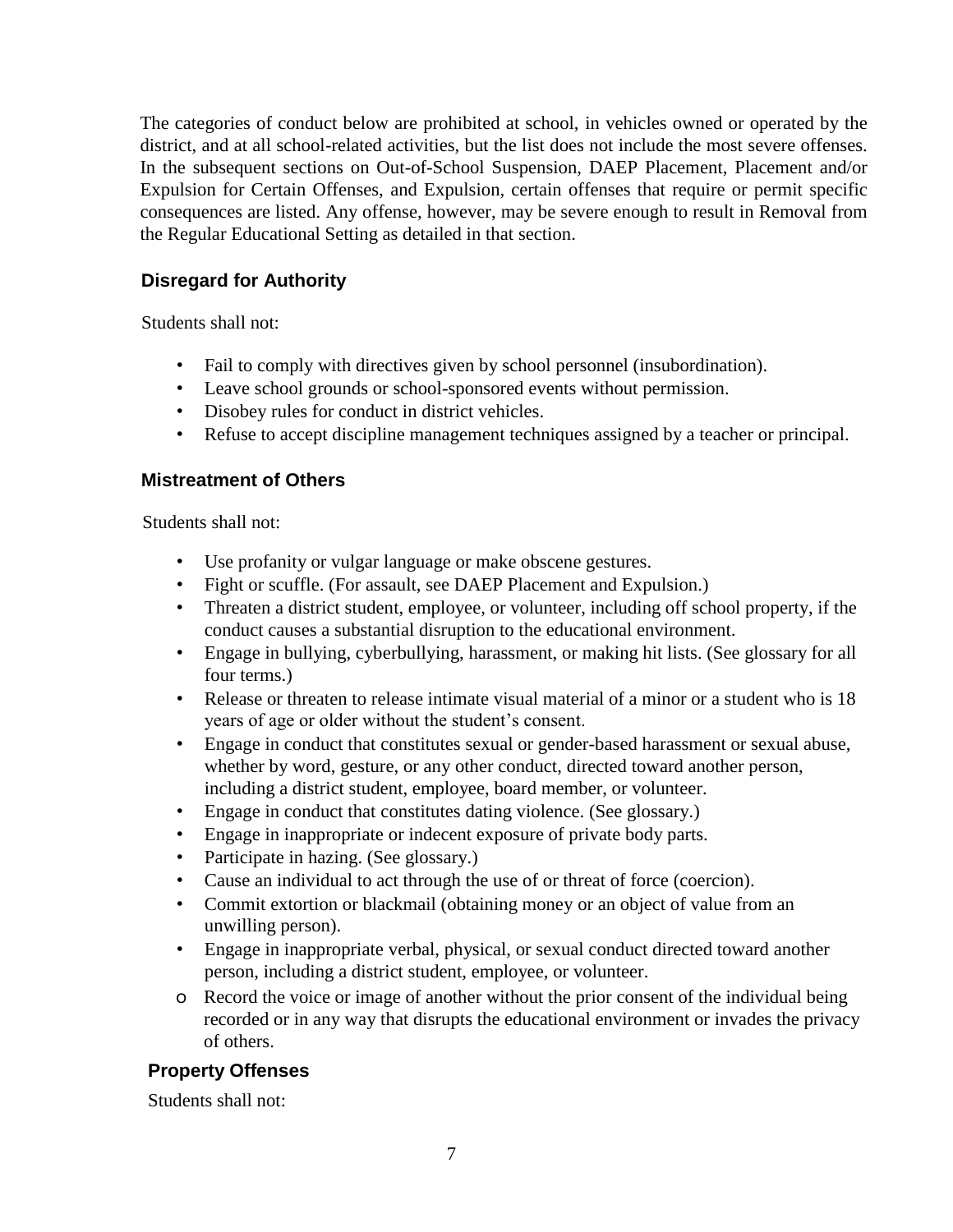- Damage or vandalize property owned by others. (For felony criminal mischief, see DAEP Placement or Expulsion.)
- Deface or damage school property—including textbooks, technology and electronic resources, lockers, furniture, and other equipment—with graffiti or by other means.
- Steal from students, staff, or the school.
- Commit or assist in a robbery or theft, even if it does not constitute a felony according to the Penal Code. (For felony robbery, aggravated robbery, and theft, see DAEP Placement and Expulsion.)

# <span id="page-10-0"></span>**Possession of Prohibited Items**

Students shall not possess or use:

- Fireworks of any kind, smoke or stink bombs, or any other pyrotechnic device;
- A razor, box cutter, chain, or any other object used in a way that threatens or inflicts bodily injury to another person;
- A "look-alike" weapon that is intended to be used as a weapon or could reasonably be perceived as a weapon;
- An air gun or BB gun;
- Ammunition;
- A location-restricted knife;
- A club:
- A firearm;
- A stun gun;
- A pocketknife or any other small knife;
- Mace or pepper spray;
- Pornographic material;
- Tobacco products; cigarettes; e-cigarettes; and any component, part, or accessory for an e-cigarette device;
- Matches or a lighter;
- A laser pointer for other than an approved use; or
- Any articles not generally considered to be weapons, including school supplies, when the principal or designee determines that a danger exists.

Note: For weapons and firearms, see DAEP - Placement and Expulsion. In many circumstances, possession of these items is punishable by mandatory expulsion under federal or state law.

#### <span id="page-10-1"></span>**Possession of Telecommunications or Other Electronic Devices**

Students shall not:

• Use a telecommunications device, including a cellular telephone, or other electronic device in violation of district and campus rules.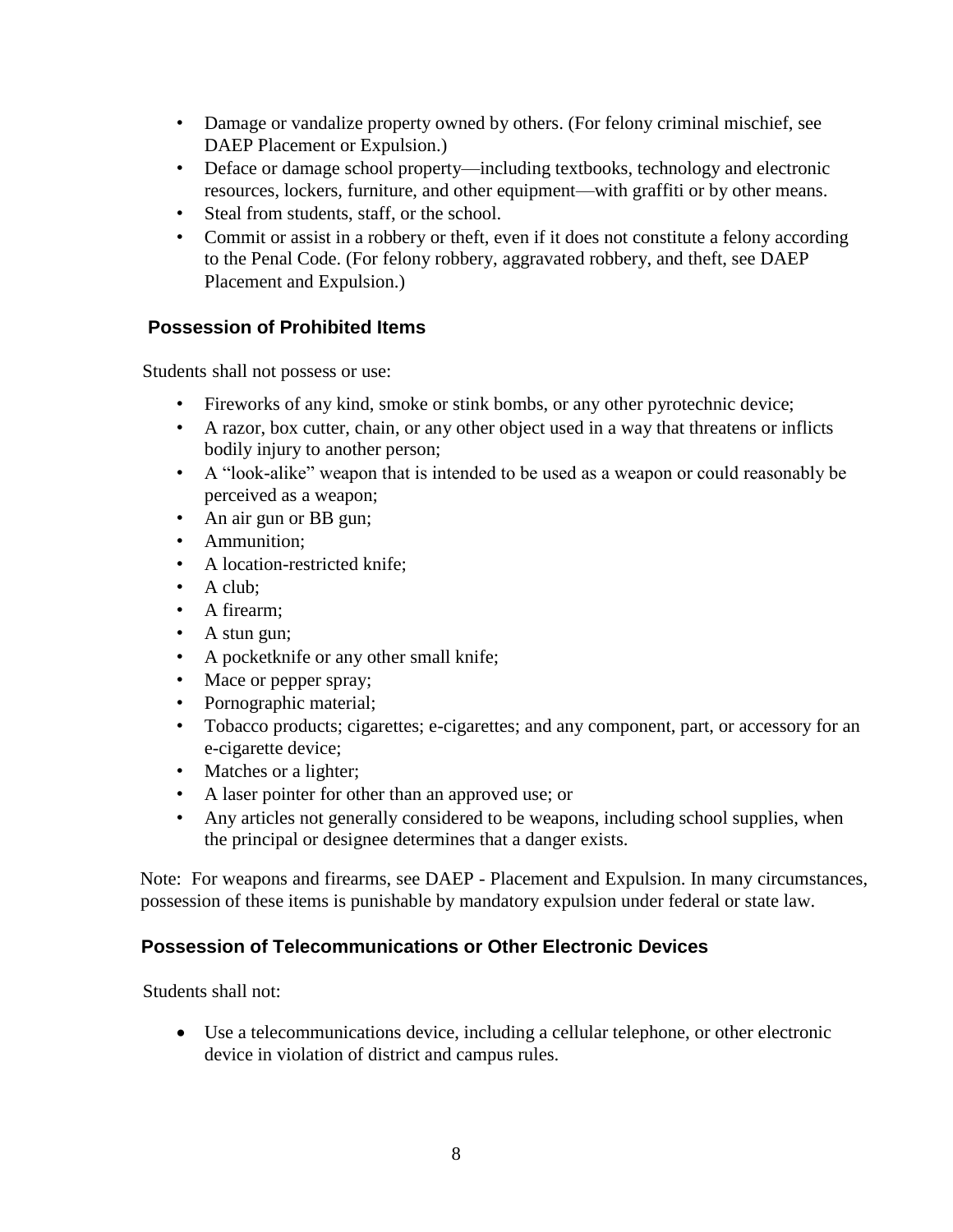# <span id="page-11-0"></span>**Illegal, Prescription, and Over-the-Counter Drugs**

Students shall not:

- Possess, use, give, or sell alcohol or an illegal drug. (Also see DAEP Placement and Expulsion for mandatory and permissive consequences under state law.)
- Possess or sell seeds or pieces of marijuana in less than a usable amount. Possess, use, give, or sell paraphernalia related to any prohibited substance. (See glossary for "paraphernalia.")
- Possess, use, abuse, or sell look-alike drugs or attempt to pass items off as drugs or contraband.
- Abuse the student's own prescription drug, give a prescription drug to another student, or possess or be under the influence of another person's prescription drug on school property or at a school-related event. (See glossary for "abuse.")
- Abuse over-the-counter drugs. (See glossary for "abuse."). Be under the influence of prescription or over-the-counter drugs that cause impairment of the physical or mental faculties. (See glossary for "under the influence.")
- Have or take prescription drugs or over-the-counter drugs at school other than as provided by district policy.

# <span id="page-11-1"></span>**Misuse of Technology Resources and the Internet**

Students shall not:

- Violate policies, rules, or agreements signed by the student or the student's parent regarding the use of technology resources.
- Attempt to access or circumvent passwords or other security-related information of the district, students, or employees or upload or create computer viruses, including off school property if the conduct causes a substantial disruption to the educational environment.
- Attempt to alter, destroy, or disable district technology resources including, but not limited to, computers and related equipment, district data, the data of others, or other networks connected to the district's system, including off school property if the conduct causes a substantial disruption to the educational environment.
- Use the Internet or other electronic communications to threaten or harass district students, employees, board members, or volunteers, including off school property if the conduct causes a substantial disruption to the educational environment or infringes on the rights of another student at school.
- Send, post, deliver, or possess electronic messages that are abusive, obscene, sexually oriented, threatening, harassing, damaging to another's reputation, or illegal, including cyberbullying and "sexting," either on or off school property, if the conduct causes a substantial disruption to the educational environment or infringes on the rights of another student at school.
- Use the Internet or other electronic communication to engage in or encourage illegal behavior or threaten school safety, including off school property if the conduct causes a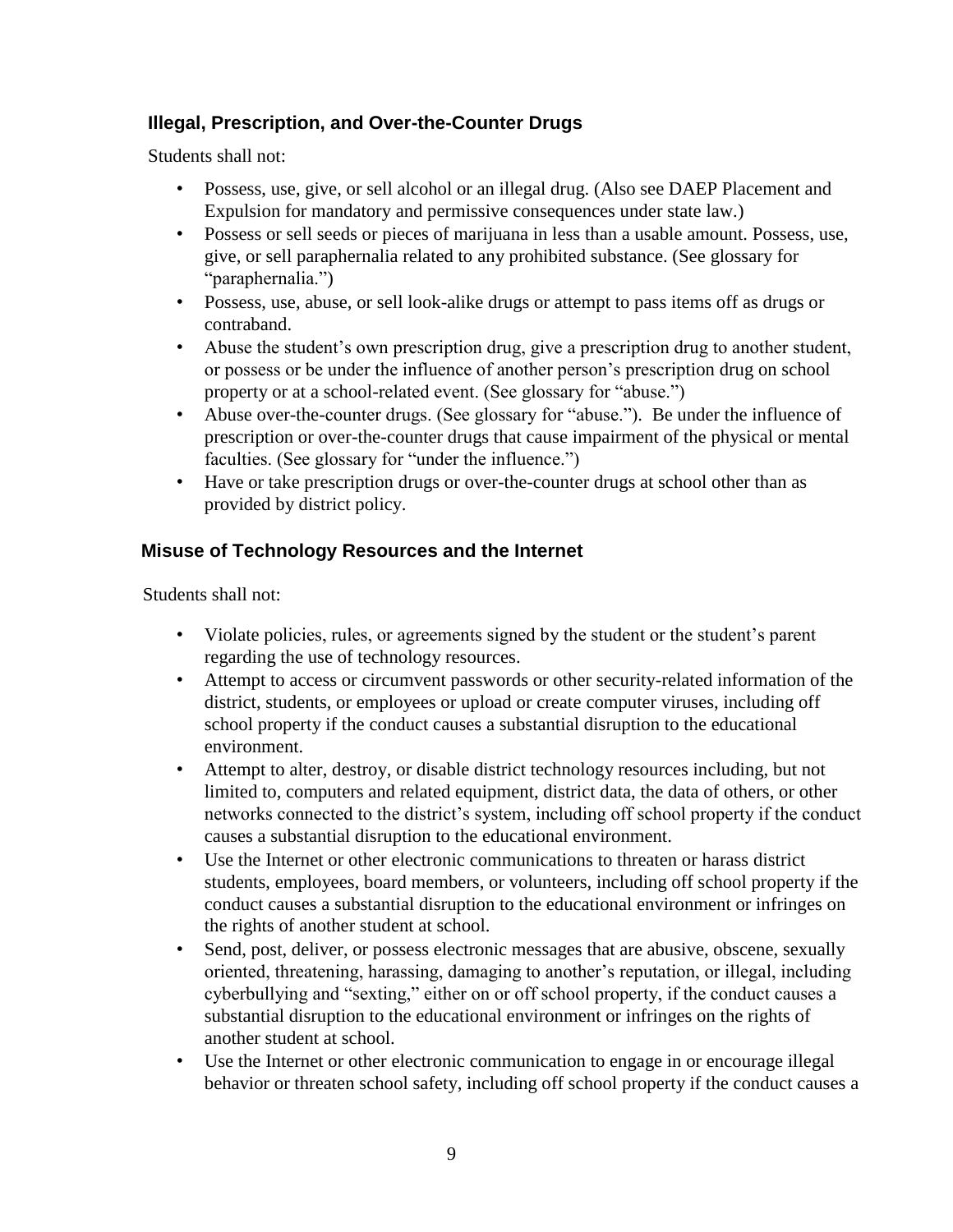substantial disruption to the educational environment or infringes on the rights of another student at school.

# <span id="page-12-0"></span>**Safety Transgressions**

Students shall not:

- Possess published or electronic material that is designed to promote or encourage illegal behavior or that could threaten school safety.
- Engage in verbal (oral or written) exchanges that threaten the safety of another student, a school employee, or school property.
- Make false accusations or perpetrate hoaxes regarding school safety.
- Engage in any conduct that school officials might reasonably believe will substantially disrupt the school program or incite violence.
- Throw objects that can cause bodily injury or property damage.
- Discharge a fire extinguisher without valid cause.

#### <span id="page-12-1"></span>**Miscellaneous Offenses**

Students shall not:

- Violate dress and grooming standards as communicated in the Student Handbook.
- Cheat or copy the work of another.
- Gamble.
- Falsify records, passes, or other school-related documents.
- Engage in actions or demonstrations that substantially disrupt or materially interfere with school activities.
- Repeatedly violate other communicated campus or classroom standards of conduct.

The district may impose campus or classroom rules in addition to those found in the Code. These rules may be posted in classrooms or given to the student and may or may not constitute violations of the Code.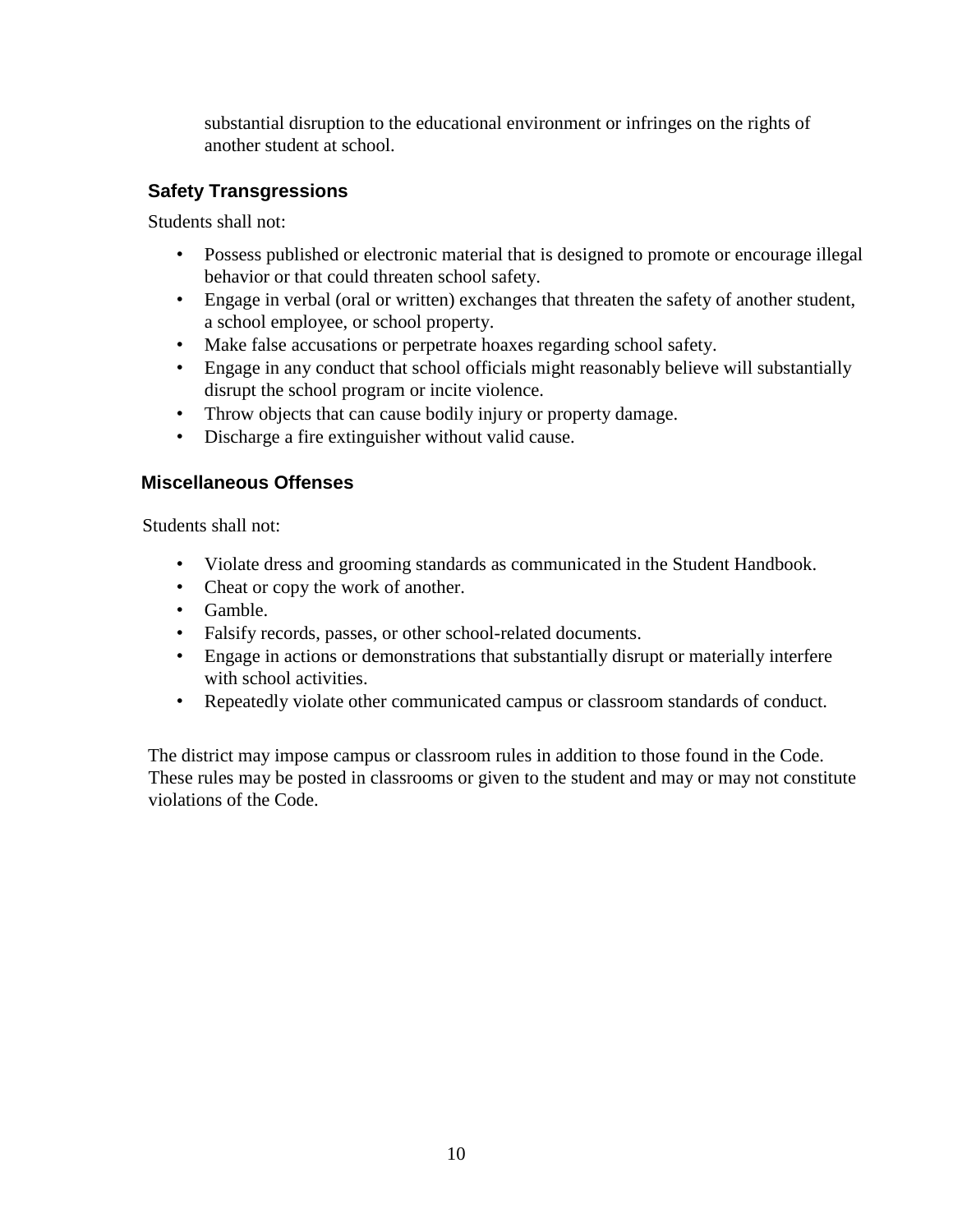# <span id="page-13-0"></span>**Discipline Management Techniques**

Discipline shall be designed to improve conduct and to encourage students to adhere to their responsibilities as members of the school community. Disciplinary action shall draw on the professional judgment of teachers and administrators and on a range of discipline management techniques, including restorative practices. Discipline shall be based on the seriousness of the offense, the student's age and grade level, the frequency of misbehavior, the student's attitude, the effect of the misconduct on the school environment, and statutory requirements.

#### <span id="page-13-1"></span>**Students with Disabilities**

The discipline of students with disabilities is subject to applicable state and federal law in addition to the Student Code of Conduct. To the extent any conflict exists, the district shall comply with federal law. For more information regarding discipline of students with disabilities, see policy FOF (LEGAL).

In accordance with the Education Code, a student who receives special education services may not be disciplined for conduct meeting the definition of bullying, cyberbullying, harassment, or making hit lists (see glossary) until an ARD committee meeting has been held to review the conduct.

In deciding whether to order suspension, DAEP placement, or expulsion, regardless of whether the action is mandatory or discretionary, the district shall take into consideration a disability that substantially impairs the student's capacity to appreciate the wrongfulness of the student's conduct.

#### <span id="page-13-2"></span>**Techniques**

The following discipline management techniques may be used alone, in combination, or as part of progressive interventions for behavior prohibited by the Student Code of Conduct or bycampus or classroom rules:

- Verbal correction, oral or written.
- Cooling-off time or a brief "time-out" period, in accordance with law.
- Seating changes within the classroom or vehicles owned or operated by the district.
- Temporary confiscation of items that disrupt the educational process.
- Rewards or demerits.  $\square$  Behavioral contracts.
- Counseling by teachers, school counselors, or administrative personnel.
- Parent-teacher conferences.
- Behavior coaching.
- Anger management classes.
- Mediation (victim-offender).
- Family group conferencing.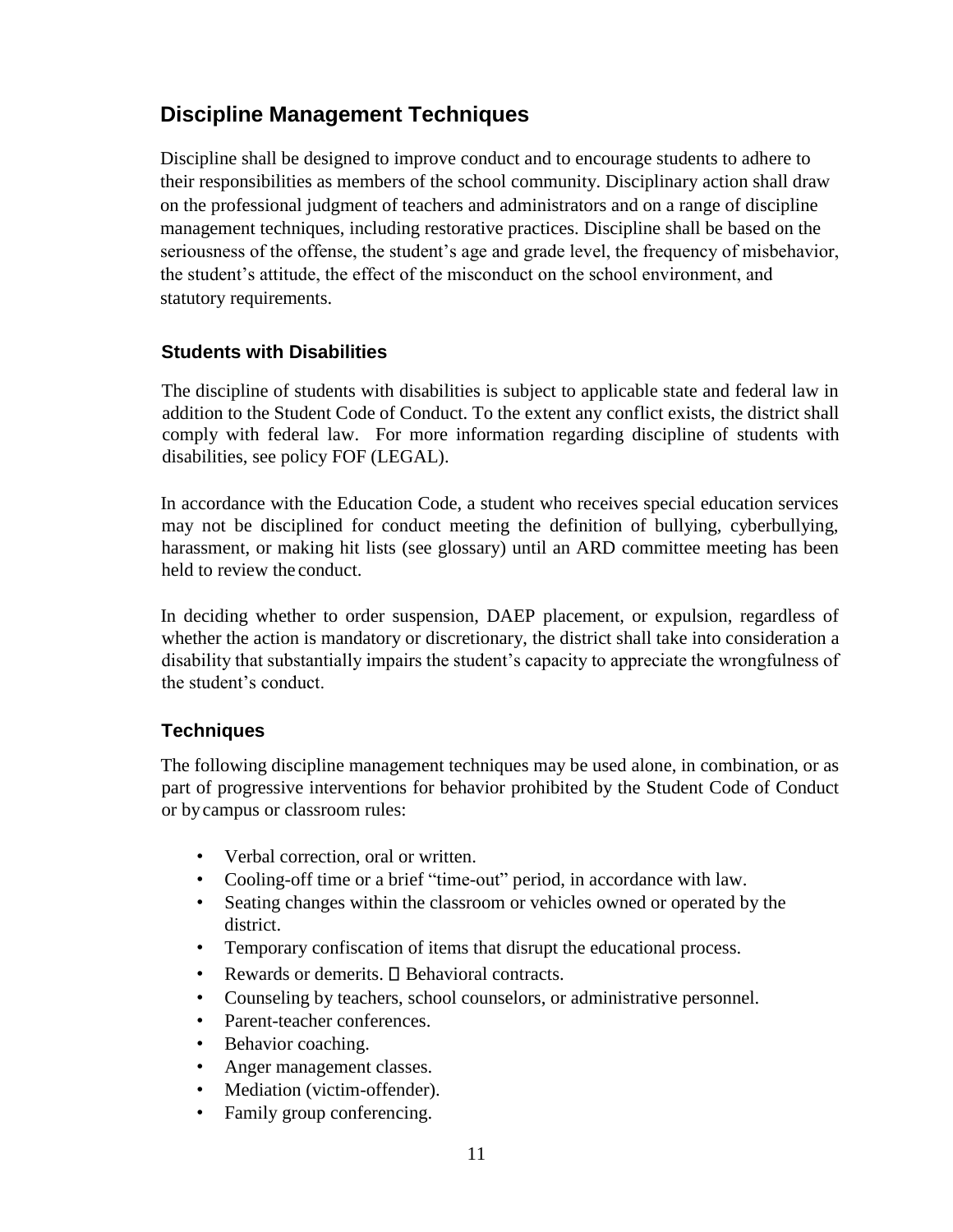- Grade reductions for cheating, plagiarism, and as otherwise permitted by policy.
- Detention, including outside regular school hours.
- Sending the student to the office or other assigned area, or to in-school suspension.
- Assignment of school duties, such as cleaning or picking up litter.
- Withdrawal of privileges, such as participation in extracurricular activities, eligibility for seeking and holding honorary offices, or membership in schoolsponsored clubs and organizations.
- Penalties identified in individual student organizations' extracurricular standards of behavior.
- Restriction or revocation of district transportation privileges.
- School-assessed and school-administered probation.
- Corporal punishment is prohibited in ECISD.
- Out-of-school suspension, as specified in the Out-of-School Suspension section of this Code.
- Placement in a DAEP, as specified in the DAEP section of this Code.
- Placement and/or expulsion in an alternative educational setting, as specified in the Placement and/or Expulsion for Certain Offenses section of this Code.
- Expulsion, as specified in the Expulsion section of this Code.
- Referral to an outside agency or legal authority for criminal prosecution in addition to disciplinary measures imposed by the district.
- Other strategies and consequences as determined by school officials.

# **Prohibited Aversive Techniques**

Aversive techniques are prohibited for use with students and are defined as techniques or interventions intended to reduce the reoccurrence of a behavior by intentionally inflicting significant physical or emotional discomfort or pain. Aversive techniques include:

- Using techniques designed or likely to cause physical pain by electric shock or any procedure involving pressure points or joint locks.
- Directed release of noxious, toxic, or unpleasant spray, mist, or substance near a student's face.
- Denying adequate sleep, air, food, water, shelter, bedding, physical comfort, supervision, or access to a restroom facility.
- Ridiculing or demeaning a student in a manner that adversely affects or endangers the learning or mental health of the student or constitutes verbal abuse.
- Employing a device, material, or object that immobilizes all four of a student's extremities, including prone or supine floor restraint.
- Impairing the student's breathing, including applying pressure to the student's torso or neck or placing something in, on, or over the student's mouth or nose or covering the student's face.
- Restricting the student's circulation.
- Securing the student to a stationary object while the student is standing or sitting.
- Inhibiting, reducing, or hindering the student's ability to communicate.
- Using chemical restraints.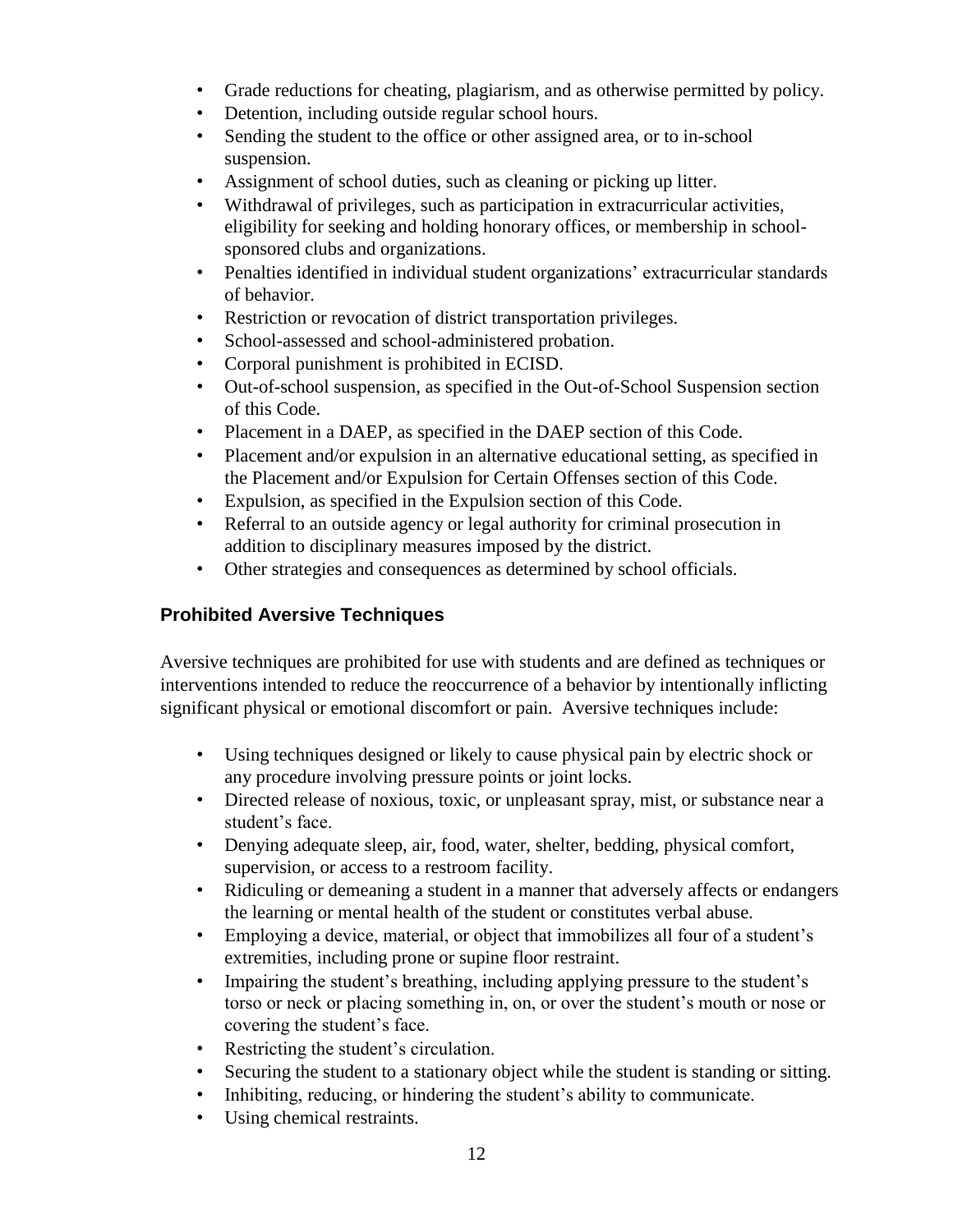- Using time-out in a manner that prevents the student from being able to be involved in and progress appropriately in the required curriculum or any applicable individualized education program (IEP) goals, including isolating the student by the use of physical barriers.
- Depriving the student of one or more of the student's senses, unless the technique does not cause the student discomfort or complies with the student's IEP or behavior intervention plan (BIP).

#### <span id="page-15-0"></span>**Notification**

The campus behavior coordinator shall promptly notify a student's parent by phone or in person of any violation that may result in in-school or out-of-school suspension, placement in a DAEP, placement in a JJAEP, or expulsion. The campus behavior coordinator shall also notify a student's parent if the student is taken into custody by a law enforcement officer under the disciplinary provisions of the Education Code. A good faith effort shall be made on the day the action was taken to provide to the student for delivery to the student's parent written notification of the disciplinary action. If the parent has not been reached by telephone or in person by 5:00 p.m. of the first business day after the day the disciplinary action was taken, the campus behavior coordinator shall send written notification by U.S. Mail. If the campus behavior coordinator is not able to provide notice to the parent, the principal or designee shall provide the notice.

Before the principal or appropriate administrator assigns a student under age 18 to detention outside regular school hours, notice shall be given to the student's parent to inform him or her of the reason for the detention and permit arrangements for necessary transportation.

#### <span id="page-15-1"></span>**Appeals**

Questions from parents regarding disciplinary measures should be addressed to the teacher, campus administration, or campus behavior coordinator, as appropriate. Appeals or complaints regarding the use of specific discipline management techniques should be addressed in accordance with policy FNG(LOCAL). A copy of the policy may be obtained from the principal's office, the campus behavior coordinator's office, or the central administration office or through Policy on Line at the following address[:](http://www.ectorcountyisd.org/) [www.ectorcountyisd.org.](http://www.ectorcountyisd.org/) [T](http://www.ectorcountyisd.org/)he district shall not delay a disciplinary consequence while a student or parent pursues a grievance.

# <span id="page-15-2"></span>**Removal from the School Bus**

A bus driver may refer a student to the principal's office or the campus behavior coordinator's office to maintain effective discipline on the bus. The principal or campus behavior coordinator must employ additional discipline management techniques, as appropriate, which can include restricting or revoking a student's bus riding privileges.

Since the district's primary responsibility in transporting students in district vehicles is to do so as safely as possible, the operator of the vehicle must focus on driving and not have his or her attention distracted by student misbehavior. Therefore, when appropriate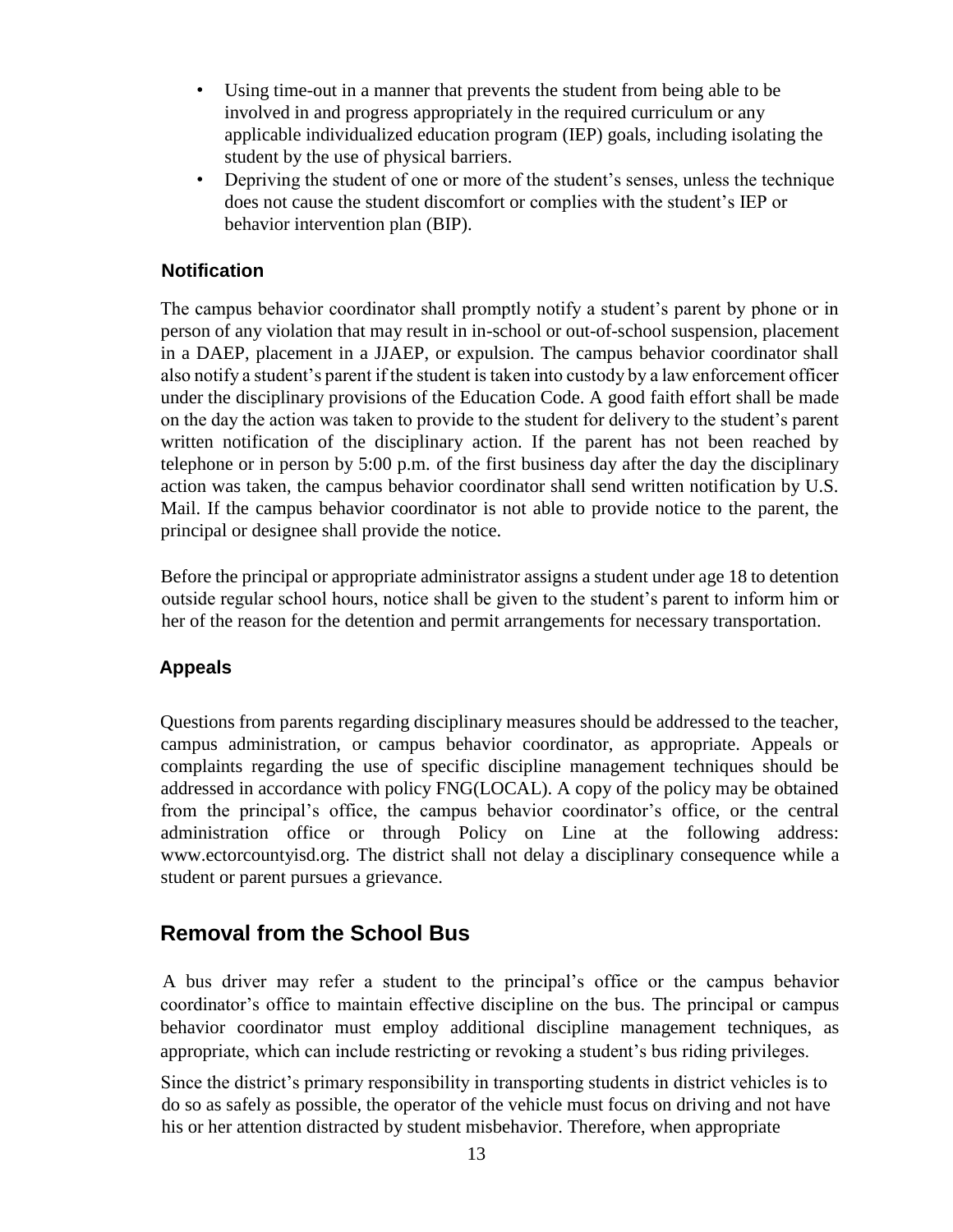disciplinary management techniques fail to improve student behavior or when specific misconduct warrants immediate removal, the principal or the campus behavior coordinator may restrict or revoke a student's transportation privilege, in accordance with law. Misconduct will be punished in accordance with the Student Code of Conduct; the privilege to ride in a district vehicle, including a school bus, may be suspended or revoked.

The consequences for misconduct on the bus will be as follows:

- First time a student breaks a rule the driver will have a conference with the student and change seating arrangements if necessary.
- Second time the student breaks a rule the driver will contact parents seeking their assistance. Further incidents will result in written referrals.
- $\bullet$  1<sup>st</sup> written referral the Principal will have a conference with the student and parents will be contacted.
- $2<sup>nd</sup>$  written referral the student will receive a 5 day suspension from the bus.
- $\bullet$  3<sup>rd</sup> written referral the student will be suspended from the bus for the remainder of the semester.

After returning to the bus in the second semester, if the student receives another bus referral, the student shall be removed from the bus for the remainder of the school year.

\*In the event of initiation and/or participation in a major offense, a student may lose bus privileges for an undetermined length of time. The student may also receive other disciplinary action. Flagrant misbehavior could result in immediate removal from the bus. Restitution for any damages incurred must be made before returning to the bus. Student must be dressed according to the dress code when riding the regular bus to and from school.

# **Removal from the Regular Educational Setting**

In addition to other discipline management techniques, misconduct may result in removal from the regular educational setting in the form of a routine referral or a formal removal.

# <span id="page-16-0"></span>**Routine Referral**

A routine referral occurs when a teacher sends a student to the campus behavior coordinator's office as a discipline management technique. The campus behavior coordinator shall employ alternative discipline management techniques, including progressive interventions. A teacher or administrator may remove a student from class for a behavior that violates this Code to maintain effective discipline in the classroom.

# <span id="page-16-1"></span>**Formal Removal**

A teacher **may** also initiate a formal removal from class if: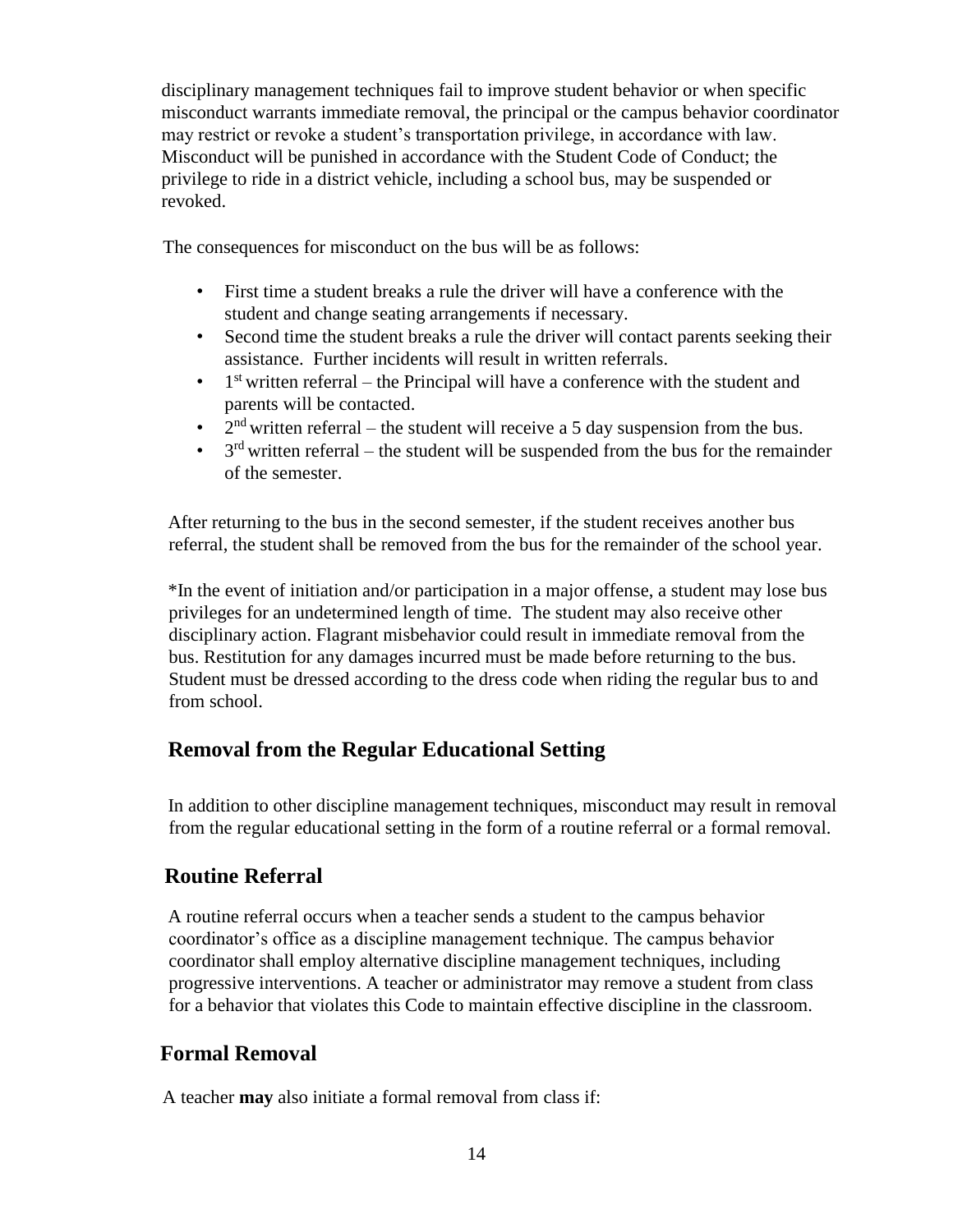- 1. The student's behavior has been documented by the teacher as repeatedly interfering with the teacher's ability to teach his or her class or with the student's classmates' ability to learn; or
- 2. The behavior is so unruly, disruptive, or abusive that the teacher cannot teach, and the students in the classroom cannot learn.

Within three school days of the formal removal, the campus behavior coordinator or appropriate administrator shall schedule a conference with the student's parent, the student, the teacher who removed the student from class, and any other appropriate administrator.

At the conference, the campus behavior coordinator or appropriate administrator shall inform the student of the alleged misconduct and the proposed consequences. The student shall have an opportunity to respond to the allegations.

When a student is removed from the regular classroom by a teacher and a conference is pending, the campus behavior coordinator or other administrator may place the student in:

- Another appropriate classroom.
- In-school suspension.
- Out-of-school suspension.
- DAEP.

A teacher or administrator **must** remove a student from class if the student engages in behavior that under the Education Code requires or permits the student to be placed in a DAEP or expelled. When removing for those reasons, the procedures in the subsequent sections on DAEP or expulsion shall be followed.

#### <span id="page-17-0"></span>**Returning a Student to the Classroom**

When a student has been formally removed from class by a teacher for conduct against the teacher containing the elements of assault, aggravated assault, sexual assault, aggravated sexual assault, murder, capital murder, or criminal attempt to commit murder or capital murder, the student may not be returned to the teacher's class without the teacher's consent. When a student has been formally removed by a teacher for any other conduct, the student may be returned to the teacher's class without the teacher's consent if the placement review committee determines that the teacher's class is the best or only alternative available.

# <span id="page-17-1"></span>**Out-of-School Suspension**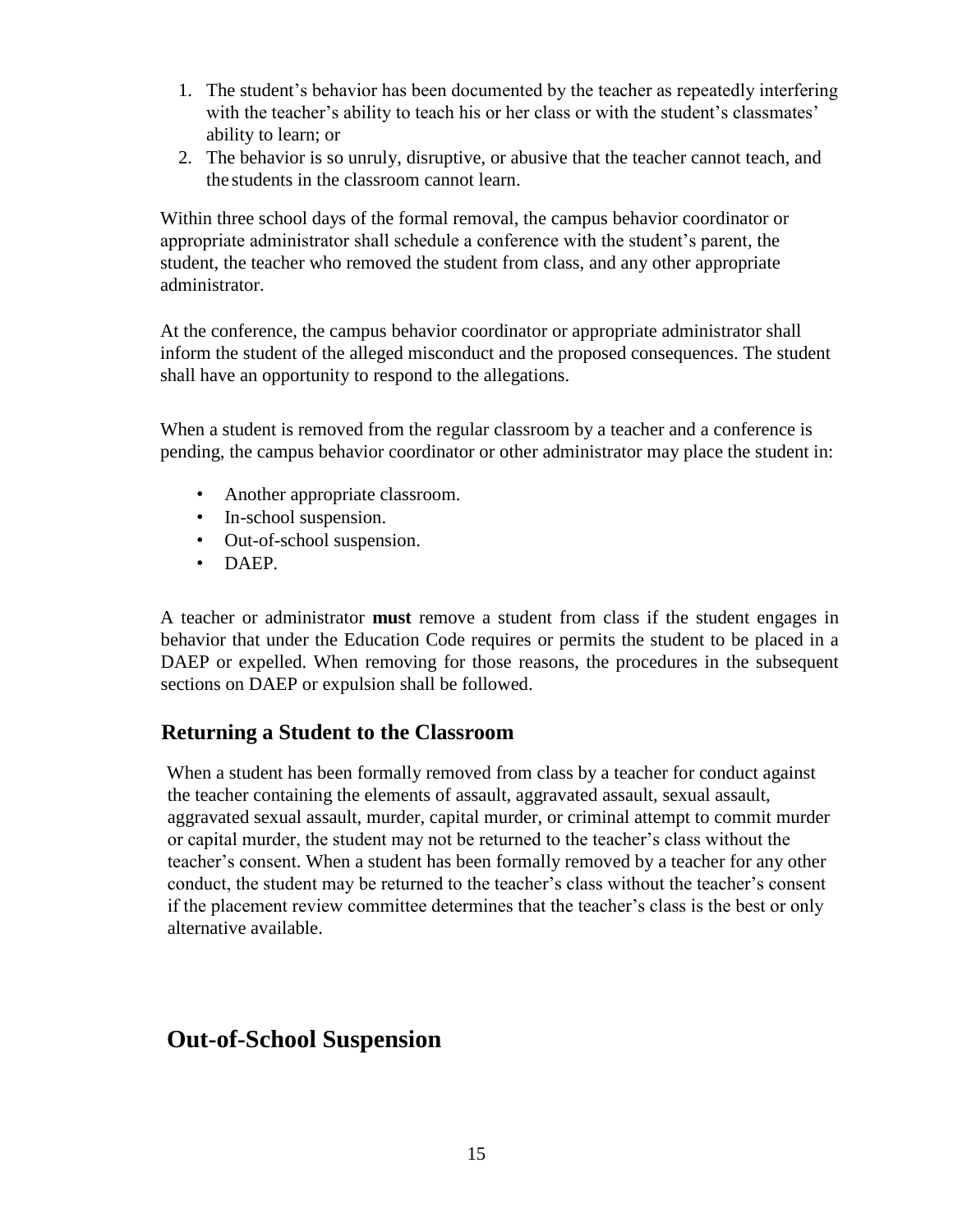# <span id="page-18-0"></span>**Misconduct**

Students may be suspended for any behavior listed in the Code as a general conduct violation, DAEP offense, or expellable offense.

The district shall not use out-of-school suspension for students in grade 2 or below unless the conduct meets the requirements established in law.

A student below grade 3 or a student who is homeless shall not be placed in out-of-school suspension unless, while on school property or while attending a school-sponsored or school-related activity on or off school property, the student engages in:

- Conduct that contains the elements of a weapons offense, as provided in Penal Code Section 46.02 or 46.05;
- Conduct that contains the elements of assault, sexual assault, aggravated assault, or aggravated sexual assault, as provided by the Penal Code; or
- Selling, giving, or delivering to another person or possessing, using, or being under the influence of any amount of marijuana, an alcoholic beverage, or a controlled substance or dangerous drug as defined by federal or state law.

The district shall use a positive behavior program as a disciplinary alternative for students below grade 3 who commit general conduct violations instead of suspension or placement in a DAEP. The program shall meet the requirements of law.

#### <span id="page-18-1"></span>**Process**

State law allows a student to be suspended for no more than three school days per behavior violation, with no limit on the number of times a student may be suspended in a semester orschool year.

Before being suspended a student shall have an informal conference with the campus behavior coordinator or appropriate administrator, who shall advise the student of the alleged misconduct. The student shall have the opportunity to respond to the allegation before the administrator makes a decision.

The campus behavior coordinator shall determine the number of days of a student's suspension, not to exceed three school days.

In deciding whether to order out-of-school suspension, the campus behavior coordinator shall take into consideration:

- 1. Self-defense (see glossary),
- 2. Intent or lack of intent at the time the student engaged in the conduct,
- 3. The student's disciplinary history,
- 4. A disability that substantially impairs the student's capacity to appreciate the wrongfulness of the student's conduct,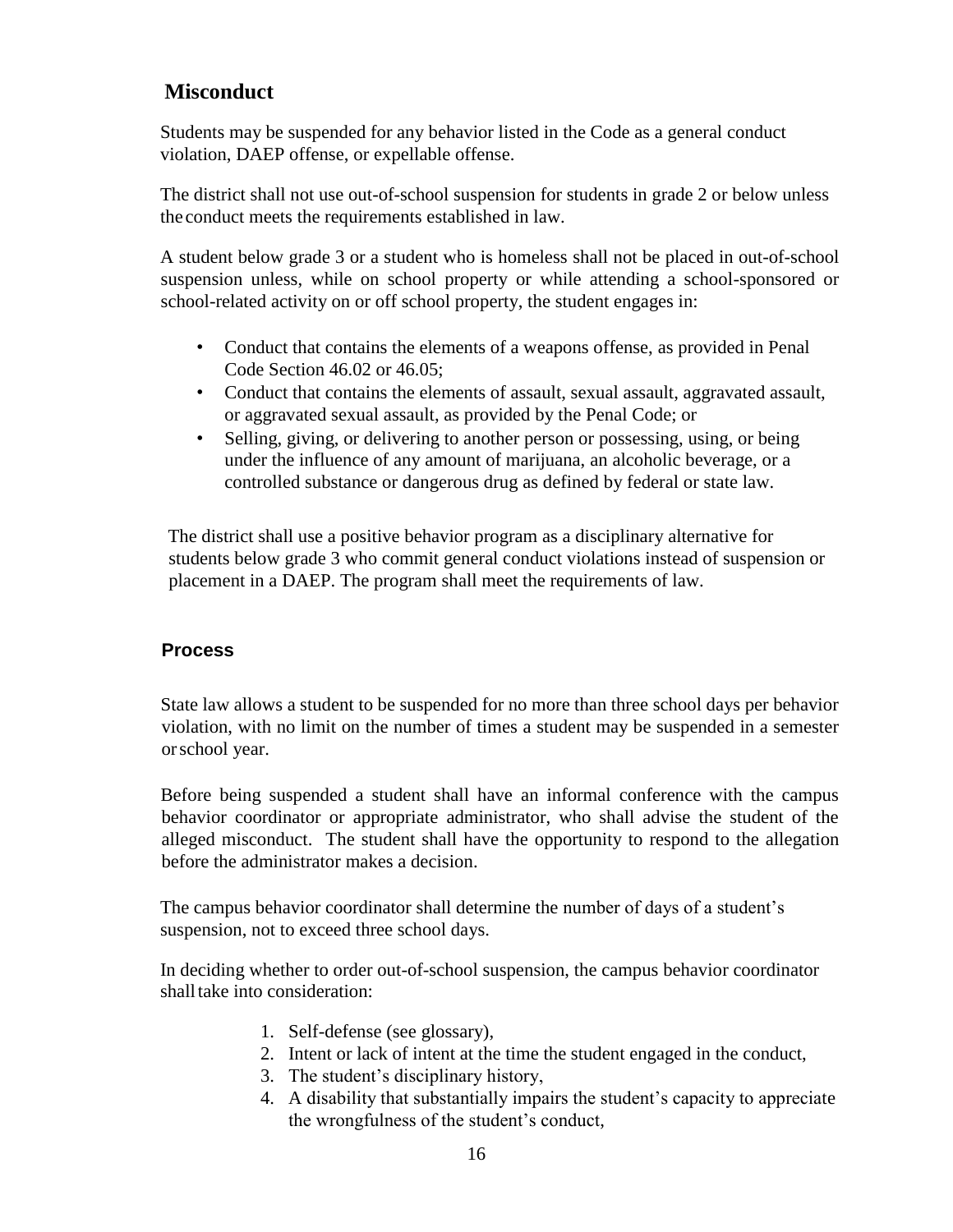- 5. A student's status in the conservatorship of the Department of Family and Protective Services (foster care), or
- 6. A student's status as homeless.

The appropriate administrator shall determine any restrictions on participation in schoolsponsored or school-related extracurricular and co-curricular activities.

# <span id="page-19-0"></span>**Coursework During Suspension**

The district shall ensure a student receives access to coursework for foundation curriculum courses while the student is placed in in-school or out-of-school suspension, including at least one method of receiving this coursework that doesn't require the use of the internet.

A student removed from the regular classroom to in-school suspension or another setting, other than a DAEP, will have an opportunity to complete before the beginning of the next school year each course the student was enrolled in at the time of removal from the regular classroom. The district may provide the opportunity by any method available, including a correspondence course, another distance learning option, or summer school. The district will not charge the student for any method of completion provided by the district.

# <span id="page-19-1"></span>**Disciplinary Alternative Education Program (DAEP) Placement**

The DAEP shall be provided in a setting other than the student's regular classroom. An elementary school student may not be placed in a DAEP with a student who is not an elementary school student.

For purposes of DAEP, elementary classification shall be kindergarten–grade 6 and secondary classification shall be grades 6–12.

Summer programs provided by the district shall serve students assigned to a DAEP separately from those students who are not assigned to the program.

A student who is expelled for an offense that otherwise would have resulted in a DAEP placement does not have to be placed in a DAEP in addition to the expulsion.

In deciding whether to place a student in a DAEP, regardless of whether the action is mandatory or discretionary, the campus behavior coordinator shall take into consideration:

- 1. Self-defense (see glossary),
- 2. Intent or lack of intent at the time the student engaged in the conduct,
- 3. The student's disciplinary history,
- 4. A disability that substantially impairs the student's capacity to appreciate the wrongfulness of the student's conduct.
- 5. A student's status in the conservatorship of the Department of Family and Protective Services (foster care), or
- 6. A student's status as homeless.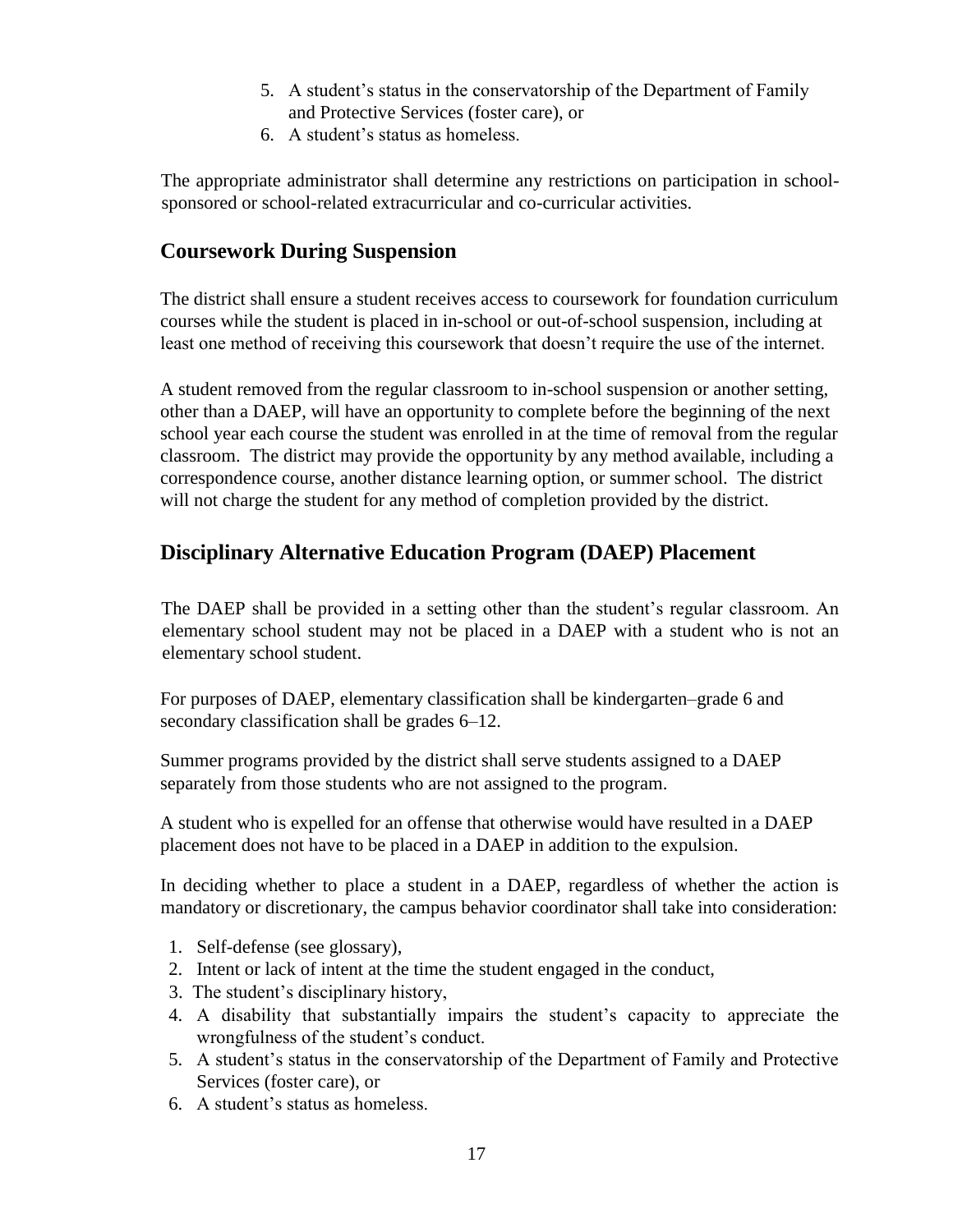#### <span id="page-20-0"></span>**Discretionary Placement: Misconduct That May Result in DAEP Placement**

A student **may** be placed in a DAEP for behaviors prohibited in the General Conduct Violations section of this Code.

#### <span id="page-20-1"></span>**Misconduct Identified in State Law**

In accordance with state law, a student **may** be placed in a DAEP for any one of the followingoffenses:

- Engaging in bullying that encourages a student to commit or attempt to commit suicide.
- Inciting violence against a student through group bullying.
- Releasing or threatening to release intimate visual material of a minor or a student who is 18 years of age or older without the student's consent.
- Involvement in a public school fraternity, sorority, or secret society, including participating as a member or pledge, or soliciting another person to become a pledge or member of a public school fraternity, sorority, secret society, or gang. (See glossary)
- Involvement in criminal street gang activity. (See glossary.)
- Any criminal mischief, including a felony.
- Assault (no bodily injury) with threat of imminent bodily injury.
- Assault by offensive or provocative physical contact.

In accordance with state law, a student **may** be placed in a DAEP if the superintendent or the superintendent's designee has reasonable belief (see glossary) that the student has engaged in conduct punishable as a felony, other than aggravated robbery or those listed as offenses in Title 5 (see glossary) of the Penal Code, that occurs off school property and not at a school- sponsored or school-related event, if the student's presence in the regular classroom threatens the safety of other students or teachers or will be detrimental to the educational process.

The campus behavior coordinator **may**, but is not required to, place a student in a DAEP for off- campus conduct for which DAEP placement is required by state law if the administrator does not have knowledge of the conduct before the first anniversary of the date the conduct occurred.

#### <span id="page-20-2"></span>**Mandatory Placement: Misconduct That Requires DAEP Placement**

A student **must** be placed in a DAEP if the student:

- Engages in conduct relating to a false alarm or report (including a bomb threat) or a terroristic threat involving a public school. (See glossary.)
- Commits the following offenses on school property or within 300 feet of school property as measured from any point on the school's real property boundary line,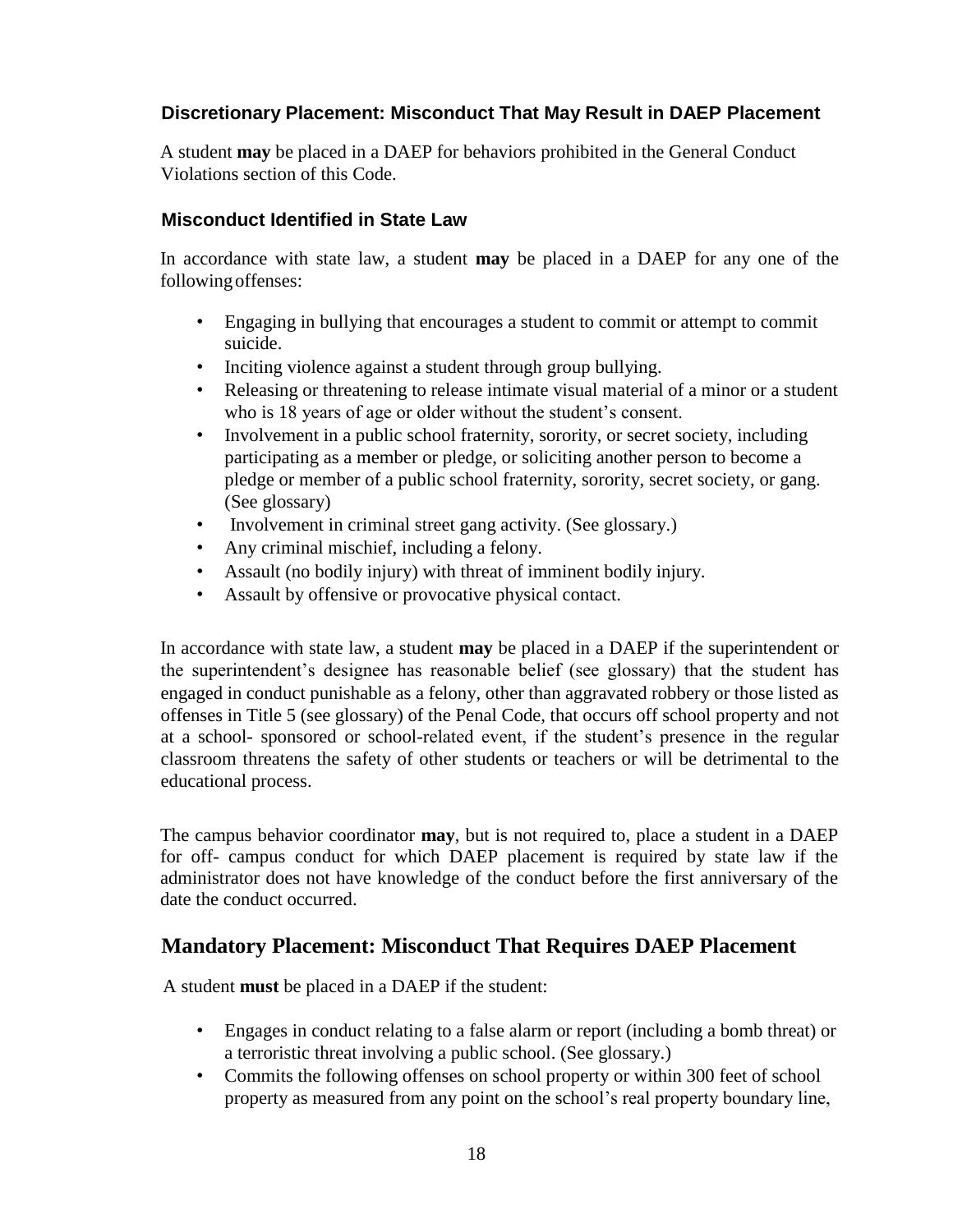or while attending a school-sponsored or school-related activity on or off school property:

- o Engages in conduct punishable as a felony.
- o Commits an assault (see glossary) under Penal Code 22.01(a)(1).
- o Sells, gives, or delivers to another person, or possesses, uses, or is under the influence of marijuana, a controlled substance, or a dangerous drug in an amount not constituting a felony offense. A student with a valid prescription for low-THC cannabis as authorized by Chapter 487 of the Health and Safety Code does not violate this provision. (School-related felony drug offenses are addressed in the

Expulsion section.) (See glossary for "under the influence.")

- o Sells, gives, or delivers to another person an alcoholic beverage; commits a serious act or offense while under the influence of alcohol; or possesses, uses, or is under the influence of alcohol, if the conduct is not punishable as a felony offense. (School-related felony alcohol offenses are addressed in the Expulsion section.)
- o Behaves in a manner that contains the elements of an offense relating to abusable volatile chemicals.
- o Behaves in a manner that contains the elements of the offense of public lewdness or indecent exposure. (See glossary).
- o Engages in conduct that contains the elements of an offense of harassment against an employee under Penal Code 42.07 (a) (1), (2), (3), or (7).
- o A student who sells, gives, delivers, possesses, uses, or is under the influence of marijuana, a controlled substance (see definitions), a dangerous drug (see definitions), or an alcoholic beverage (see definitions), if the offense is not punishable as a felony and the student is not expelled for the offense, upon first offense shall be transferred to the DAEP for a period of (20) days. This twenty (20) day period shall be reduced to ten (10) days in the event the parent completes Parenting Wisely training. Upon second offense shall be transferred to the DAEP for a period of (40) days. This (40) day period shall be reduced to (30) days in the event the parent completes Parenting Wisely training. SAS counseling services shall be made available to the student at the DAEP and continued at the home campus upon the student's release. Upon third offense shall be expelled for (60) days and every subsequent offense will be expelled for 60 days. After the expulsion is served, the student will be returned to the home campus. For the purpose of determining first, second and third offenses, offenses will be counted cumulatively a the Middle school level (grades 6-8) and cumulatively at the High School level (grades 9-12)[See FID9local]
- Engages in expellable conduct and is between six and nine years of age.
- Commits a federal firearms violation and is younger than six years of age.
- Engages in conduct that contains the elements of the offense of retaliation against any school employee or volunteer on or off school property. (Committing retaliation in combination with another expellable offense is addressed in the Expulsion section of this Code.)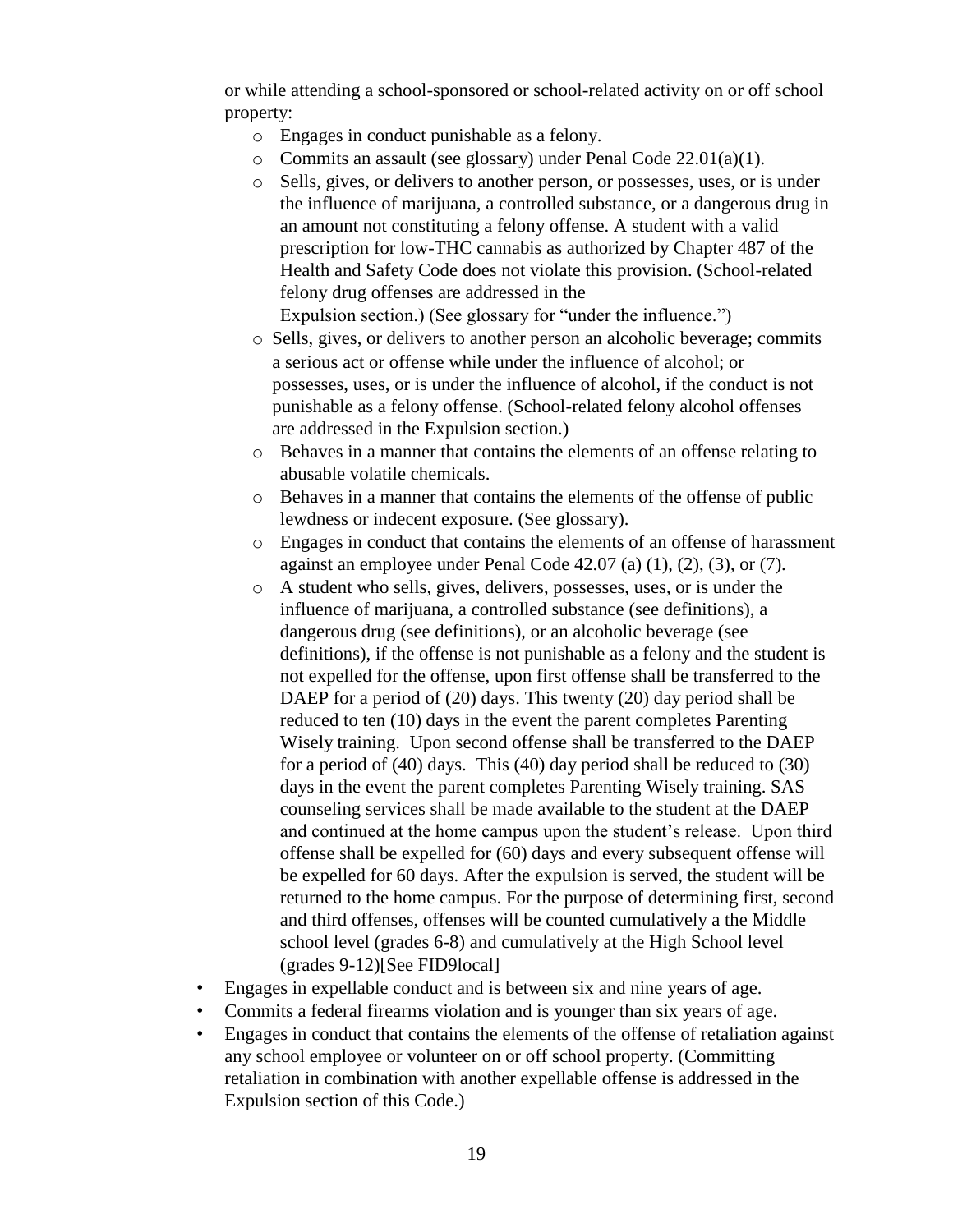- Engages in conduct punishable as aggravated robbery or a felony listed under Title 5 (see glossary) of the Penal Code when the conduct occurs off school property and not at a school-sponsored or school-related event and:
	- o The student receives deferred prosecution (see glossary),
	- o A court or jury finds that the student has engaged in delinquent conduct (see glossary), or
	- o The superintendent or designee has a reasonable belief (see glossary) that the student engaged in the conduct.

#### <span id="page-22-0"></span>**Sexual Assault and Campus Assignments**

If a student has been convicted of continuous sexual abuse of a young child or children or convicted of or placed on deferred adjudication for sexual assault or aggravated sexual assault against another student on the same campus, and if the victim's parent or another person with the authority to act on behalf of the victim requests that the board transfer the offending student to another campus, the offending student shall be transferred to another campus in the district. If there is no other campus in the district serving the grade level of the offending student, the offending student shall be transferred to a DAEP.

#### <span id="page-22-1"></span>**Process**

Removals to a DAEP shall be made by the campus behavior coordinator.

#### <span id="page-22-2"></span>*Conference*

When a student is removed from class for a DAEP offense, the campus behavior coordinator or appropriate administrator shall schedule a conference within three school days with the student's parent, the student, and the teacher, in the case of a teacher removal.

At the conference, the campus behavior coordinator or appropriate administrator shall inform the student, orally or in writing, of the reasons for the removal and shall give the student an explanation of the basis for the removal and an opportunity to respond to the reasons for the removal.

Following valid attempts to require attendance, the district may hold the conference and make a placement decision regardless of whether the student or the student's parents attend the conference.

#### <span id="page-22-3"></span>**Consideration of Mitigating Factors**

In deciding whether to place a student in a DAEP, regardless of whether the action is mandatory or discretionary, the campus behavior coordinator shall take into consideration:

- 1. Self-defense (see glossary),
- 2. Intent or lack of intent at the time the student engaged in the conduct,
- 3. The student's disciplinary history,
- 4. A disability that substantially impairs the student's capacity to appreciate the wrongfulness of the student's conduct, or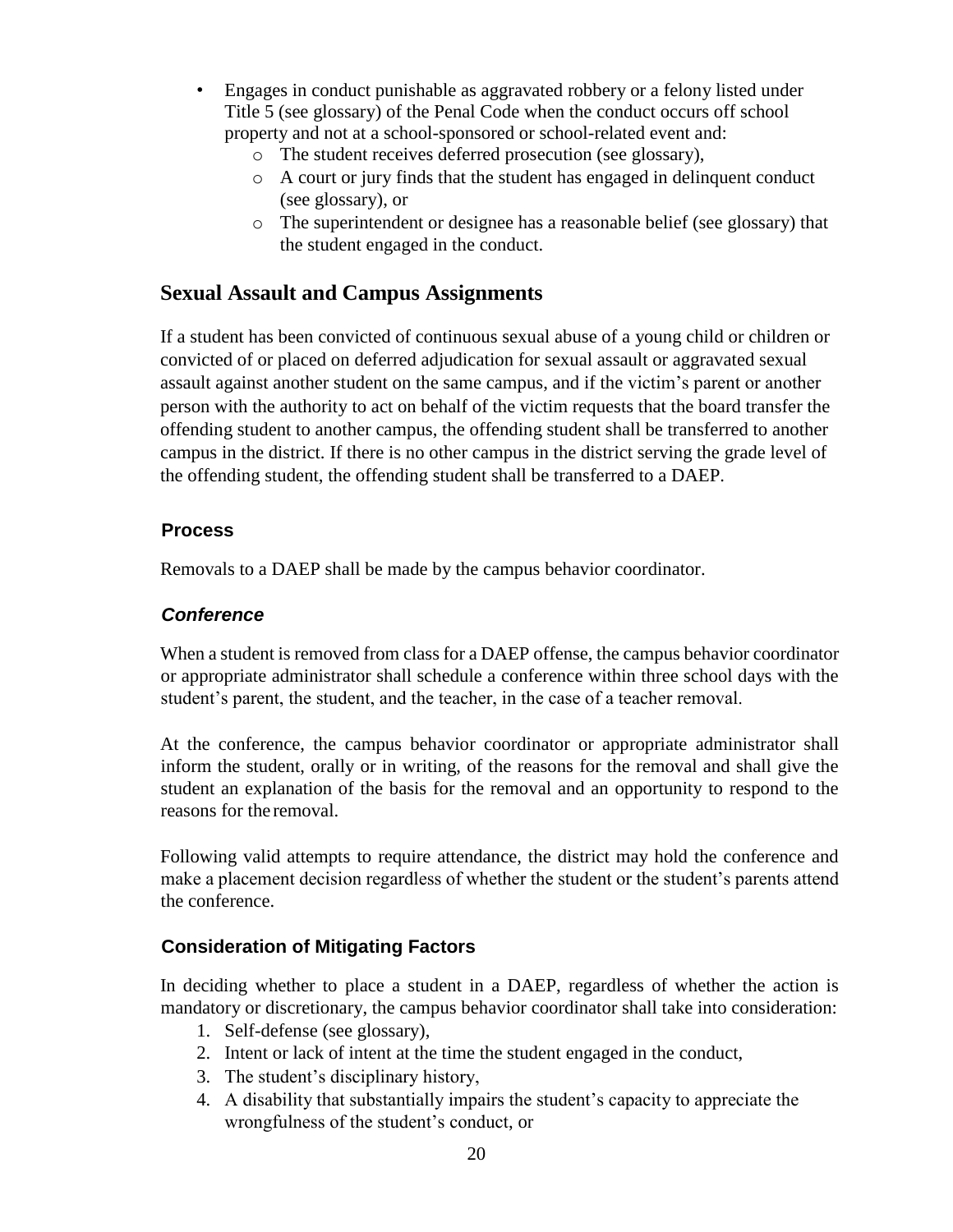- 5. A student's status in the conservatorship of the Department of Family and Protective Services (foster care), or
- 6. A student's status as homeless.

#### <span id="page-23-0"></span>**Placement Order**

After the conference, if the student is placed in the DAEP, the campus behavior coordinator shall write a placement order. A copy of the DAEP placement order shall be sent to the student and the student's parent.

Not later than the second business day after the conference, the board's designee shall deliver to the juvenile court a copy of the placement order and all information required by Section 52.04 of the Family Code.

If the student is placed in the DAEP and the length of placement is inconsistent with the guidelines included in this Code, the placement order shall give notice of the inconsistency.

#### <span id="page-23-1"></span>**Coursework Notice**

The parent or guardian of a student placed in DAEP shall be given written notice of the student's opportunity to complete a foundation curriculum course in which the student was enrolled at the time of removal and which is required for graduation, at no cost to the student. The notice shall include information regarding all methods available for completing the coursework.

#### <span id="page-23-2"></span>**Length of Placement**

The campus behavior coordinator shall determine the duration of a student's placement in a DAEP.

The duration of a student's placement shall be determined case-by-case based on the seriousness of the offense, the student's age and grade level, the frequency of misconduct, the student's attitude, and statutory requirements.

The maximum period of DAEP placement shall be one calendar year, except as provided below.

Unless otherwise specified in the placement order, days absent from a DAEP shall not count toward fulfilling the total number of days required in a student's DAEP placement order.

The district shall administer the required pre- and post-assessments for students assigned to DAEP for a period of 90 days or longer in accordance with established district administrative procedures for administering other diagnostic or benchmark assessments.

#### <span id="page-23-3"></span>**Exceeds One Year**

Placement in a DAEP may exceed one year when a review by the district determines that the student is a threat to the safety of other students or to district employees.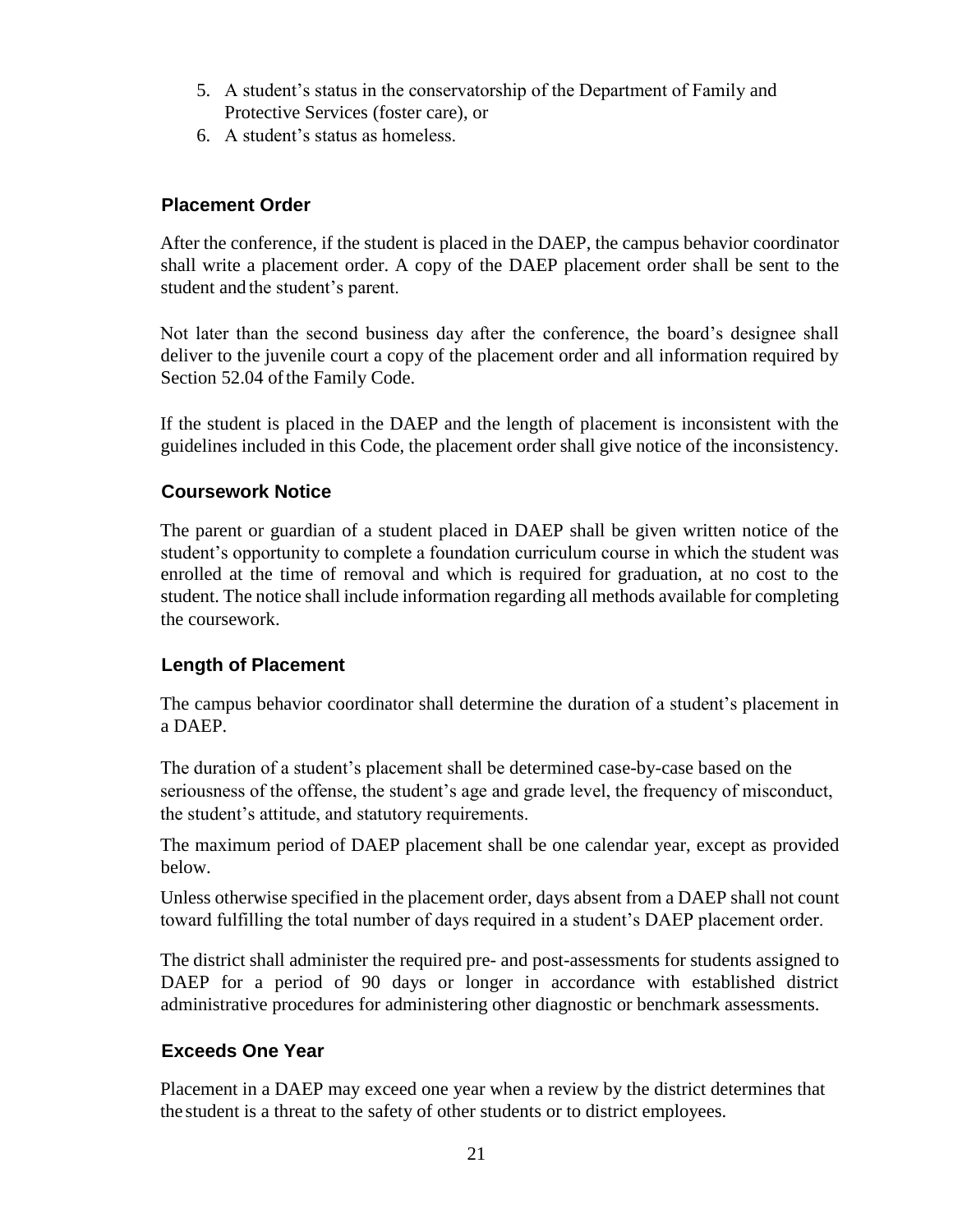The statutory limitations on the length of a DAEP placement do not apply to a placement resulting from the board's decision to place a student who engaged in the sexual assault of another student so that the students are not assigned to the same campus.

#### <span id="page-24-0"></span>**Exceeds School Year**

Students who commit offenses requiring placement in a DAEP at the end of one school year may be required to continue that placement at the start of the next school year to complete the assigned term of placement.

For placement in a DAEP to extend beyond the end of the school year, the campus behavior coordinator or the board's designee must determine that:

- 1. The student's presence in the regular classroom or campus presents a danger of physical harm to the student or others, or
- 2. The student has engaged in serious or persistent misbehavior (see glossary) that violates the district's Code.

# <span id="page-24-1"></span>*Exceeds 60 Days*

For placement in a DAEP to extend beyond 60 days or the end of the next grading period, whichever is sooner, a student's parent shall be given notice and the opportunity to participate in a proceeding before the board or the board's designee.

#### <span id="page-24-2"></span>**Appeals**

Questions from parents regarding disciplinary measures should be addressed to the campus administration.

Student or parent appeals regarding a student's placement in a DAEP should be addressed in accordance with policy FNG(LOCAL). A copy of this policy may be obtained from the principal's office, the campus behavior coordinator's office, the central administration office, or through Policy On Line at the following address[:](http://www.ectorcountyisd.org/) [www.ectorcountyisd.org.](http://www.ectorcountyisd.org/)

Appeals shall begin with the campus principal or designee.

The district shall not delay disciplinary consequences pending the outcome of an appeal. The decision to place a student in a DAEP cannot be appealed beyond the board.

#### <span id="page-24-3"></span>**Restrictions During Placement**

State law prohibits a student placed in a DAEP for reasons specified in state law from attendingor participating in school-sponsored or school-related extracurricular activities.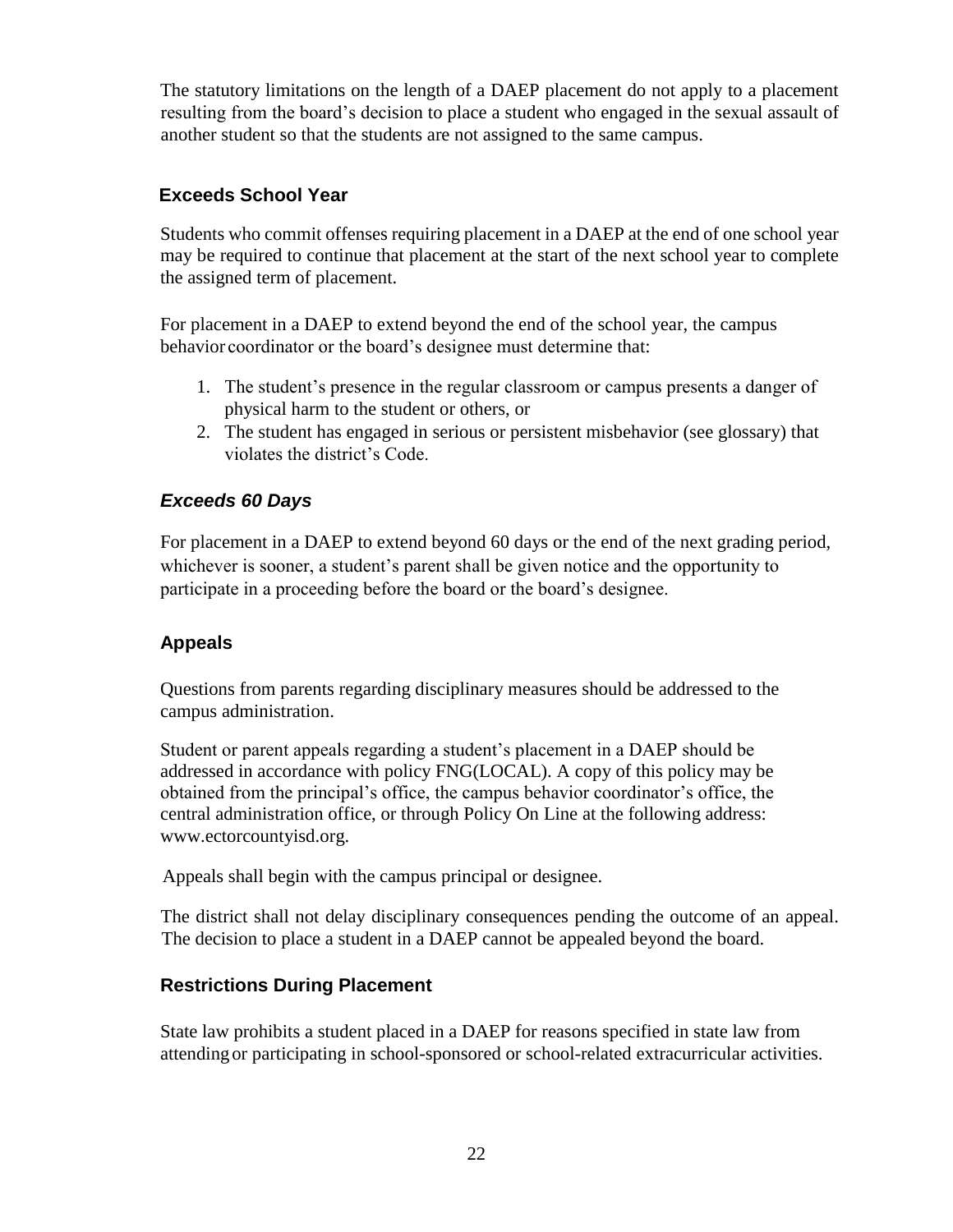The district may provide transportation to students placed at the Alternative Education Center (AEC). Transportation may be revoked when conduct on the bus warrants removal from the bus for the duration of the placement.

For seniors who are eligible to graduate and are assigned to a DAEP at the time of graduation, the last day of placement in the program shall be the last instructional day, and the student shall be allowed to participate in the graduation ceremony and related graduation activities unless otherwise specified in the DAEP placement order.

#### <span id="page-25-0"></span>**Placement Review**

A student placed in a DAEP shall be provided a review of his or her status, including academic status, by the campus behavior coordinator or the board's designee at intervals not to exceed 120 days. In the case of a high school student, the student's progress toward graduation and the student's graduation plan shall also be reviewed. At the review, the student or the student's parent shall be given the opportunity to present arguments for the student's return to the regular classroom or campus. The student may not be returned to the classroom of a teacher who removed the student without that teacher's consent.

# <span id="page-25-1"></span>**Additional Misconduct**

If during the term of placement in a DAEP the student engages in additional misconduct for which placement in a DAEP or expulsion is required or permitted, additional proceedings may be conducted, and the campus behavior coordinator may enter an additional disciplinary order as a result of those proceedings.

#### <span id="page-25-2"></span>**Notice of Criminal Proceedings**

When a student is placed in a DAEP for certain offenses, the office of the prosecuting attorneyshall notify the district if:

- 1. Prosecution of a student's case was refused for lack of prosecutorial merit or insufficient evidence and no formal proceedings, deferred adjudication (see glossary), or deferred prosecution will be initiated; or
- 2. The court or jury found a student not guilty, or made a finding that the student did not engage in delinquent conduct or conduct indicating a need for supervision, and the case was dismissed with prejudice.

If a student was placed in a DAEP for such conduct, on receiving the notice from the prosecutor, the superintendent or designee shall review the student's placement and schedule a review with the student's parent not later than the third day after the superintendent or designee receives notice from the prosecutor. The student may not be returned to the regular classroom pending the review.

After reviewing the notice and receiving information from the student's parent, the superintendent or designee may continue the student's placement if there is reason to believe that the presence of the student in the regular classroom threatens the safety of other students or teachers.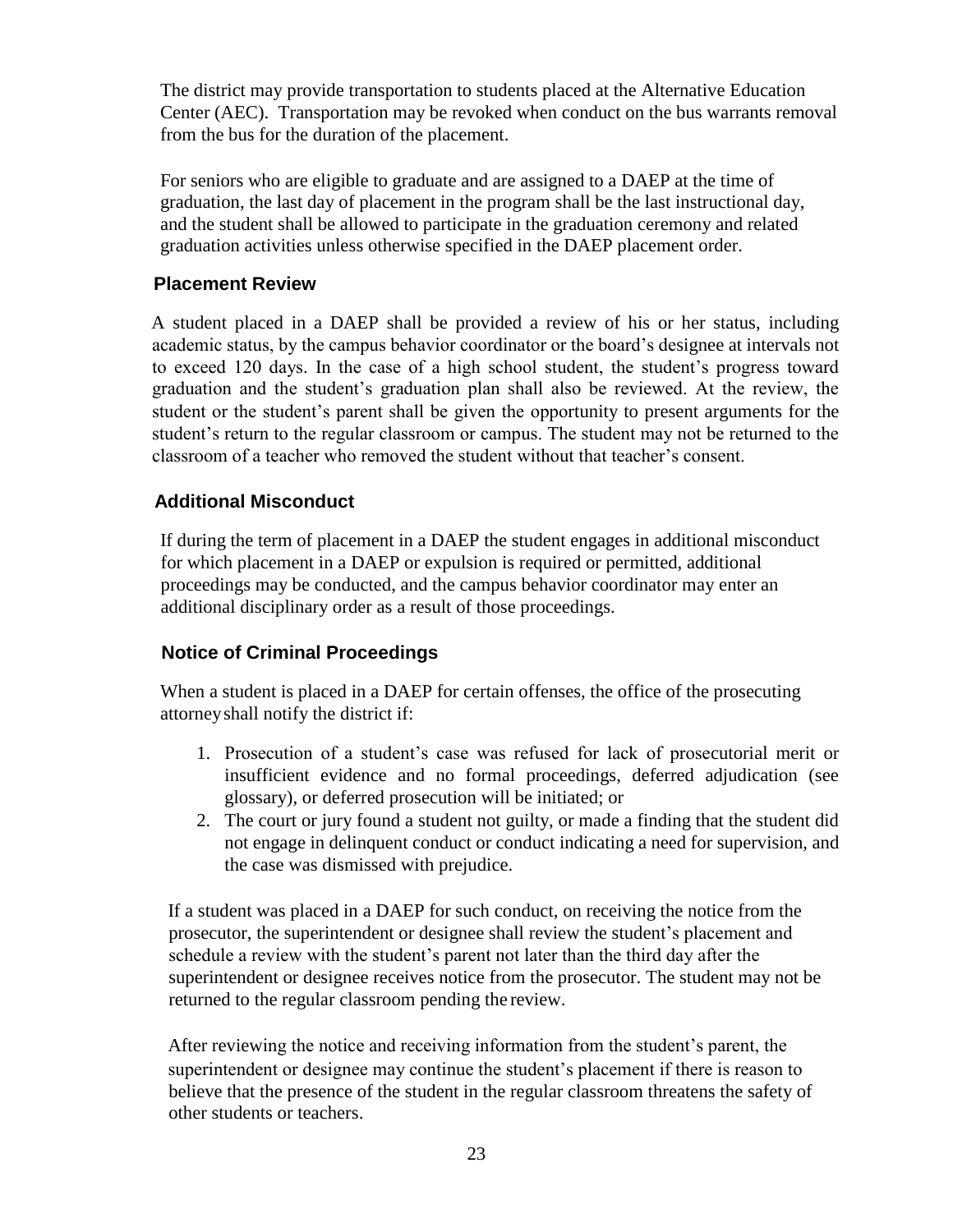The student or the student's parent may appeal the superintendent's decision to the board. The student may not be returned to the regular classroom pending the appeal. In the case of an appeal, the board shall, at the next scheduled meeting, review the notice from the prosecutor and receive information from the student, the student's parent, and the superintendent or designee, and confirm or reverse the decision of the superintendent or designee. The board shall make a record of the proceedings.

If the board confirms the decision of the superintendent or designee, the student and the student's parent may appeal to the Commissioner of Education. The student may not be returned to the regular classroom pending the appeal.

#### <span id="page-26-0"></span>**Withdrawal During Process**

When a student violates the district's Code in a way that requires or permits the student to be placed in a DAEP and the student withdraws from the district before a placement order is completed, the campus behavior coordinator may complete the proceedings and issue a placement order. If the student then re-enrolls in the district during the same or a subsequent school year, the district may enforce the order at that time, less any period of the placement that has been served by the student during enrollment in another district. If the campus behavior coordinator or the board fails to issue a placement order after the student withdraws, the next district in which the student enrolls may complete the proceedings and issue a placement order.

#### <span id="page-26-1"></span>**Newly Enrolled Students**

ECISD shall continue the DAEP placement of a student including Student Transfers, who enroll in the district and who is currently completing DAEP assignments with an openenrollment charter school or another Texas district at the time of enrollment in ECISD. The student will be placed into the District's DAEP to complete the term of their DAEP placement provided the basis for the placement is also a reason for DAEP placement in ECISD. If the enrolling student's DAEP placement period exceeds district policy, ECISD shall alter the period of placement so that the total placement allocation does not violate the receiving district's policy.

A newly enrolled student with a DAEP placement from a district in another state shall be placed as any other newly enrolled student if the behavior committed is a reason for DAEP placement in the receiving district.

If the student was placed in a DAEP by a school district in another state for a period that exceeds one year, this district, by state law, shall reduce the period of the placement so that the total placement does not exceed one year. After a review, however, the placement may be extended beyond a year if the district determines that the student is a threat to the safety of other students or employees or the extended placement is in the best interest of the student.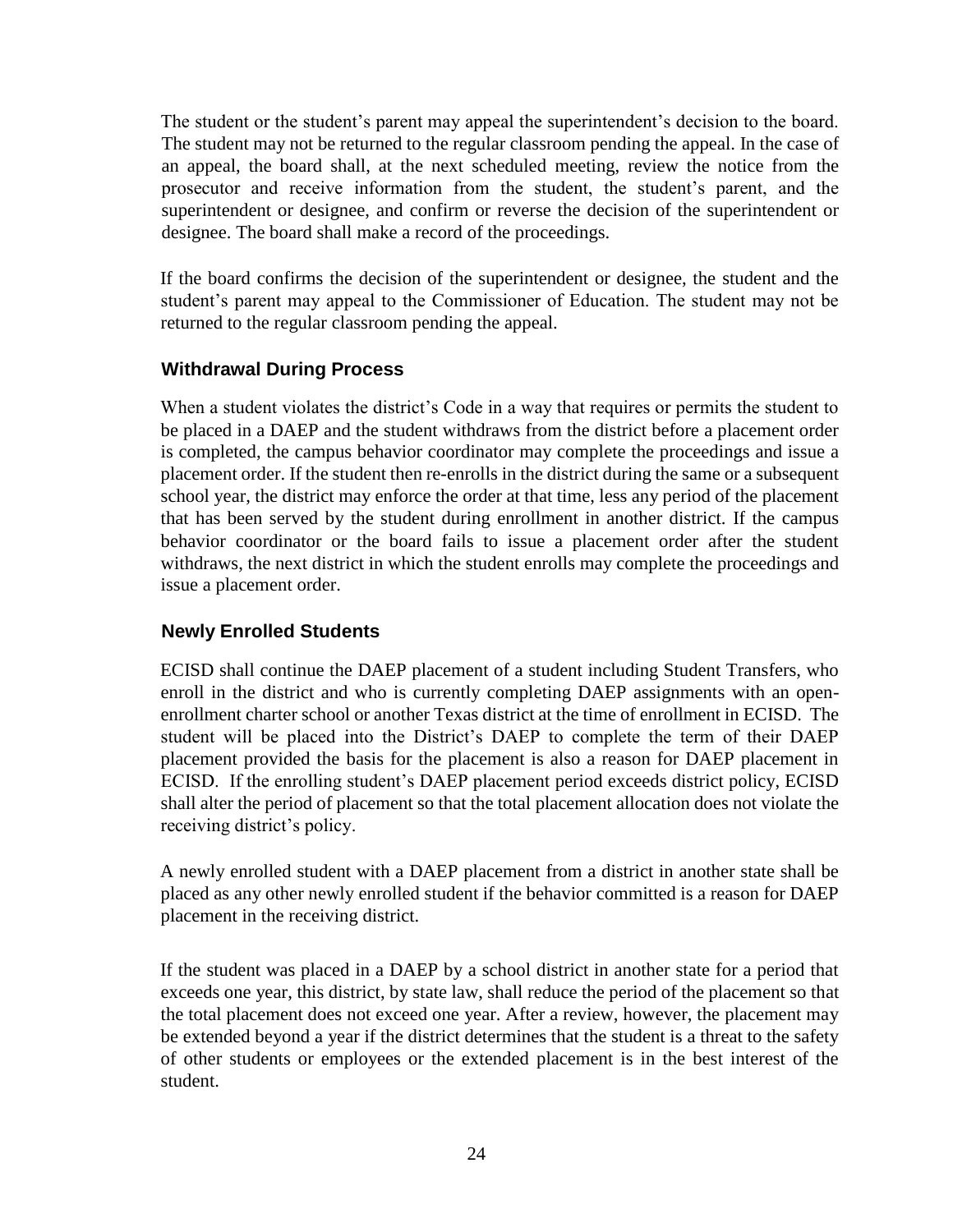#### <span id="page-27-0"></span>**Emergency Placement Procedure**

When an emergency placement is necessary because the student's behavior is so unruly, disruptive, or abusive that it seriously interferes with classroom or school operations, the student shall be given oral notice of the reason for the action. Not later than the tenth day after the date of the placement, the student shall be given the appropriate conference required for assignment to a DAEP.

#### **Transition Services**

In accordance with law and district procedures, campus staff shall provide transition services to a student returning to the regular classroom from an alternative education program, including a DAEP. See policy FOCA (LEGAL) for more information.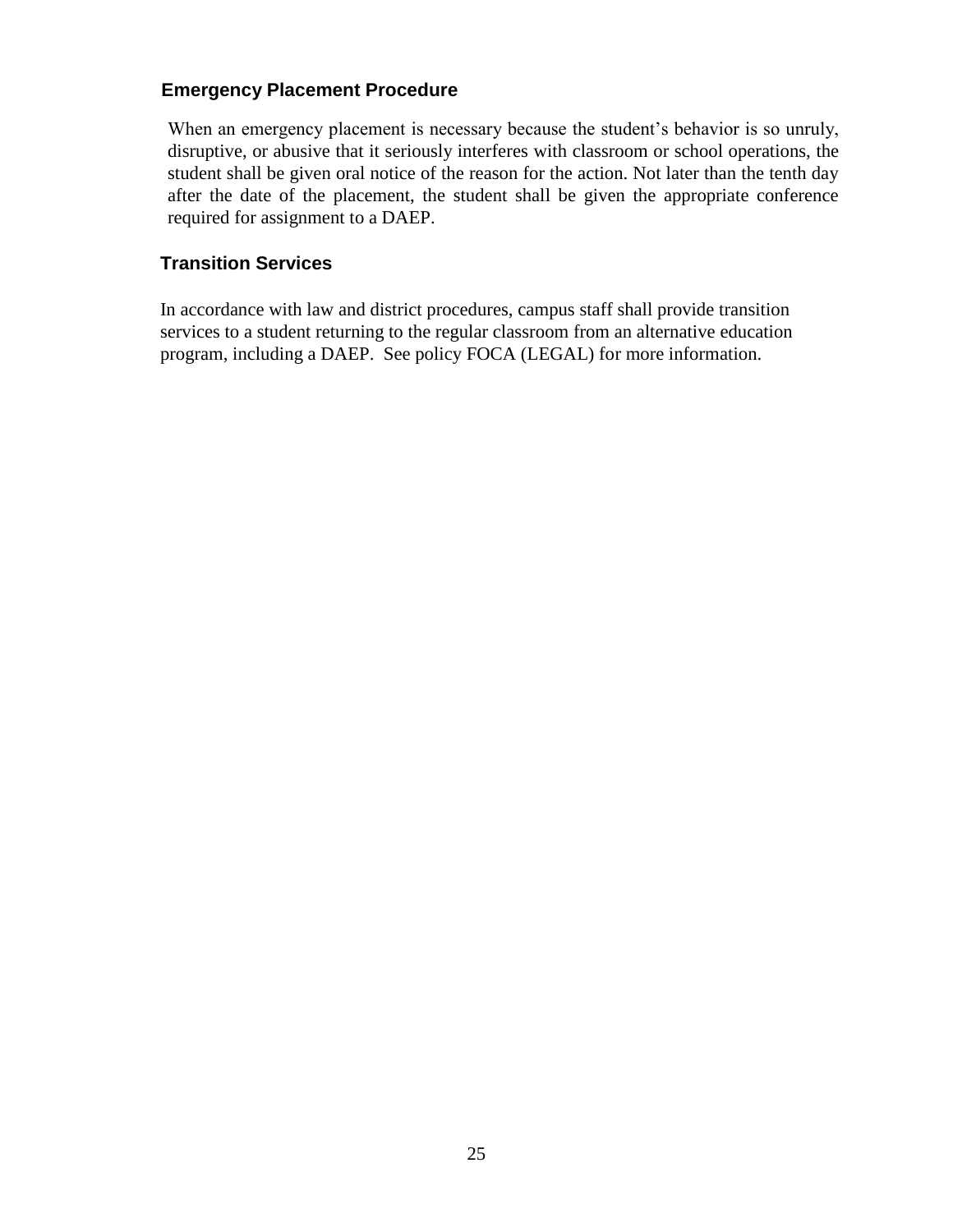# <span id="page-28-0"></span>**Placement and/or Expulsion for Certain Offenses**

This section includes two categories of offenses for which the Education Code provides unique procedures and specific consequences.

# <span id="page-28-1"></span>**Registered Sex Offenders**

Upon receiving notification in accordance with state law that a student is currently required to register as a sex offender, the district must remove the student from the regular classroom and determine appropriate placement unless the court orders JJAEP placement.

If the student is under any form of court supervision, including probation, community supervision, or parole, the placement shall be in either DAEP or JJAEP for at least one semester.

If the student is not under any form of court supervision, the placement may be in DAEP or JJAEP for one semester or the placement may be in a regular classroom. The placement may not be in the regular classroom if the board or its designee determines that the student's presence:

- 1. Threatens the safety of other students or teachers,
- 2. Will be detrimental to the educational process, or
- 3. Is not in the best interests of the district's students.

# <span id="page-28-2"></span>**Review Committee**

At the end of the first semester of a student's placement in an alternative educational setting and before the beginning of each school year for which the student remains in an alternative placement, the district shall convene a committee, in accordance with state law, to review the student's placement. The committee shall recommend whether the student should return to the regular classroom or remain in the placement. Absent a special finding, the board or its designee must follow the committee's recommendation. The placement review of a student with a disability who receives special education services must be made by the ARD committee.

#### <span id="page-28-3"></span>**Newly Enrolled Student**

If a student enrolls in the district during a mandatory placement as a registered sex offender, the district may count any time already spent by the student in a placement or may require an additional semester in an alternative placement without conducting a review of the placement.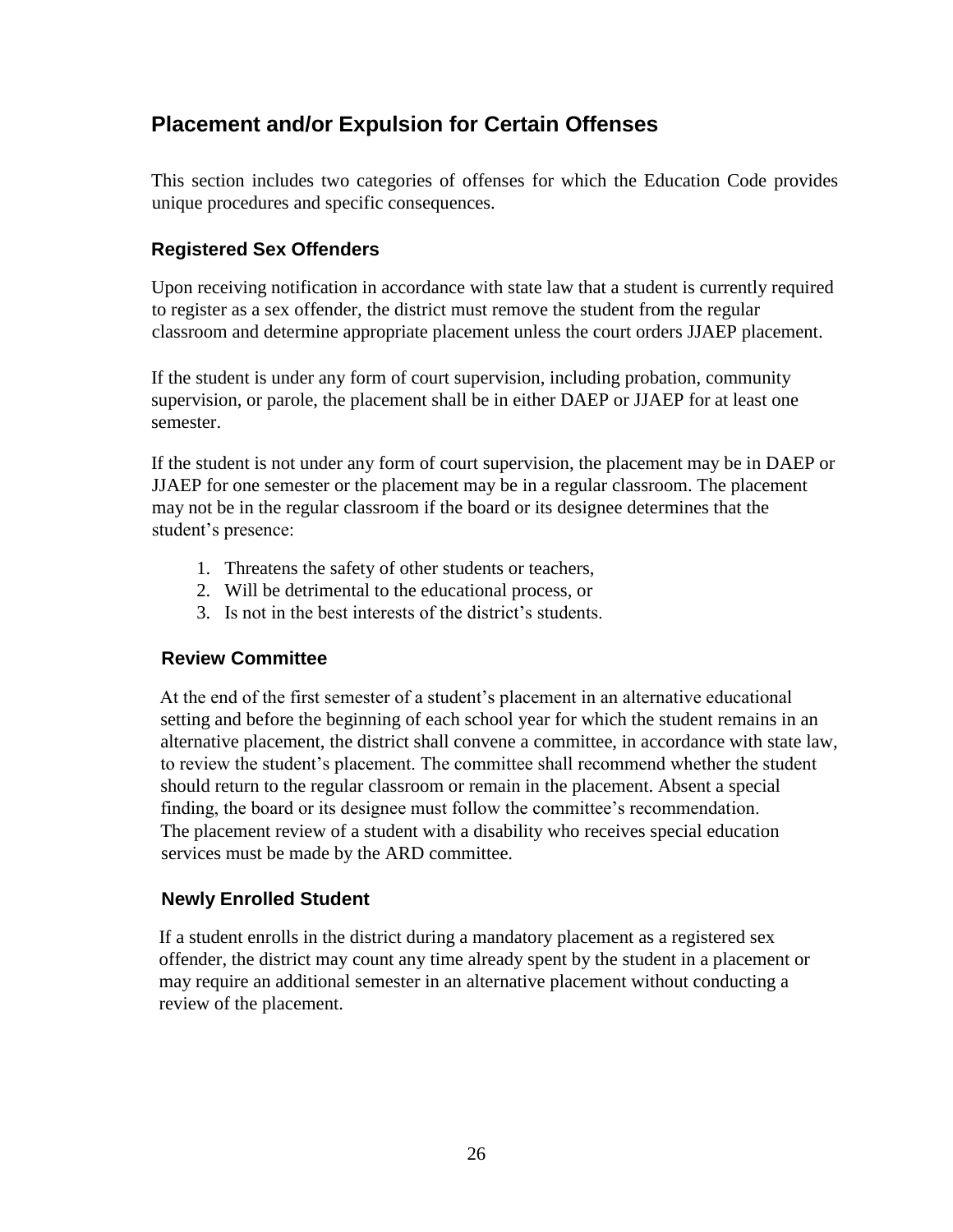# <span id="page-29-0"></span>**Appeal**

A student or the student's parent may appeal the placement by requesting a conference between the board or its designee, the student, and the student's parent. The conference is limited to the factual question of whether the student is required to register as a sex offender. Any decision of the board or its designee under this section is final and may not be appealed.

# <span id="page-29-1"></span>**Certain Felonies**

Regardless of whether placement or expulsion is required or permitted by one of the reasons in the DAEP Placement or Expulsion sections, in accordance with Education Code 37.0081, a student may be expelled and placed in either DAEP or JJAEP if the board or campus behavior Placement and/or Expulsion for Certain Offenses coordinator makes certain findings and the following circumstances exist in relation to aggravated robbery or a felony offense under Title 5 (see glossary) of the Penal Code. The student must:

- Have received deferred prosecution for conduct defined as aggravated robbery or a Title 5 felony offense;
- Have been found by a court or jury to have engaged in delinquent conduct for conduct defined as aggravated robbery or a Title 5 felony offense;
- Have been charged with engaging in conduct defined as aggravated robbery or a Title 5 felony offense;
- Have been referred to a juvenile court for allegedly engaging in delinquent conduct for conduct defined as aggravated robbery or a Title 5 felony offense; or
- Have received probation or deferred adjudication or have been arrested for, charged with, or convicted of aggravated robbery or a Title 5 felony offense.

The district may expel the student and order placement under these circumstances regardless of:

- 1. The date on which the student's conduct occurred,
- 2. The location at which the conduct occurred,
- 3. Whether the conduct occurred while the student was enrolled in the district, or
- 4. Whether the student has successfully completed any court disposition requirements imposed in connection with the conduct.

# <span id="page-29-2"></span>**Hearing and Required Findings**

The student must first have a hearing before the board or its designee, who must determine that in addition to the circumstances above that allow for the expulsion, the student's presence in the

regular classroom:

- 1. Threatens the safety of other students or teachers,
- 2. Will be detrimental to the educational process, or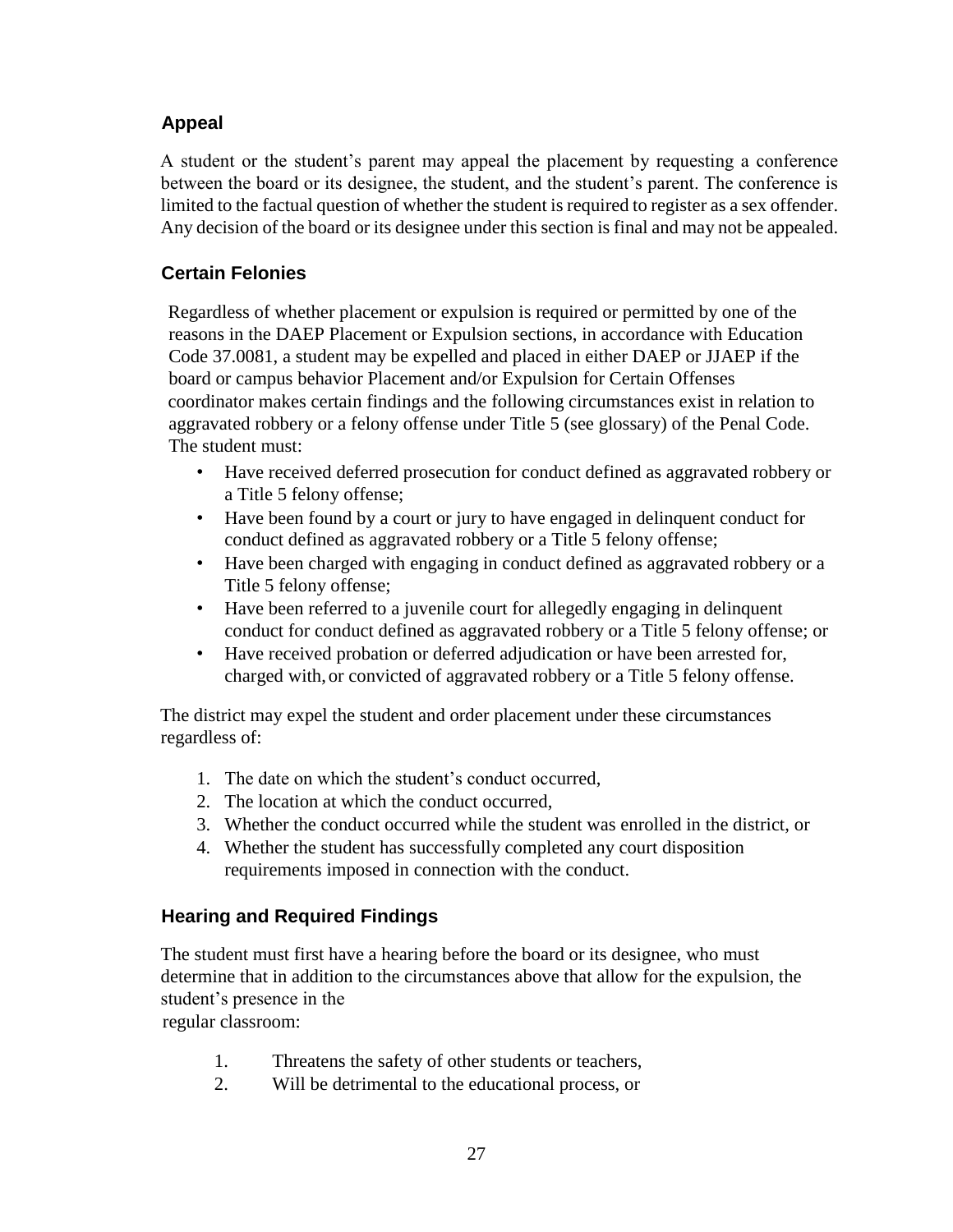3. Is not in the best interest of the district's students.

Any decision of the board or the board's designee under this section is final and may not be appealed.

#### <span id="page-30-0"></span>*Length of Placement*

The student is subject to the placement until:

- 1. The student graduates from high school,
- 2. The charges are dismissed or reduced to a misdemeanor offense, or
- 3. The student completes the term of the placement or is assigned to another program.

#### *Placement Review*

A student placed in a DAEP or JJAEP under these circumstances is entitled to a review of his or her status, including academic status, by the campus behavior coordinator or board's designee at intervals not to exceed 120 days. In the case of a high school student, the student's progress toward graduation and the student's graduation plan shall also be reviewed. At the review, the student or the student's parent shall have the opportunity to present arguments for the student's return to the regular classroom or campus.

#### <span id="page-30-1"></span>*Newly Enrolled Students*

A student who enrolls in the district before completing a placement under this section from another school district must complete the term of the placement.

# **Expulsion**

In deciding whether to order expulsion, regardless of whether the action is mandatory or discretionary, the campus behavior coordinator shall take into consideration:

- 1. Self-defense (see glossary),
- 2. Intent or lack of intent at the time the student engaged in the conduct,
- 3. The student's disciplinary history,
- 4. A disability that substantially impairs the student's capacity to appreciate the wrongfulness of the student's conduct.
- 5. A student's status in the conservatorship of the Department of Family and Protective Services (foster care), or
- 6. A student's status as homeless.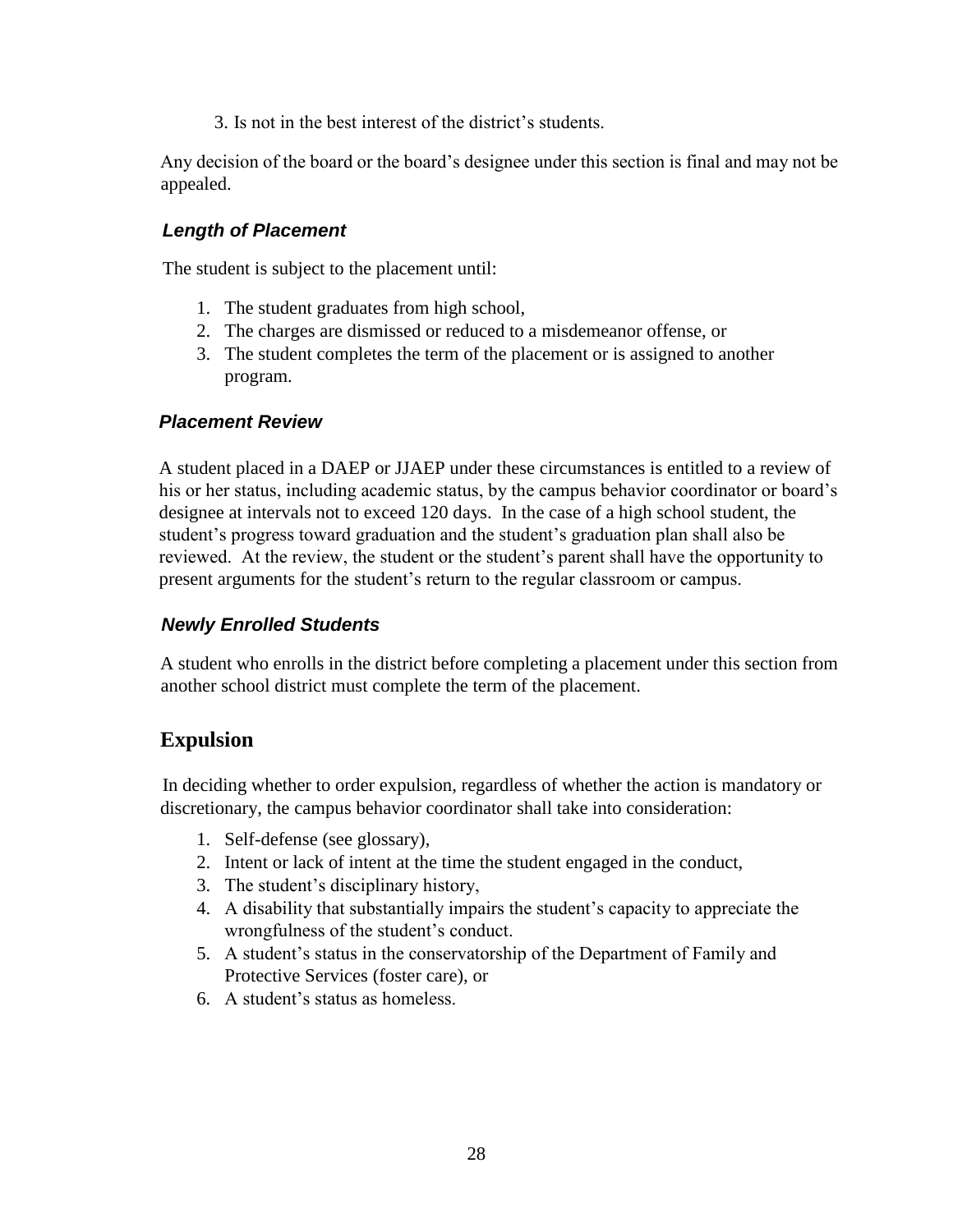#### <span id="page-31-0"></span>**Discretionary Expulsion: Misconduct That May Result in Expulsion**

Some of the following types of misconduct may result in mandatory placement in a DAEP, whether or not a student is expelled. (See DAEP Placement)

#### <span id="page-31-1"></span>*Any Location*

A student **may** be expelled for:

- Engaging in bullying that encourages a student to commit or attempt to commit suicide.
- Inciting violence against a student through group bullying.
- Releasing or threatening to release intimate visual material of a minor or a student who is 18 years of age or older without the student's consent.
- Conduct that contains the elements of assault under Penal Code  $22.01(a)(1)$  in retaliation against a school employee or volunteer.
- Criminal mischief, if punishable as a felony.
- Engaging in conduct that contains the elements of one of the following offenses against another student:
	- o Aggravated assault.
	- o Sexual assault.
	- o Aggravated sexual assault. o Murder.
	- o Capital murder.
	- o Criminal attempt to commit murder or capital murder.
	- o Aggravated robbery.
- Breach of computer security. (See glossary)
- Engaging in conduct relating to a false alarm or report (including a bomb threat) or a terroristic threat involving a public school.

#### <span id="page-31-2"></span>*At School, Within 300 Feet, or at a School Event*

A student **may** be expelled for committing any of the following offenses on or within 300 feet of school property, as measured from any point on the school's real property boundary line, or while attending a school-sponsored or school-related activity on or off school property:

- Selling, giving, or delivering to another person, or possessing, using, or being under the influence of marijuana, a controlled substance, or a dangerous drug, if the conduct is not punishable as a felony. A student with a valid prescription for low-THC cannabis as authorized by Chapter 487 of the Health and Safety Code does not violate this provision. (See glossary for "under the influence.")
- Selling, giving, or delivering to another person, or possessing, using, or being under the influence of alcohol; or committing a serious act or offense while under the influence of alcohol, if the conduct is not punishable as a felony.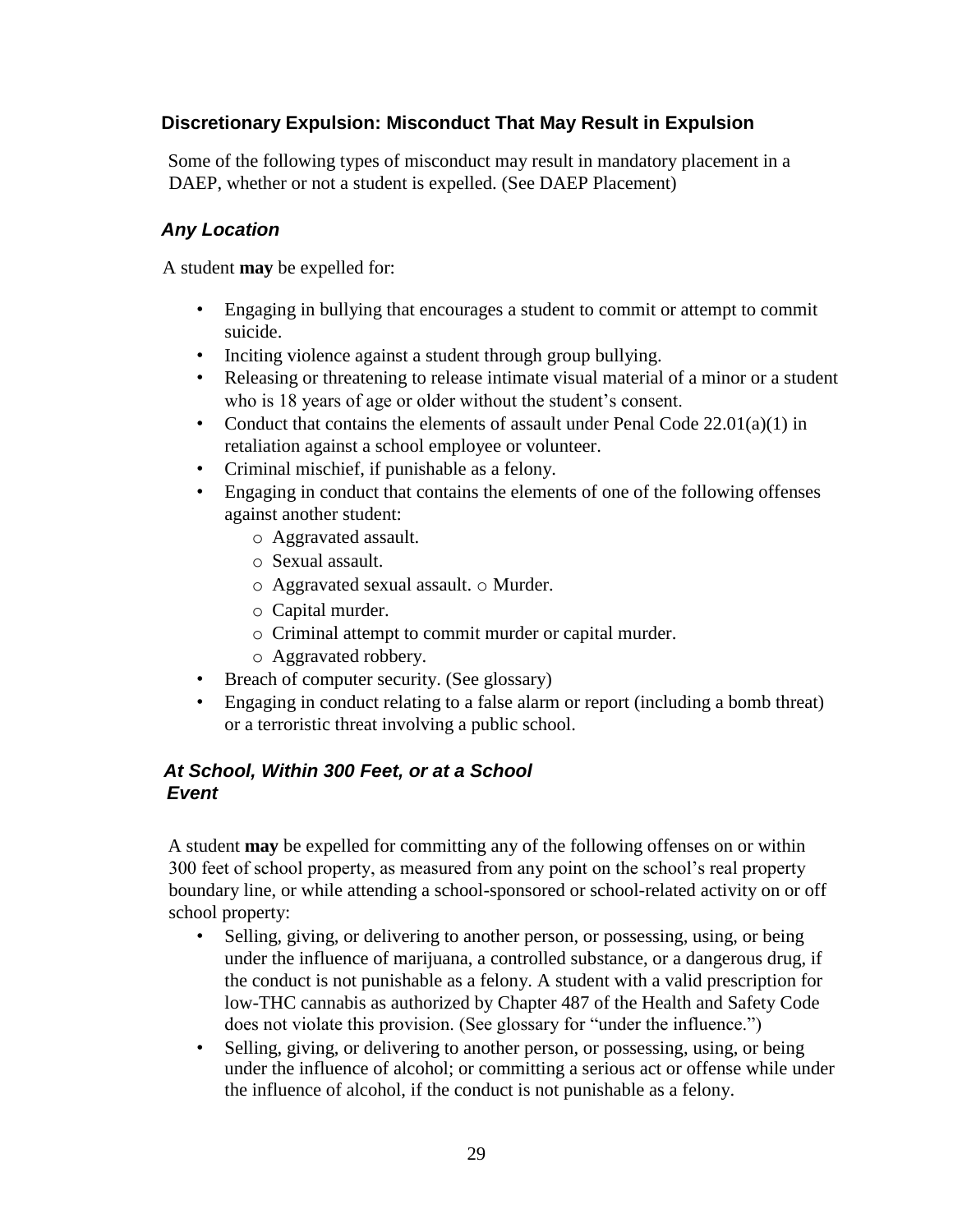- Engaging in conduct that contains the elements of an offense relating to abusable volatile chemicals.
- Engaging in conduct that contains the elements of assault under Section  $22.01(a)(1)$  against an employee or a volunteer.
- Engaging in deadly conduct. (See glossary.)

#### <span id="page-32-0"></span>*Within 300 Feet of School*

A student **may** be expelled for engaging in the following conduct while within 300 feet of school property, as measured from any point on the school's real property boundary line:

- Aggravated assault, sexual assault, or aggravated sexual assault.
- Arson. (See glossary.)
- Murder, capital murder, or criminal attempt to commit murder or capital murder.
- Indecency with a child, aggravated kidnapping, manslaughter, criminally negligent homicide, or aggravated robbery.
- Continuous sexual abuse of a young child or children.
- Felony drug- or alcohol-related offense.
- Unlawfully carrying on or about the student's person a handgun or a locationrestricted knife, as these terms are defined by state law. (See glossary.)
- Possessing, manufacturing, transporting, repairing, or selling a prohibited weapon, as defined by state law. (See glossary.)
- Possession of a firearm, as defined by federal law. (See glossary.)

# <span id="page-32-1"></span>*Property of Another District*

A student **may** be expelled for committing any offense that is a state-mandated expellable offense if the offense is committed on the property of another district in Texas or while the student is attending a school-sponsored or school-related activity of a school in another district in Texas.

#### <span id="page-32-2"></span>*While in DAEP*

A student **may** be expelled for engaging in documented serious misbehavior that violates the district's Code, despite documented behavioral interventions while placed in a DAEP. For purposes of discretionary expulsion from a DAEP, serious misbehavior means:

- <sup>1.</sup> Deliberate violent behavior that poses a direct threat to the health or safety of others;
- <sup>2.</sup> Extortion, meaning the gaining of money or other property by force or threat;
- <sup>3.</sup> Conduct that constitutes coercion, as defined by Section 1.07, Penal Code; or
- 4. Conduct that constitutes the offense of:
	- a. Public lewdness under Penal Code 21.07;
		- b. Indecent exposure under Penal Code 21.08;
	- c. Criminal mischief under Penal Code 28.03;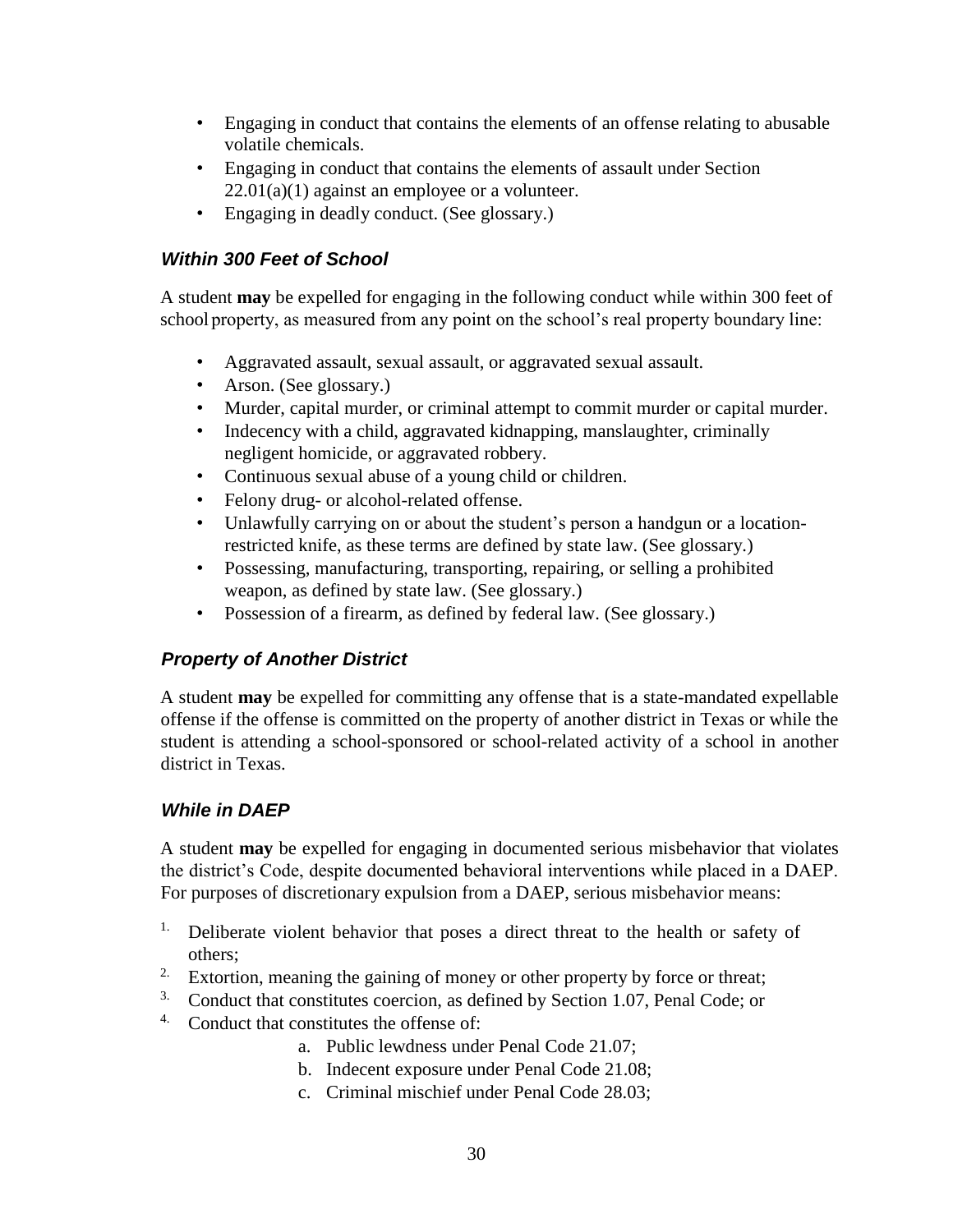- d. Hazing under Education Code 37.152; or
- e. Harassment under Penal Code 42.07(a)(1) of a student or district employee.

#### <span id="page-33-0"></span>**Mandatory Expulsion: Misconduct That Requires Expulsion**

A student **must** be expelled under federal or state law for any of the following offenses that occur on school property or while attending a school-sponsored or school-related activity on or off school property:

#### <span id="page-33-1"></span>*Under Federal Law*

Bringing to school or possessing at school, including any setting that is under the district's control or supervision for the purpose of a school activity, a firearm, as defined by federal law. (See glossary.)

*Note:* Mandatory expulsion under the federal Gun Free Schools Act does not apply to a firearm that is lawfully stored inside a locked vehicle, or to firearms used in activities approved and authorized by the district when the district has adopted appropriate safeguards to ensure student safety.

#### <span id="page-33-2"></span>*Under the Penal Code*

- Unlawfully carrying on or about the student's person the following, in the manner prohibited by Penal Code 46.02:
	- A handgun, defined by state law as any firearm designed, made, or adapted to be used with one hand. (See glossary.) Note: A student may not be expelled solely on the basis of the student's use, exhibition, or possession of a firearm that occurs at an approved target range facility that is not located on a school campus, while participating in or preparing for a schoolsponsored, shooting sports competition or a shooting sports educational activity that is sponsored or supported by the Parks and Wildlife Department, or a shooting sports sanctioning organization working with the department. [See policy FNCG(LEGAL).]
- A location-restricted knife, as defined by state law. (See glossary.) • Possessing, manufacturing, transporting, repairing, or selling a prohibited
	- weapon, as defined in state law. (See glossary.)
- Behaving in a manner that contains elements of the following offenses under the Penal Code:

o Aggravated assault, sexual assault, or aggravated sexual assault.

o Arson. (See glossary.)

o Murder, capital murder, or criminal attempt to commit murder or capital murder.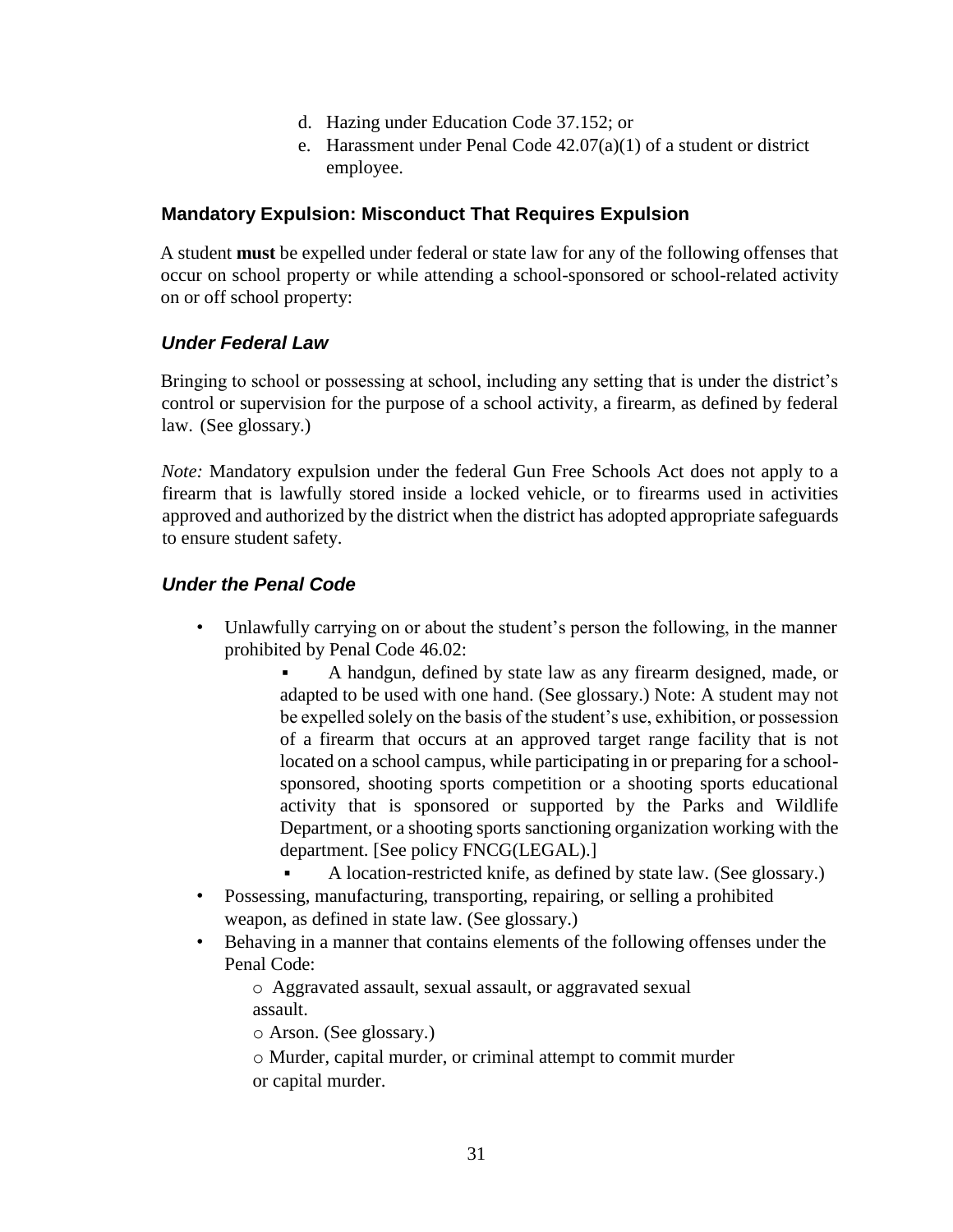- o Indecency with a child.
- o Aggravated kidnapping.
- o Aggravated robbery.
- o Manslaughter.
- o Criminally negligent homicide.
- o Continuous sexual abuse of a young child or children.

o Behavior punishable as a felony that involves selling, giving, or delivering to another person, or possessing, using, or being under the influence of marijuana, a controlled substance, a dangerous drug, or alcohol; or committing a serious act or offense while under the influence of alcohol.

• Engaging in retaliation against a school employee or volunteer combined with one of the above-listed mandatory expulsion offenses.

#### <span id="page-34-0"></span>**Under Age Ten**

When a student under the age of ten engages in behavior that is expellable behavior, the student shall not be expelled, but shall be placed in a DAEP. A student under age six shall not be placed in a DAEP unless the student commits a federal firearm offense.

#### <span id="page-34-1"></span>**Process**

If a student is believed to have committed an expellable offense, the campus behavior coordinator or other appropriate administrator shall schedule a hearing within a reasonable time. The student's parent shall be invited in writing to attend the hearing.

Until a hearing can be held, the campus behavior coordinator or other administrator may place the student in:

- Another appropriate classroom.
- In-school suspension.
- Out-of-school suspension.
- DAEP.

#### <span id="page-34-2"></span>*Hearing*

A student facing expulsion shall be given a hearing with appropriate due process. The student is entitled to:

- 1. Representation by the student's parent or another adult who can provide guidance to the student and who is not an employee of the district,
- 2. An opportunity to testify and to present evidence and witnesses in the student's defense, and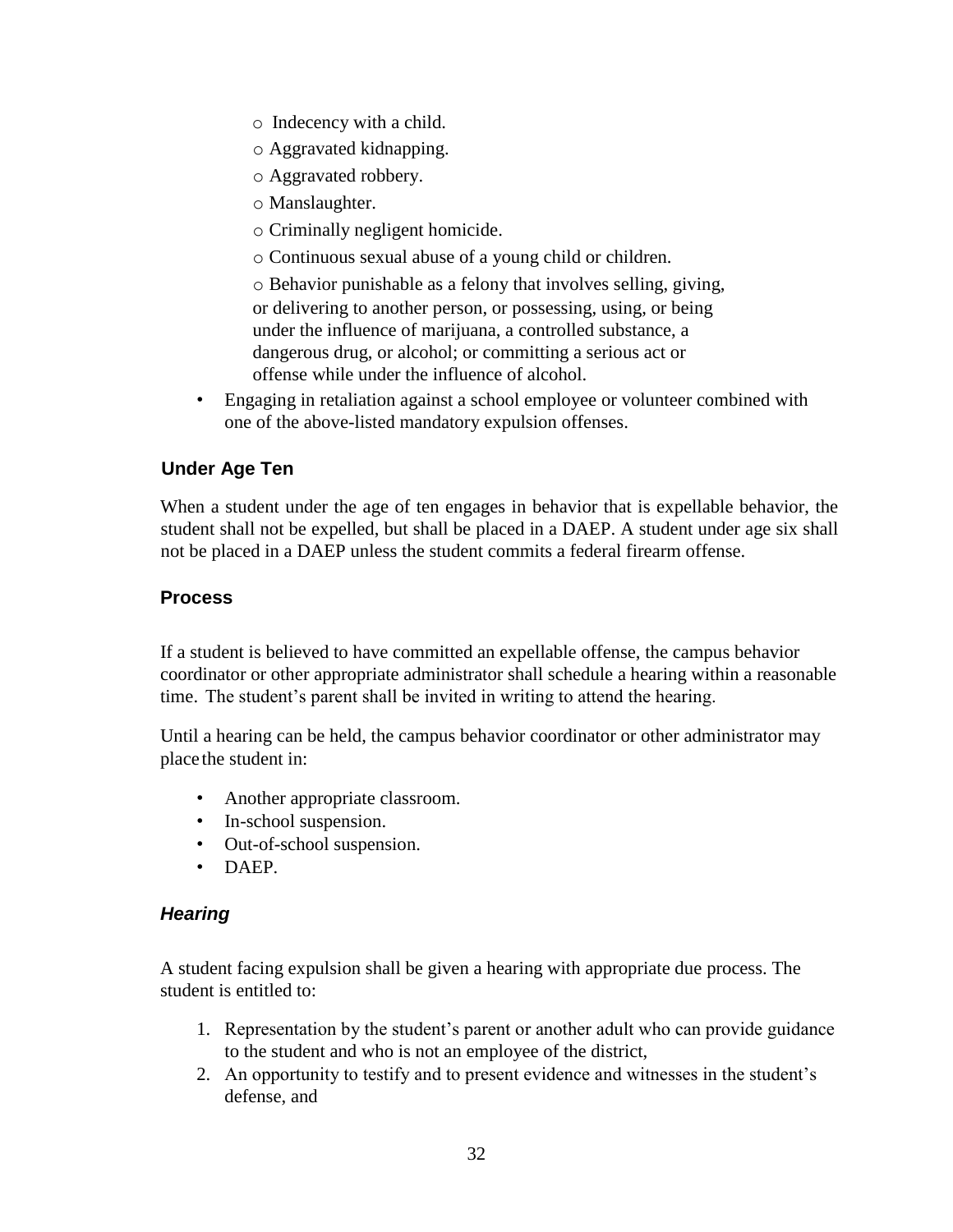3. An opportunity to question the witnesses called by the district at the hearing.

After providing notice to the student and parent of the hearing, the district may hold the hearing regardless of whether the student or the student's parent attends.

The board of trustees delegates to the Superintendent's designee authority to conduct hearings and expel students.

#### <span id="page-35-0"></span>*Board Review of Expulsion*

After the due process hearing, the expelled student may request that the board review the expulsion decisions. The student or parent must submit a written request to the superintendent within seven days after receipt of the written decision. The superintendent must provide the student or parent written notice of the date, time, and place of the meeting at which the board will review the decision.

The board shall review the record of the expulsion hearing in a closed meeting unless the parent requests in writing that the matter be held in an open meeting. The board may also hear a statement from the student or parent and from the board's designee.

The board shall hear statements made by the parties at the review and shall base its decision on evidence reflected in the record and any statements made by the parties at the review. The board shall make and communicate its decision orally at the conclusion of the presentation. Consequences shall not be deferred pending the outcome of the hearing.

#### <span id="page-35-1"></span>*Expulsion Order*

Before ordering the expulsion, the board or campus behavior coordinator shall take into consideration:

- 1. Self-defense (see glossary),
- 2. Intent or lack of intent at the time the student engaged in the conduct,
- 3. The student's disciplinary history,
- 4. A disability that substantially impairs the student's capacity to appreciate the wrongfulness of the student's conduct.
- 5. A student's status in the conservatorship of the Department of Family and Protective Services (foster care), or
- 6. A student's status as homeless.

If the student is expelled, the board or its designee shall deliver to the student and the student's parent a copy of the order expelling the student.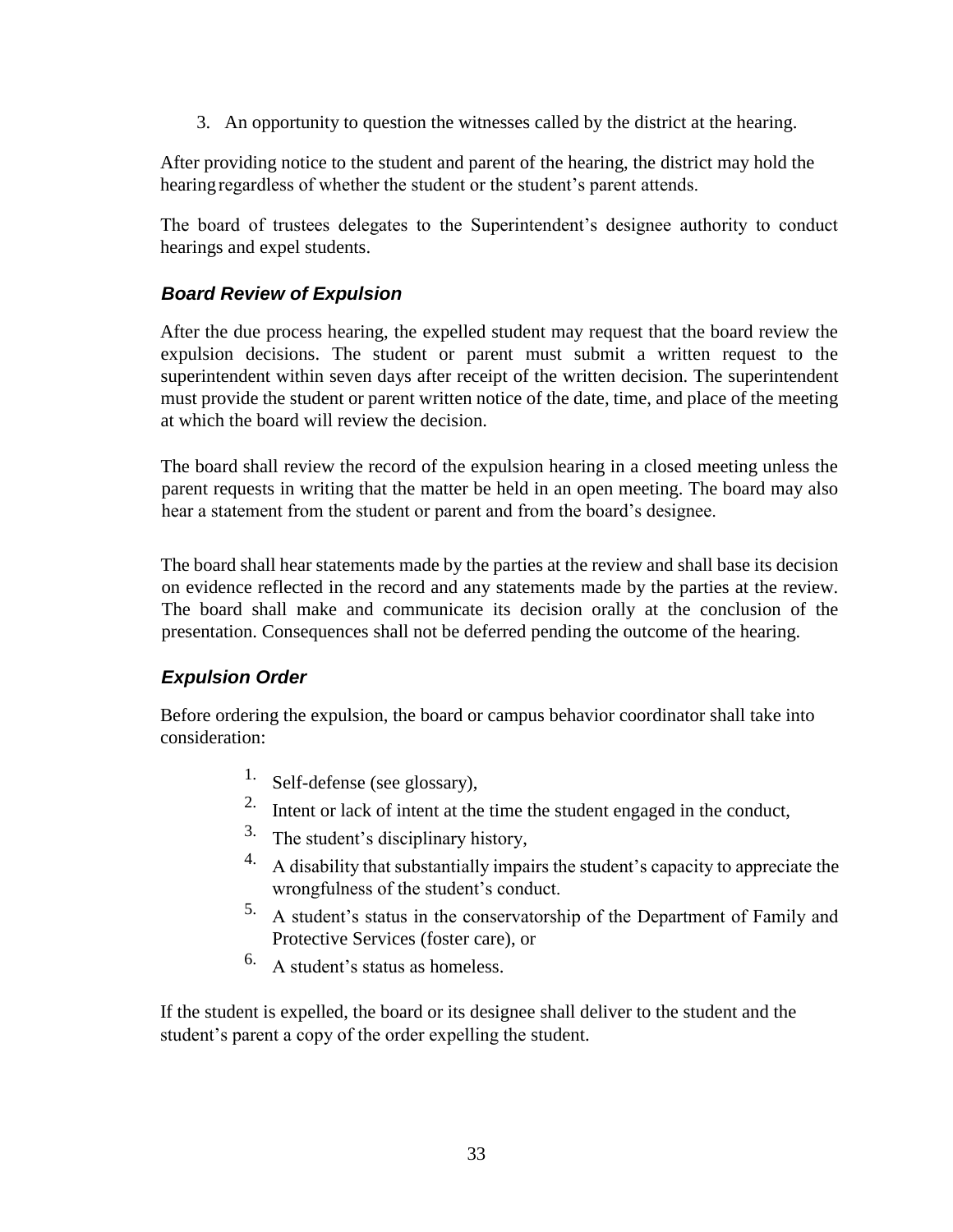Not later than the second business day after the hearing, the hearing officer shall deliver to the juvenile court a copy of the expulsion order and the information required by Section 52.04 of the Family Code.

If the length of the expulsion is inconsistent with the guidelines included in the Student Code of Conduct, the expulsion order shall give notice of the inconsistency.

# <span id="page-36-0"></span>**Length of Expulsion**

The length of an expulsion shall be based on the seriousness of the offense, the student's age and grade level, the frequency of misbehavior, the student's attitude, and statutory requirements.

The duration of a student's expulsion shall be determined on a case-by-case basis. The maximum period of expulsion is one calendar year, except as provided below.

An expulsion may not exceed one year unless, after review, the district determines that:

- 1. The student is a threat to the safety of other students or to district employees, or
- 2. Extended expulsion is in the best interest of the student.

State and federal law require a student to be expelled from the regular classroom for a period of at least one calendar year for bringing a firearm, as defined by federal law, to school. However, the superintendent may modify the length of the expulsion on a case-by-case basis.

Students who commit offenses that require expulsion at the end of one school year may be expelled into the next school year to complete the term of expulsion.

#### <span id="page-36-1"></span>**Withdrawal During Process**

When a student has violated the district's Code in a way that requires or permits expulsion from the district and the student withdraws from the district before the expulsion hearing takes place, the district may conduct the hearing after sending written notice to the parent and student.

If the student then re-enrolls in the district during the same or subsequent school year, the district may enforce the expulsion order at that time, less any expulsion period that has been served by the student during enrollment in another district.

If the campus behavior coordinator or the board fails to issue an expulsion order after the student withdraws, the next district in which the student enrolls may complete the proceedings.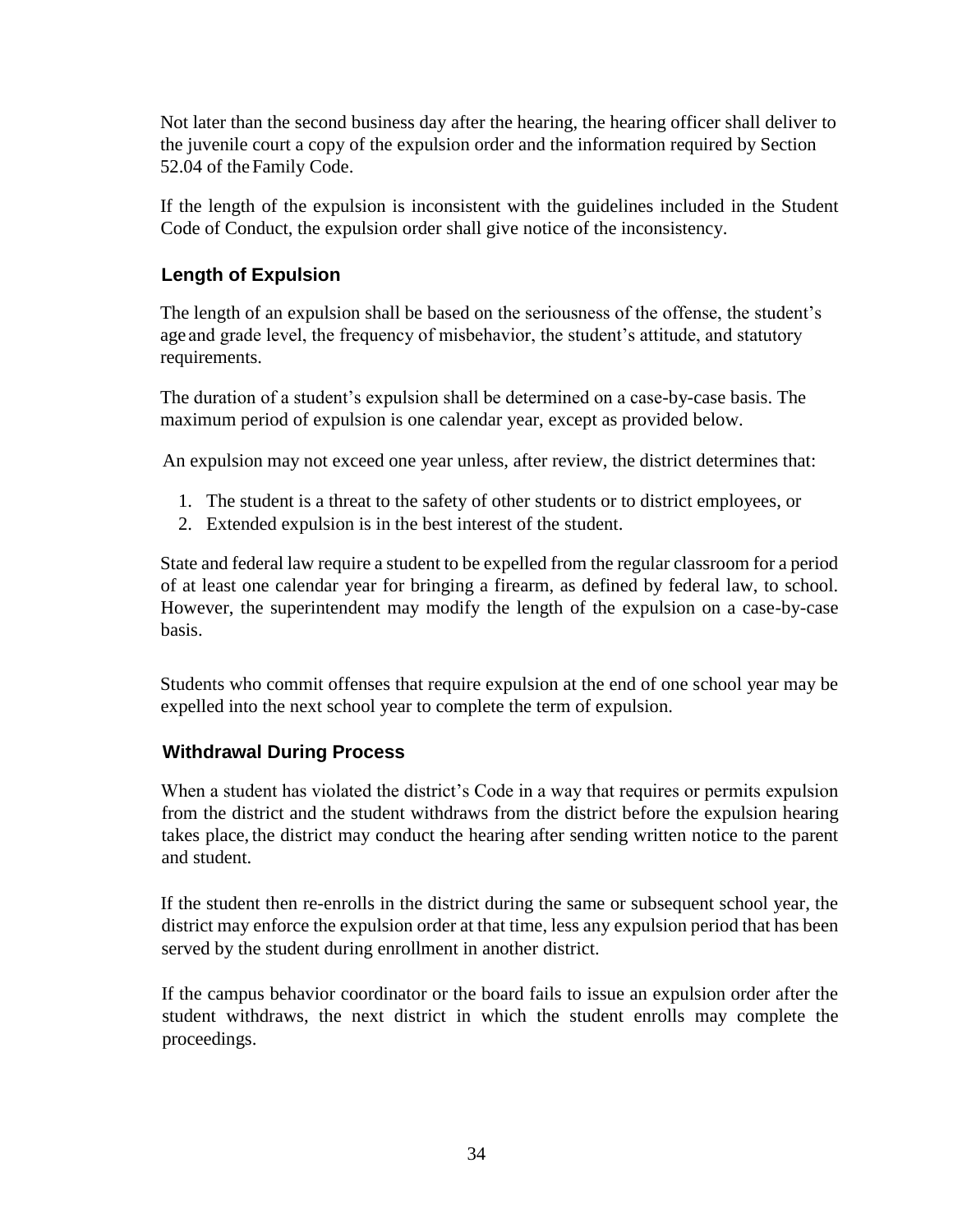#### <span id="page-37-0"></span>**Additional Misconduct**

If during the expulsion, the student engages in additional conduct for which placement in a DAEP or expulsion is required or permitted, additional proceedings may be conducted, and the campus behavior coordinator or the board may issue an additional disciplinary order as a result of those proceedings.

#### <span id="page-37-1"></span>**Restrictions During Expulsion**

Expelled students are prohibited from being on school grounds or attending schoolsponsored or school-related activities during the period of expulsion.

No district academic credit shall be earned for work missed during the period of expulsion unless the student is enrolled in a JJAEP or another district-approved program.

# <span id="page-37-2"></span>**Newly Enrolled Students**

The district shall continue the expulsion of any newly enrolled student expelled from another Texas district or an open-enrollment charter school until the period of the expulsion is completed, provided the behavior is also a reason for expulsion in the enrolling district. If the expulsion exceeds one year, the District will reduce the period of the expulsion so that the total expulsion does not exceed one year unless the district determines that the student is a threat to the safety of others or extended placement is in the best interest of the student.

If a student expelled in another state enrolls in the district, the district may continue the expulsion under the terms of the expulsion order, may place the student in a DAEP for the period specified in the order, or may allow the student to attend regular classes if:

- 1. The out-of-state district provides the district with a copy of the expulsion order,
- 2. The offense resulting in the expulsion is also an expellable offense in the district in which the student is enrolling.

If a student is expelled by a district in another state for a period that exceeds one year and the district continues the expulsion or places the student in a DAEP, the district shall reduce the period of the expulsion or DAEP placement so that the entire period does not exceed one year, unless after a review it is determined that:

- 1. The student is a threat to the safety of other students or district employees, or
- 2. Extended placement is in the best interest of the student.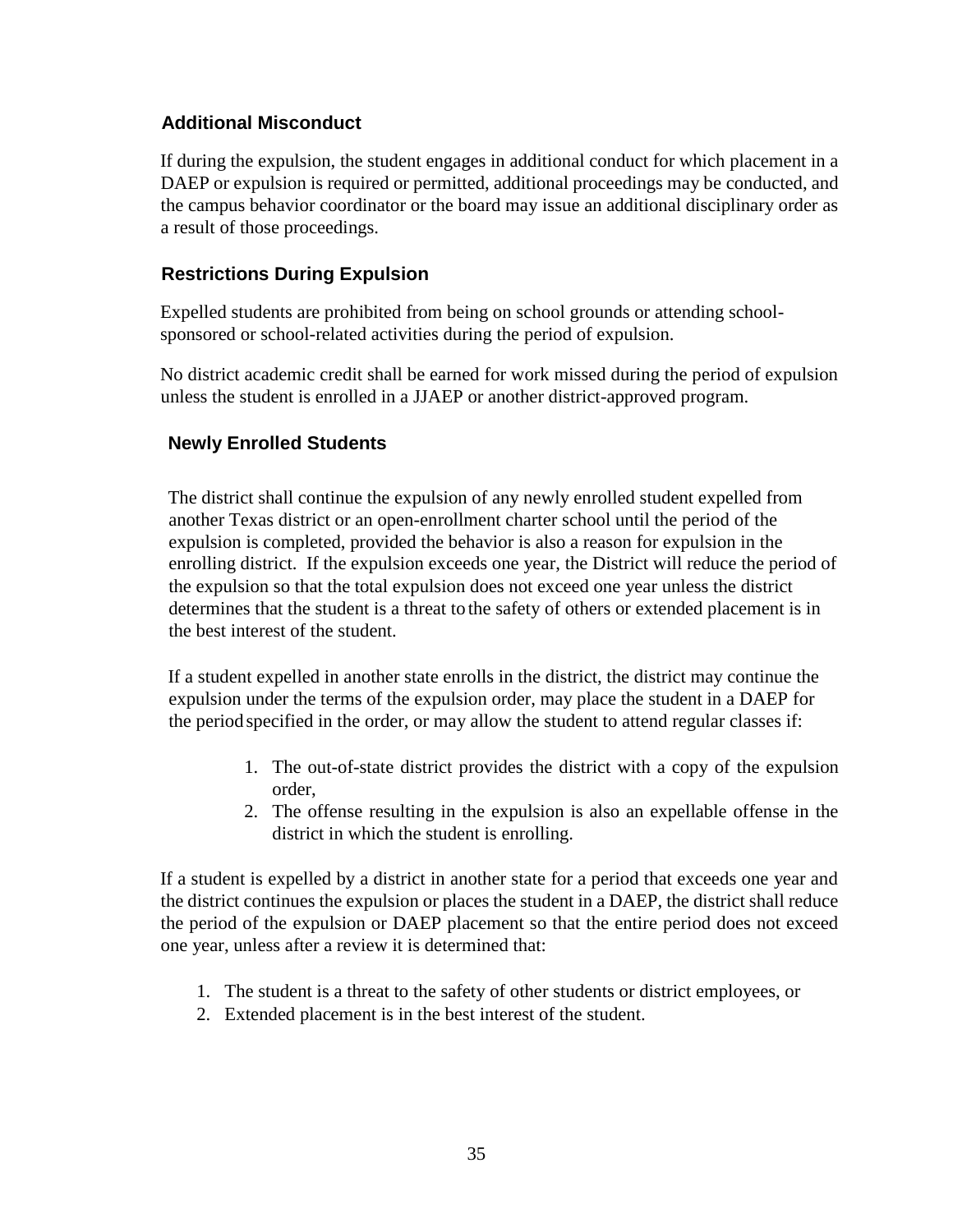#### <span id="page-38-0"></span>**Emergency Expulsion Procedures**

When an emergency expulsion is necessary to protect persons or property from imminent harm, the student shall be given verbal notice of the reason for the action. Within ten days after the date of the emergency expulsion, the student shall be given appropriate due process required for a student facing expulsion.

#### <span id="page-38-1"></span>**DAEP Placement of Expelled Students**

The district may provide educational services to any expelled student in a DAEP; however, educational services in the DAEP must be provided if the student is less than ten years of age.

# **Transition Services**

In accordance with law and district procedures, campus staff shall provide transition services for a student returning to the regular classroom from placement in an alternative education program, including a DAEP or JJAEP. See policies FOCA (LEGAL) and FODA (LEGAL) for more information.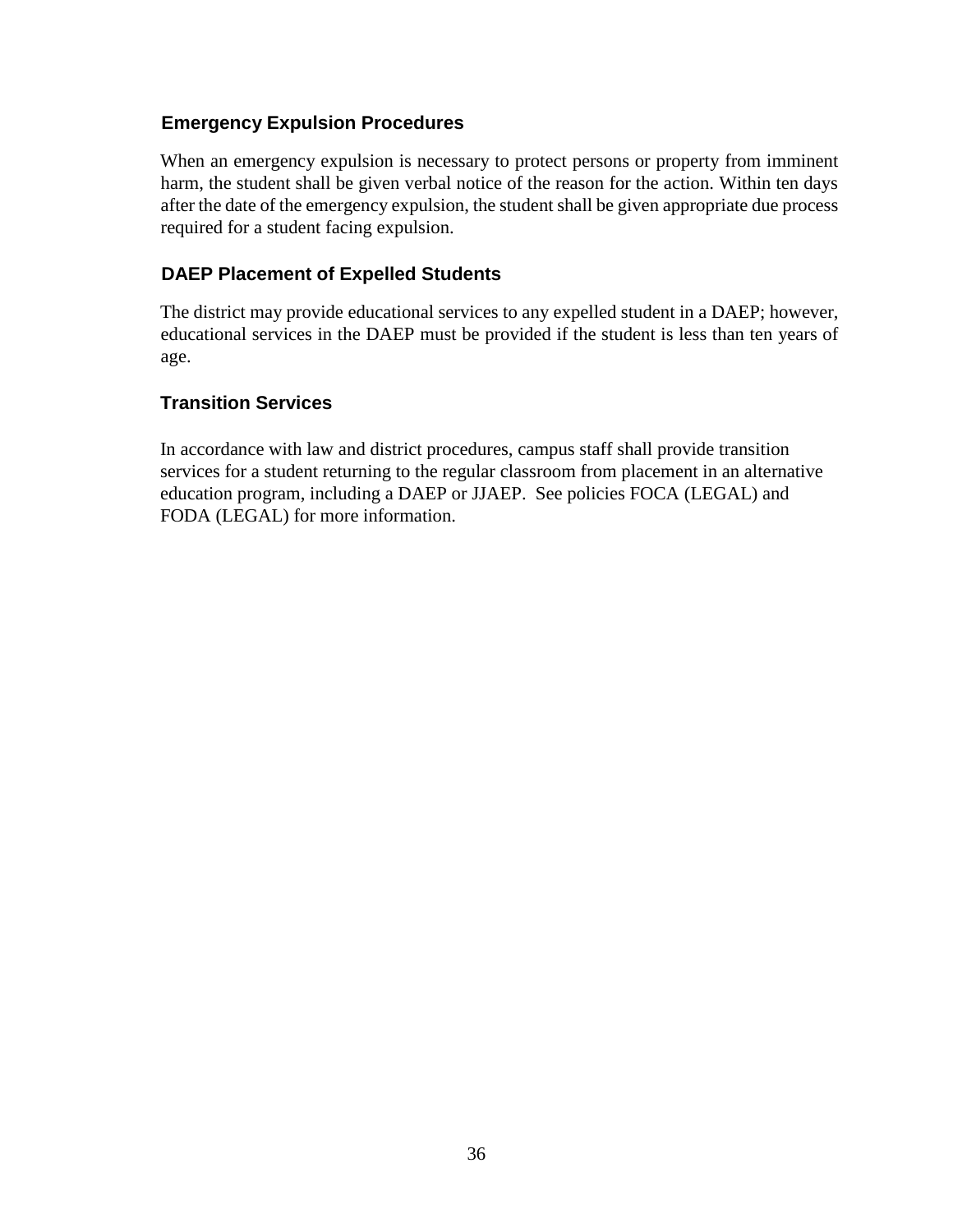# **Glossary**

**Abuse** is improper or excessive use.

**Aggravated robbery** is defined in part by Penal Code 29.03(a) as when a person commits robbery and:

- 1. Causes serious bodily injury to another;
- 2. Uses or exhibits a deadly weapon; or
- 3. Causes bodily injury to another person or threatens or places another person in fear of imminent bodily injury or death, if the other person is:
- a. 65 years of age or older, or
- b. A disabled person.

**Armor-piercing ammunition** is defined by Penal Code 46.01 as handgun ammunition used in pistols and revolvers and designed primarily for the purpose of penetrating metal or body armor.

**Arson** is defined in part by Penal Code 28.02 as:

- 1. A crime that involves starting a fire or causing an explosion with intent to destroy or damage:
	- a. Any vegetation, fence, or structure on open-space land; or
	- b. Any building, habitation, or vehicle:
		- i. Knowing that it is within the limits of an incorporated city or town,
		- ii. Knowing that it is insured against damage or destruction,
		- iii. Knowing that it is subject to a mortgage or other security interest,
		- iv. Knowing that it is located on property belonging to another,
		- v. Knowing that it has located within it property belonging to another, or
		- vi. When the person starting the fire is reckless about whether the burning or explosion will endanger the life of some individual or the safety of the property of another.
- 1. A crime that involves recklessly starting a fire or causing an explosion while manufacturing or attempting to manufacture a controlled substance and the fire or explosion damages any building, habitation, or vehicle; or
- 2. A crime that involves intentionally starting a fire or causing an explosion and in so doing:
	- a. Recklessly damages or destroys a building belonging to another, or
	- b. Recklessly causes another person to suffer bodily injury or death.

**Assault** is defined in part by Penal Code §22.01(a)(1) as intentionally, knowingly, or recklessly causing bodily injury to another; §22.01(a)(2) as intentionally or knowingly threatening another with imminent bodily injury; and §22.01(a)(3) as intentionally or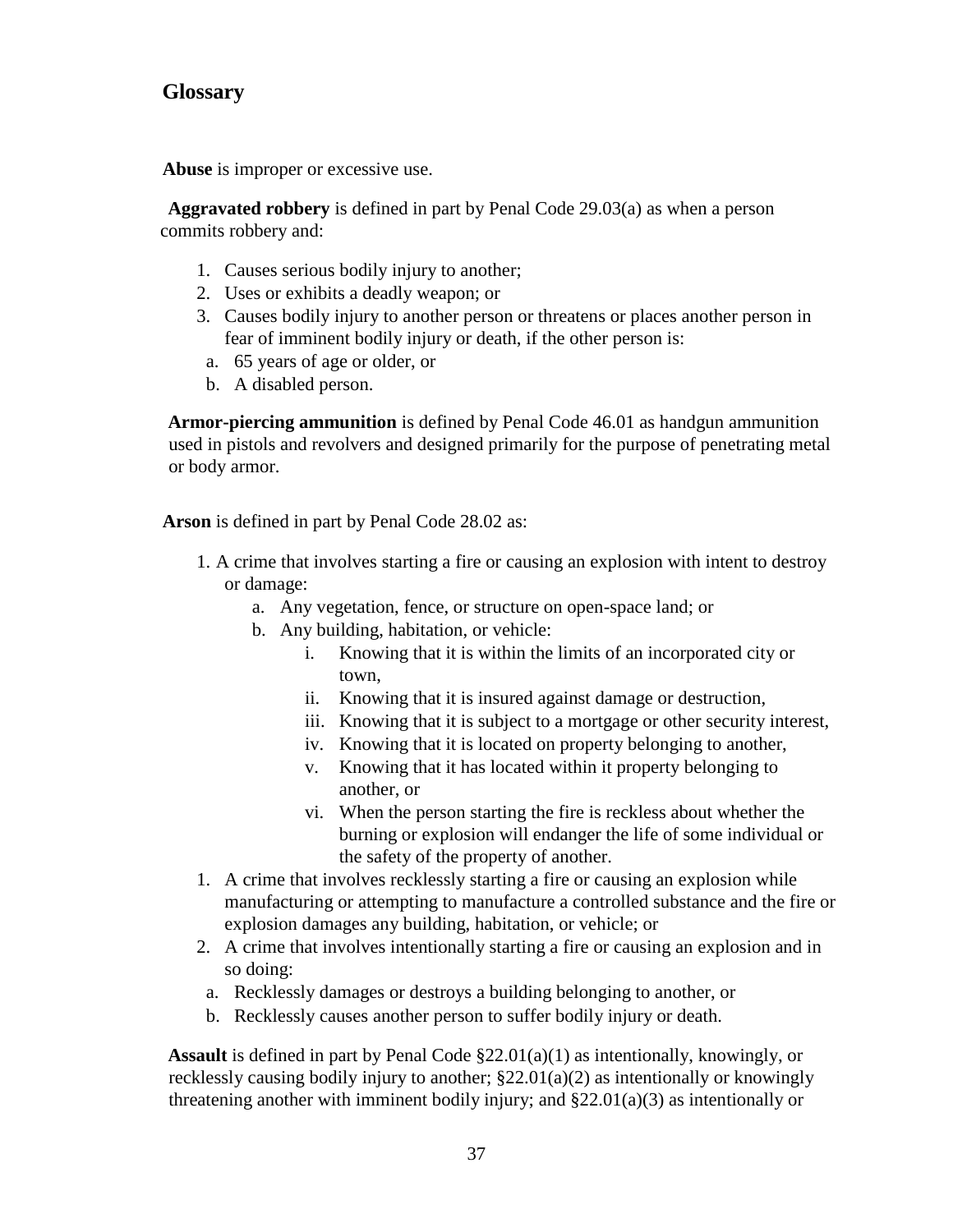knowingly causing physical contact with another that can reasonably be regarded as offensive or provocative.

**Breach of Computer Security** includes knowingly accessing a computer, computer network, or computer system without the effective consent of the owner as defined in Penal Code 33.02, if the conduct involves accessing a computer, computer network, or computer system owned by or operated on behalf of a school district; and the student knowingly alters, damages, or deletes school district property or information; or commits a breach of any other computer, computer network, or computer system.

**Bullying** is defined in Section 37.0832 of the Education Code as a single significant act or a pattern of acts by one or more students directed at another student that exploits an imbalance of power and involves engaging in written or verbal expression, expression through electronic means, or physical conduct that:

- 1. Has the effect or will have the effect of physically harming a student, damaging a student's property, or placing a student in reasonable fear of harm to the student's person or of damage to the student's property;
- 2. Is sufficiently severe, persistent, or pervasive enough that the action or threat creates an intimidating, threatening, or abusive educational environment for a student;
- 3. Materially and substantially disrupts the educational process or the orderly operation of a classroom or school; or
- 4. Infringes on the rights of the victim at school.

Bullying includes cyberbullying. (See below) This state law on bullying prevention applies to:

- 1. Bullying that occurs on or is delivered to school property or to the site of a school- sponsored or school-related activity on or off school property;
- 2. Bullying that occurs on a publicly or privately owned school bus or vehicle being used for transportation of students to or from school or a school-sponsored or school-related activity; and
- 3. Cyberbullying that occurs off school property or outside of a school-sponsored or school- related activity if the cyberbullying interferes with a student's educational opportunities or substantially disrupts the orderly operation of a classroom, school, or school-sponsored or school-related activity.

**Chemical dispensing device** is defined by Penal Code 46.01 as a device designed, made, or adapted for the purpose of dispensing a substance capable of causing an adverse psychological or physiological effect on a human being. A small chemical dispenser sold commercially for personal protection is not in this category.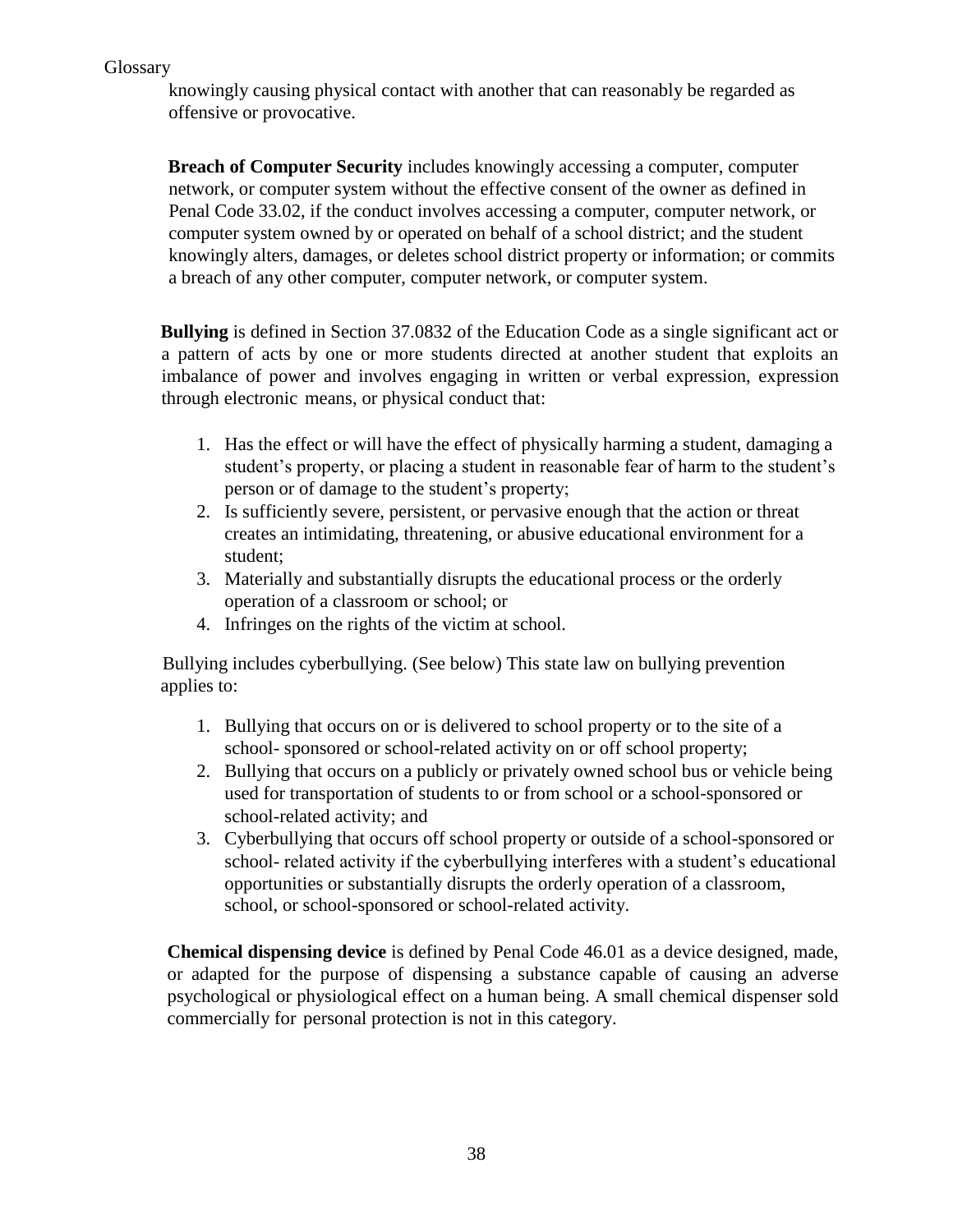**Club** is defined by Penal Code 46.01 as an instrument specially designed, made, or adapted for the purpose of inflicting serious bodily injury or death. A blackjack, nightstick, mace, and tomahawk are in the same category.

**Controlled substance** means a substance, including a drug, an adulterant, and a dilutant, listed in Schedules I through V or Penalty Group 1, 1-A, 2, 2-A, 3, or 4 of the Texas Controlled Substances Act. The term includes the aggregate weight of any mixture, solution, or other substance containing a controlled substance. The term does not include hemp, as defined by Agriculture Code 121.001, or the tetrahydrocannabinols (THC) in hemp.

**Criminal street gang** is defined by Penal Code 71.01 as three or more persons having a common identifying sign or symbol or an identifiable leadership who continuously or regularly associate in the commission of criminal activities.

**Cyberbullying** is defined by Section 37.0832 of the Education Code as bullying that is done through the use of any electronic communication device, including through the use of a cellular or other type of telephone, a computer, a camera, electronic mail, instant messaging, text messaging, a social media application, an Internet website, or any other Internet-based communication tool.

**Dangerous drug** is defined by Health and Safety Code 483.001 as a device or a drug that is unsafe for self-medication and that is not included in Schedules I through V or Penalty Groups 1 through 4 of the Texas Controlled Substances Act. The term includes a device or drug that federal law prohibits dispensing without prescription or restricts to use by or on the order of a licensed veterinarian.

**Dating violence** occurs when a person in a current or past dating relationship uses physical, sexual, verbal, or emotional abuse to harm, threaten, intimidate, or control another person in the relationship. Dating violence also occurs when a person commits these acts against a person in a marriage or dating relationship with the individual who is or was once in a marriage or dating relationship with the person committing the offense, as defined by Section 71.0021 of the Family Code.

**Deadly conduct** under Penal Code 22.05 occurs when a person recklessly engages in conduct that places another in imminent danger of serious bodily injury, such as knowingly discharging a firearm in the direction of an individual, habitation, building, or vehicle.

**Deferred adjudication** is an alternative to seeking a conviction in court that may be offered to a juvenile for delinquent conduct or conduct indicating a need for supervision.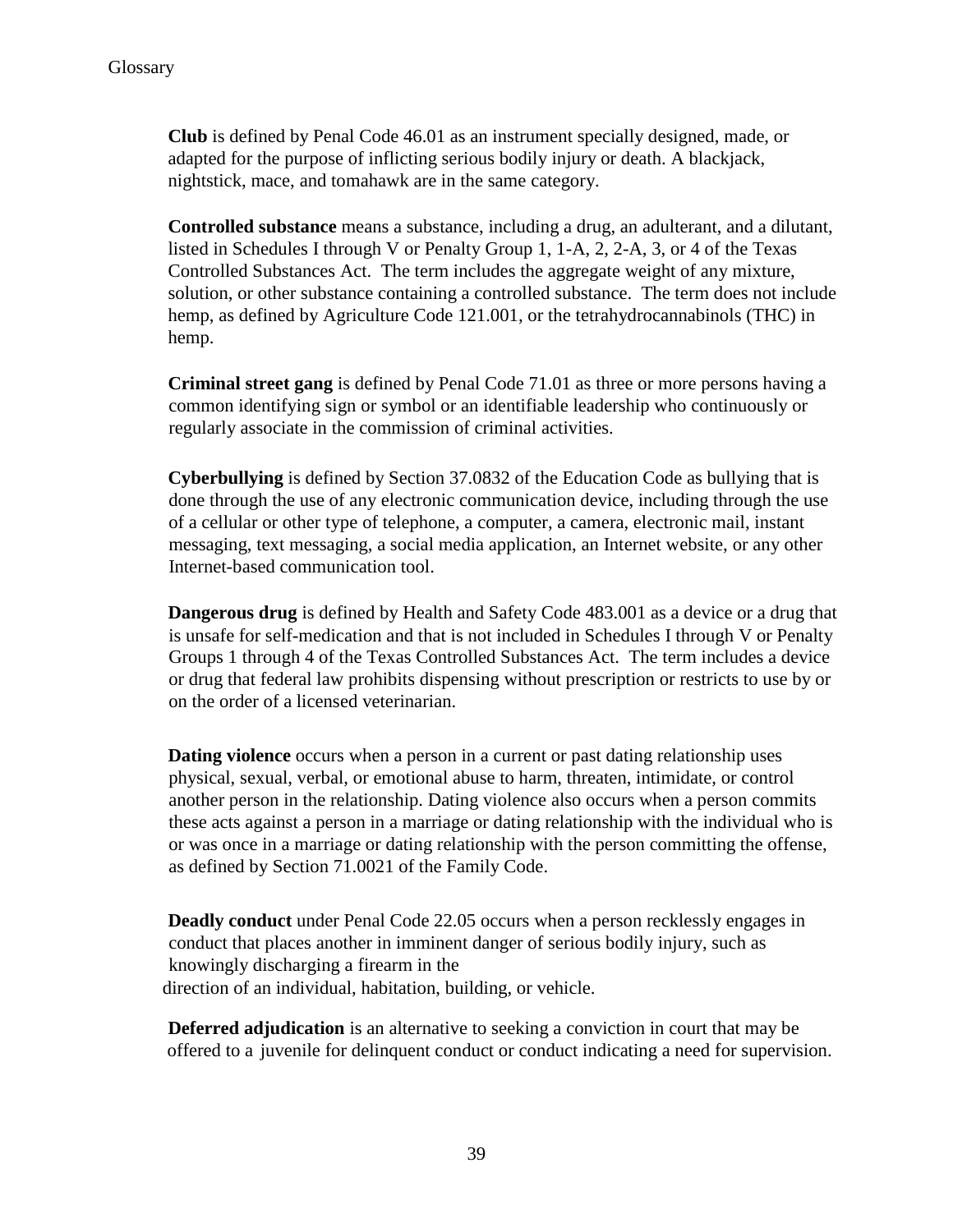#### Glossary

**Deferred prosecution** may be offered to a juvenile as an alternative to seeking a conviction in court for delinquent conduct or conduct indicating a need for supervision.

**Delinquent conduct** is conduct that violates either state or federal law and is punishable by imprisonment or confinement in jail. It includes conduct that violates certain juvenile court

orders, including probation orders, but does not include violations of traffic laws.

**Discretionary** means that something is left to or regulated by a local decision maker.

**E-cigarette** means an electronic cigarette or any other device that simulates smoking by using a mechanical heating element, battery, or electronic circuit to deliver nicotine or other substances to the individual inhaling from the device. The term includes any device that is manufactured, distributed, or sold as an e-cigarette, e-cigar, or e-pipe or under another product name or description and a component, part, or accessory for the device, regardless of whether the component, part, or accessory is sold separately from the device.

**Explosive weapon** is defined by Penal Code 46.01 as any explosive or incendiary bomb, grenade, rocket, or mine and its delivery mechanism that is designed, made, or adapted for the purpose of inflicting serious bodily injury, death, or substantial property damage, or for the principal purpose of causing such a loud report as to cause undue public alarm or terror.

**False alarm or report** under Penal Code 42.06 occurs when a person knowingly initiates, communicates, or circulates a report of a present, past, or future bombing, fire, offense, or other emergency that he or she knows is false or baseless and that would ordinarily:

- 1. Cause action by an official or volunteer agency organized to deal with emergencies;
- 2. Place a person in fear of imminent serious bodily injury; or
- 3. Prevent or interrupt the occupation of a building, room, or place of assembly.

**Firearm** is defined by federal law (18 U.S.C. 921(a)) as:

- 1. Any weapon (including a starter gun) that will, is designed to, or may readily be converted to expel a projectile by the action of an explosive;
- 2. The frame or receiver of any such weapon;
- 3. Any firearm muffler or firearm weapon; or
- 4. Any destructive device, such as any explosive, incendiary or poison gas bomb, or grenade.

Such term does not include an antique firearm.

**Firearm silencer** is defined by Penal Code 46.01 as any device designed, made, or adapted to muffle the report of a firearm.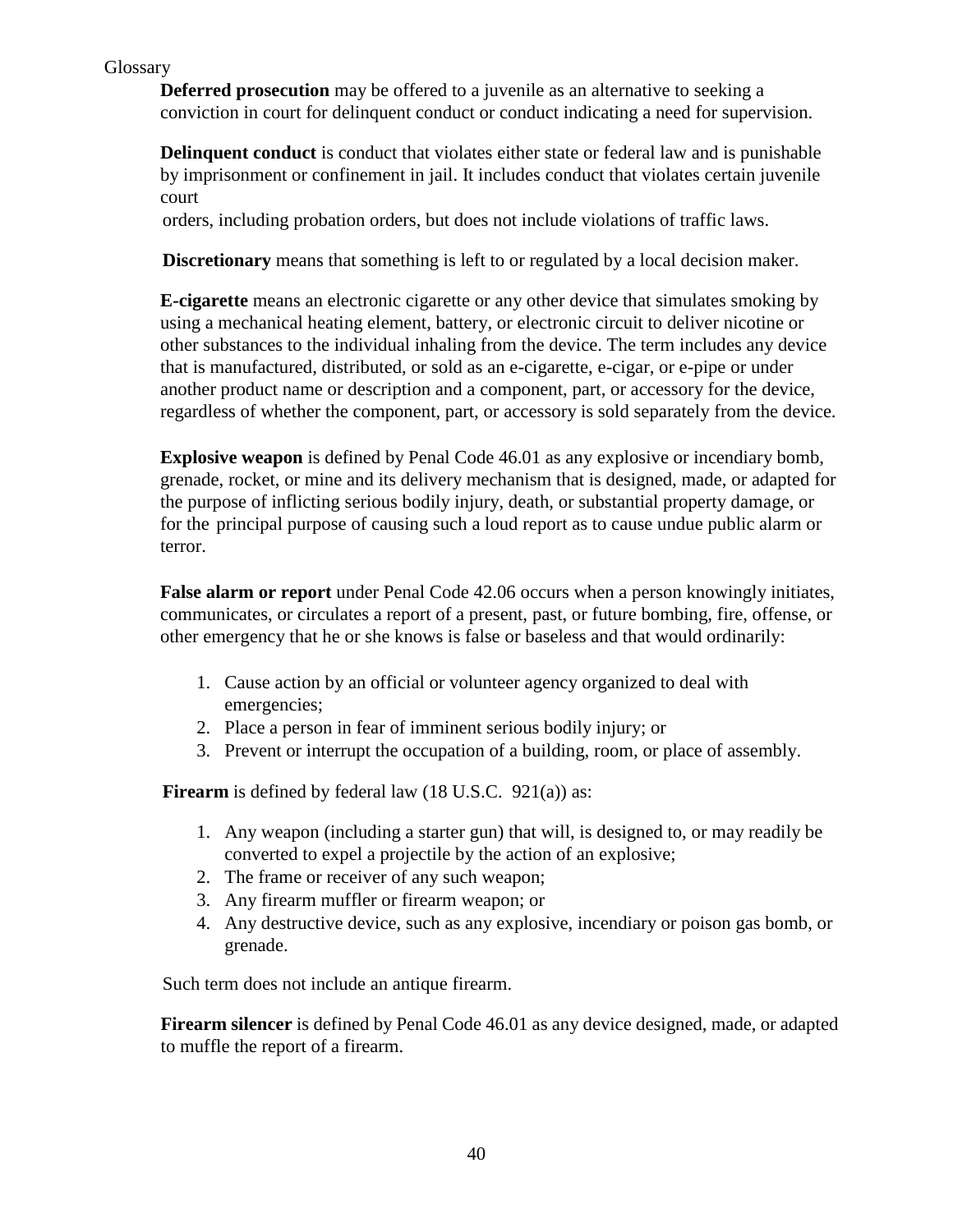Graffiti includes markings with paint, an indelible pen or marker, or an etching or engraving device on tangible property without the effective consent of the owner. The markings may include inscriptions, slogans, drawings, or paintings.

**Handgun** is defined by Penal Code 46.01 as any firearm that is designed, made, or adapted to be fired with one hand.

#### **Harassment** includes:

- 1. Conduct that meets the definition established in district policies DIA(LOCAL) and FFH(LOCAL);
- 2. Conduct that threatens to cause harm or bodily injury to another person, including a district student, employee, board member, or volunteer; is sexually intimidating; causes physical damage to the property of another student; subjects another student to physical confinement or restraint; or maliciously and substantially harms another student's physical or emotional health or safety, as defined in Section 37.001(b)(2) of the Education Code; or
- 3. Conduct that is punishable as a crime under Penal Code 42.07, including the following types of conduct if carried out with the internet to harass, annoy, alarm, abuse, torment, or embarrass another:

a. Initiating communication and, in the course of the communication, making a comment, request, suggestion, or proposal that is obscene, as defined by law;

b. Threatening, in a manner reasonably likely to alarm the person receiving the threat, to inflict bodily injury on the person or to commit a felony against the person, a member of the person's family or household, or the person's property;

c. Conveying, in a manner reasonably likely to alarm the person receiving the report, a false report, which is known by the conveyor to be false, that another person has suffered death or serious bodily injury; and

d. Sending repeated electronic communications in a manner reasonably likely to harass, annoy, alarm, abuse, torment, embarrass, or offend another.

**Hazing** is defined by Section 37.151 of the Education Code as an intentional, knowing, or reckless act, on or off campus, by one person alone or acting with others, directed against a student for the purpose of pledging, initiation into, affiliation with, holding office in, or maintaining membership in a student organization if the act meets the elements in Education Code 37.151, including:

- 1. Any type of physical brutality;
- 2. An activity that subjects the student to an unreasonable risk of harm or that adversely affects the student's mental or physical health, such as sleep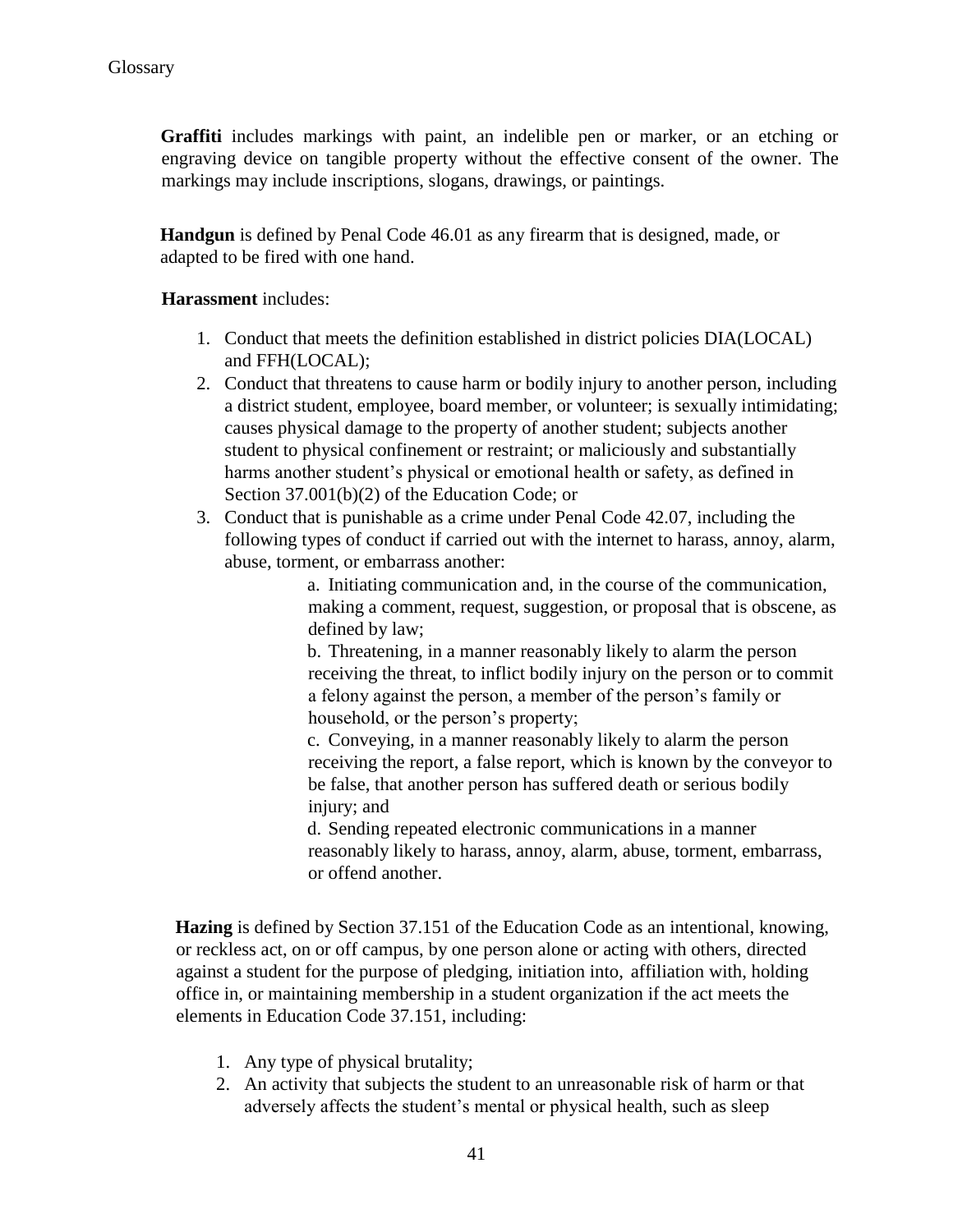deprivation, exposure to the elements, confinement to small spaces, calisthenics, or consumption of food, liquids, drugs, or other substances;

- 3. An activity that induces, causes, or requires the student to perform a duty or task that violates the Penal Code; and
- 4. Coercing a student to consume a drug or alcoholic beverage in an amount that would lead a reasonable person to believe the student is intoxicated.

**Hit list** is defined in Section 37.001(b)(3) of the Education Code as a list of people targeted to be harmed, using a firearm, a knife, or any other object to be used with intent to cause bodily harm.

**Improvised explosive device** is defined by Penal Code 46.01 as a completed and operational bomb designed to cause serious bodily injury, death, or substantial property damage that is fabricated in an improvised manner using nonmilitary components.

**Indecent exposure** is defined by Penal Code 21.08 as an offense that occurs when a person exposes the person's anus or any part of the person's genitals with intent to arouse or gratify the sexual desire of any person, and is reckless about whether another is present who will be offended or alarmed by the act.

**Intimate visual material** is defined by Civil Practices and Remedies Code 98B.001 and Penal Code 21.16 as visual material that depicts a person with the person's intimate parts exposed or engaged in sexual conduct. "Visual material" means any film, photograph, video tape, negative, or slide of any photographic reproduction or any other physical medium that allows an image to be displayed on a computer or other video screen and any image transmitted to a computer or other video screen.

**Location-restricted knife** is defined by Penal Code 46.01 as a knife with a blade over five and one-half inches.

**Knuckles** means any instrument consisting of finger rings or guards made of a hard substance and designed or adapted for inflicting serious bodily injury or death by striking a person with a fist enclosed in the knuckles.

**Look-alike weapon** means an item that resembles a weapon but is not intended to be used to cause serious bodily injury.

**Machine gun** as defined by Penal Code 46.01 is any firearm that is capable of shooting more than two shots automatically, without manual reloading, by a single function of the trigger.

**Mandatory** means that something is obligatory or required because of an authority.

**Paraphernalia** are devices that can be used for inhaling, ingesting, injecting, or otherwise introducing a controlled substance into a human body.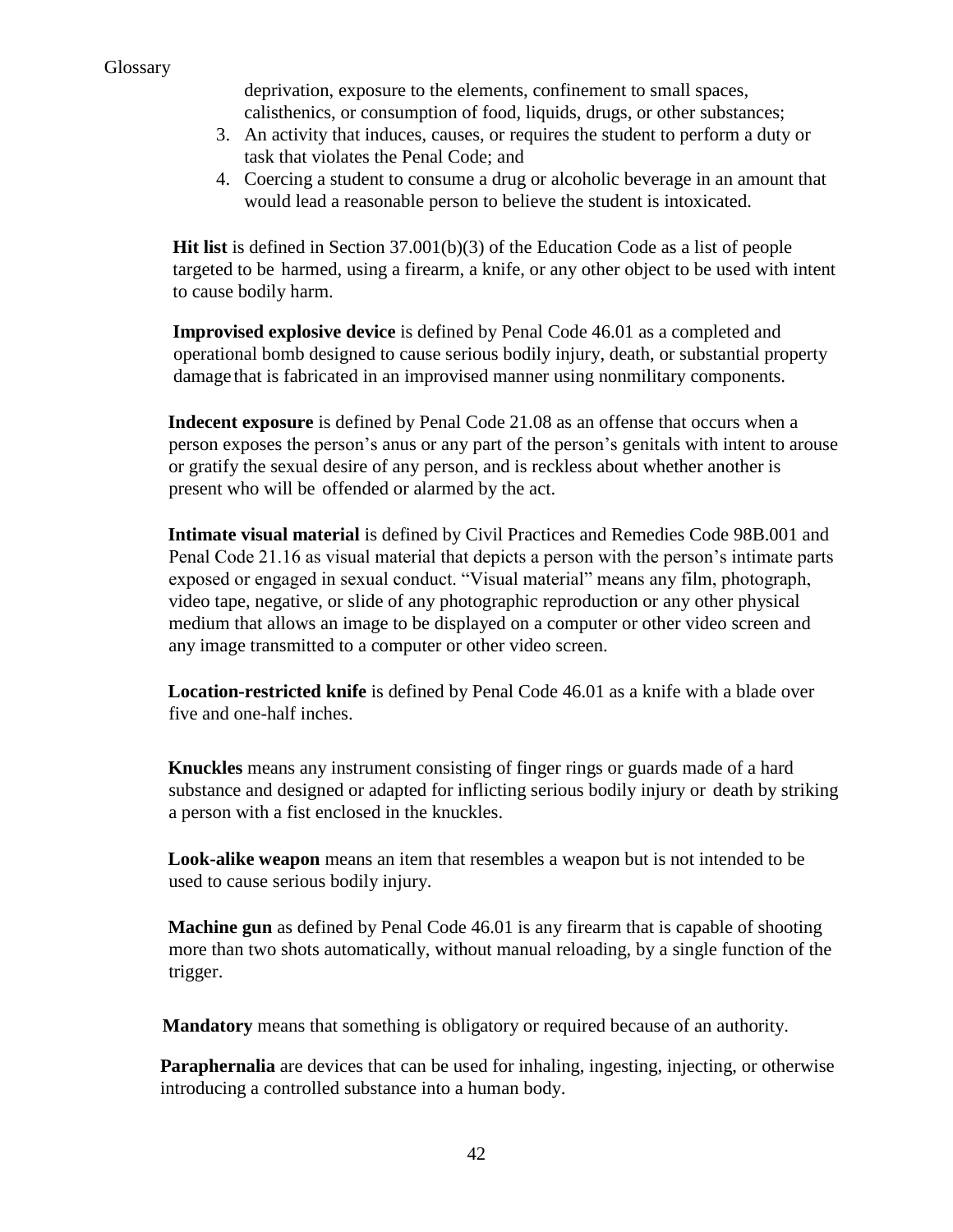**Possession** means to have an item on one's person or in one's personal property, including, but not limited to, clothing, purse, or backpack; a private vehicle used for transportation to or from school or school-related activities, including, but not limited, to an automobile, truck, motorcycle, or bicycle; telecommunications or electronic devices; or any school property used by the student, including, but not limited to, a locker or desk.

**Prohibited weapon** under Penal Code 46.05(a) means:

- 1. The following items unless registered with the U.S. Bureau of Alcohol, Tobacco, Firearms, and Explosives or otherwise not subject to that registration requirement or unless the item is classified as a curio or relic by the U.S. Department of Justice:
	- a. An explosive weapon;
	- b. A machine gun;
	- c. A short-barrel firearm;
- 2. Armor-piercing ammunition;
- 3. A chemical dispensing device;
- 4. A zip gun;
- 5. A tire deflation device;
- 6. An improvised explosive device; or
- 7. A firearm silencer, unless classified as a curio or relic by the U.S. Department of Justice or the actor otherwise possesses, manufactures, transports, repairs, or sells the firearm silencer in compliance with federal law.

**Public Lewdness** is defined by Penal Code 21.07 as an offense that occurs when a person knowingly engages in an act of sexual intercourse, deviate sexual intercourse, or sexual contact in a public place or, if not in a public place, is reckless about whether another is present who will be offended or alarmed by the act.

Public school fraternity, sorority, secret society, or gang means an organization composed wholly or in part of students that seeks to perpetuate itself by taking additional members from the students enrolled in school based on a decision of its membership rather than on the free choice of a qualified student. Educational organizations listed in Section 37.121(d) of the Education Code are excepted from this definition.

**Reasonable belief** is that which an ordinary person of average intelligence and sound mind would believe Chapter 37 requires certain disciplinary decisions when the superintendent or designee has a reasonable belief that a student engaged in conduct punishable as a felony offense. Informing such a reasonable belief, the superintendent or designee may use all available information, including the notice of a student's arrest under Article 15.27 of the Code of Criminal Procedure.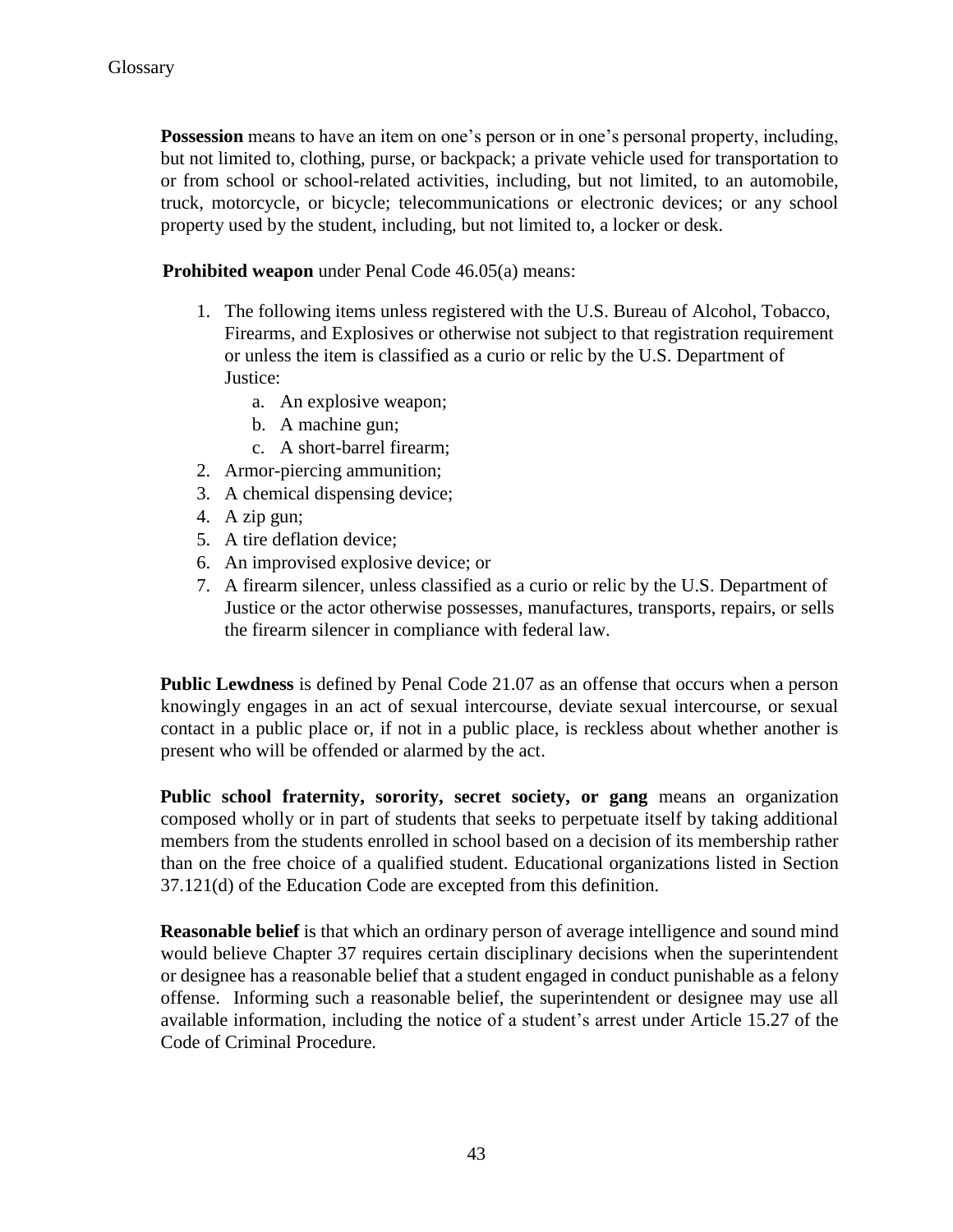#### Glossary

**Self-defense** is the use of force against another to the degree a person reasonably believes the force is immediately necessary to protect himself or herself.

#### **Serious misbehavior** means:

- <sup>1.</sup> Deliberate violent behavior that poses a direct threat to the health or safety of others;
- <sup>2.</sup> Extortion, meaning the gaining of money or other property by force or threat;
- <sup>3.</sup> Conduct that constitutes coercion, as defined by Section 1.07, Penal Code; or 4. Conduct that constitutes the offense of:
	- a. Public lewdness under Penal Code 21.07;
	- b. Indecent exposure under Penal Code 21.08;
	- c. Criminal mischief under Penal Code 28.03;
	- d. Hazing under Education Code 37.152; or
	- e. Harassment under Penal Code 42.07(a)(1) of a student or district employee.

#### **Serious or persistent misbehavior** includes, but is not limited to:

- Behavior that is grounds for permissible expulsion or mandatory DAEP placement.
- Behavior identified by the district as grounds for discretionary DAEP placement.
- Actions or demonstrations that substantially disrupt or materially interfere with school activities.
- Refusal to attempt or complete school work as assigned.
- Insubordination.
- Profanity, vulgar language, or obscene gestures.
- Leaving school grounds without permission.
- Falsification of records, passes, or other school-related documents.
- Refusal to accept discipline assigned by the teacher or principal.

**Short-barrel firearm** is defined by Penal Code 46.01 as a rifle with a barrel length of less than 16 inches or a shotgun with a barrel length of less than 18 inches, or any weapon made from a rifle or shotgun that, as altered, has an overall length of less than 26 inches.

**Terroristic threat** is defined by Penal Code 22.07 as a threat of violence to any person or property with intent to:

- 1. Cause a reaction of any type by an official or volunteer agency organized to deal with emergencies;
- 2. Place any person in fear of imminent serious bodily injury;
- 3. Prevent or interrupt the occupation or use of a building; room, place of assembly, or place to which the public has access; place of employment or occupation; aircraft, automobile, or other form of conveyance; or other public place;
- 4. Cause impairment or interruption of public communications; public transportation; public water, gas, or power supply; or other public service;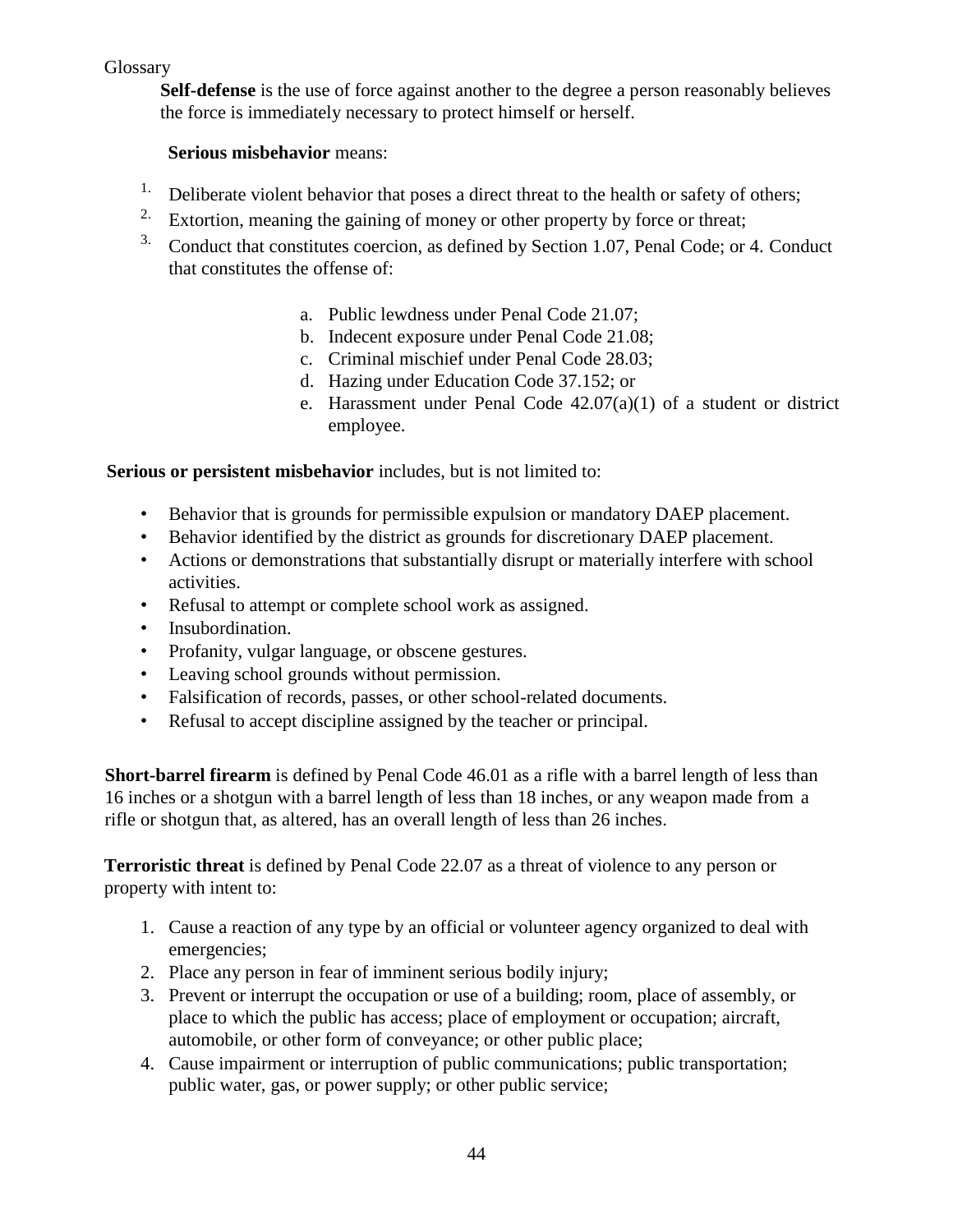- 5. Place the public or a substantial group of the public in fear of serious bodily injury; or
- 6. Influence the conduct or activities of a branch or agency of the federal government, the state, or a political subdivision of the state (including the district).

**Tire deflation device** is defined in part by Penal Code 46.01 as a device, including a caltrop or spike strip, that, when driven over, impedes or stops the movement of a wheeled vehicle by puncturing one or more of the vehicle's tires.

**Title 5 felonies** are those crimes listed in Title 5 of the Penal Code that typically involve injury to a person and may include:

- Murder, manslaughter, or homicide under Sections 19.02, .05;
- Kidnapping under Section 20.03;
- Trafficking of persons under Section 20A.02;
- Smuggling or continuous smuggling of persons under Sections  $20.05 0.06$ ;
- Assault under Section 22.01;
- Aggravated assault under Section 22.02;
- Sexual assault under Section 22.011;
- Aggravated sexual assault under Section 22.021;
- Unlawful restraint under Section 20.02;
- Continuous sexual abuse of a young child or children under Section 21.02;
- Bestiality under Section 21.09;
- Improper relationship between educator and student under Section 21.12;
- Voyeurism under Section 21.17;
- Indecency with a child under Section 21.11;
- Invasive visual recording under Section 21.15;
- Disclosure or promotion of intimate visual material under Section 21.16;
- Sexual coercion under Section 21.18;
- Injury to a child, an elderly person, or a disabled person of any age under Section 22.04;
- Abandoning or endangering a child under Section 22.041;
- Deadly conduct under Section 22.05;
- Terroristic threat under Section 22.07;
- Aiding a person to commit suicide under Section 22.08; and
- Tampering with a consumer product under Section 22,.

#### [See FOC(EXHIBIT).]

**Under the influence** means lacking the normal use of mental or physical faculties. Impairment of a person's physical or mental faculties may be evidenced by a pattern of abnormal or erratic behavior, the presence of physical symptoms of drug or alcohol use, or by admission. A student "under the influence" need not be legally intoxicated to trigger disciplinary action.

**Use** means voluntarily introducing into one's body, by any means, a prohibited substance.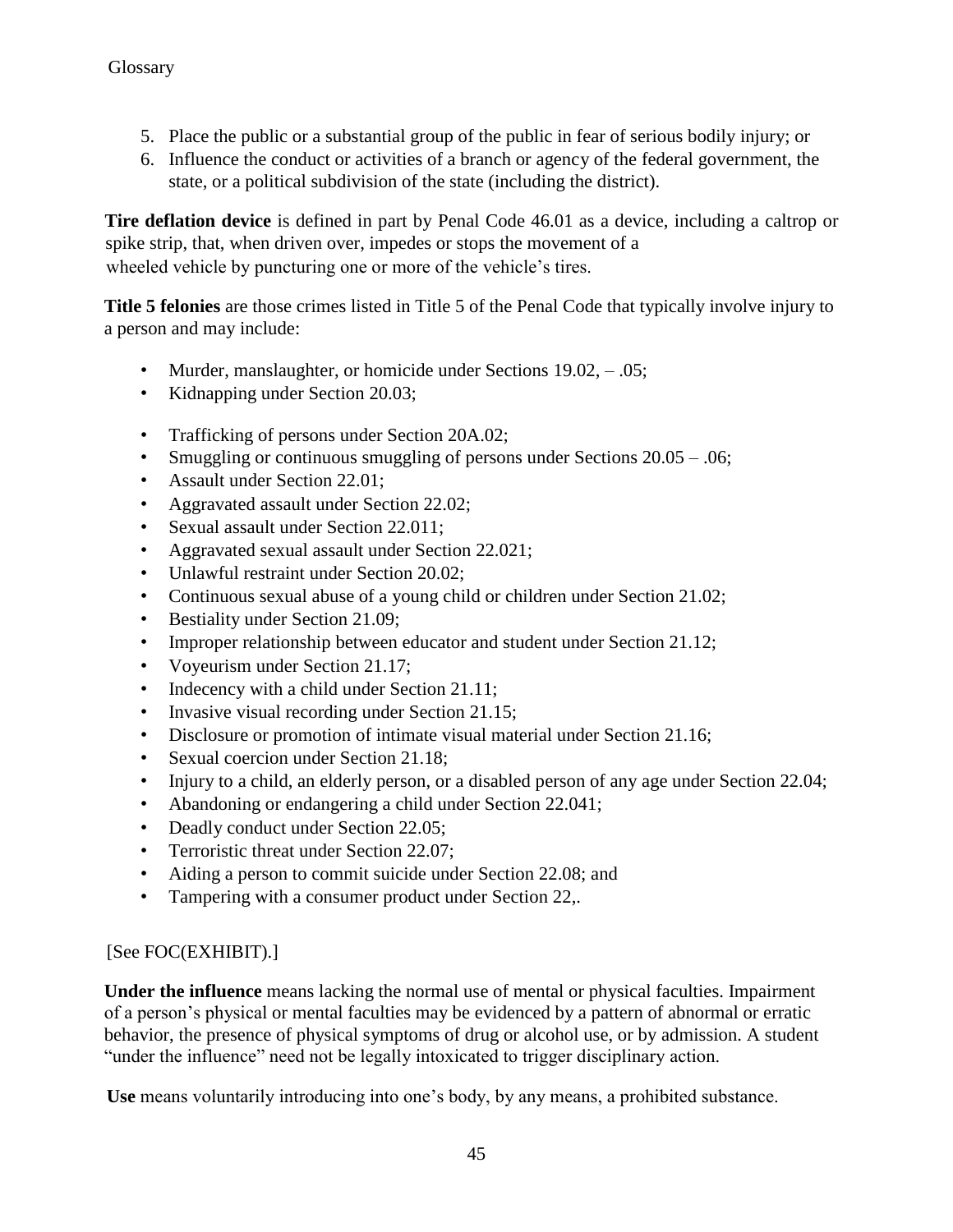#### Glossary

**Zip gun** is defined by Penal Code 46.01 as a device or combination of devices, not originally a firearm, but adapted to expel a projectile through a smooth-bore or rifled-bore barrel by using the energy generated by an explosion or burning substance.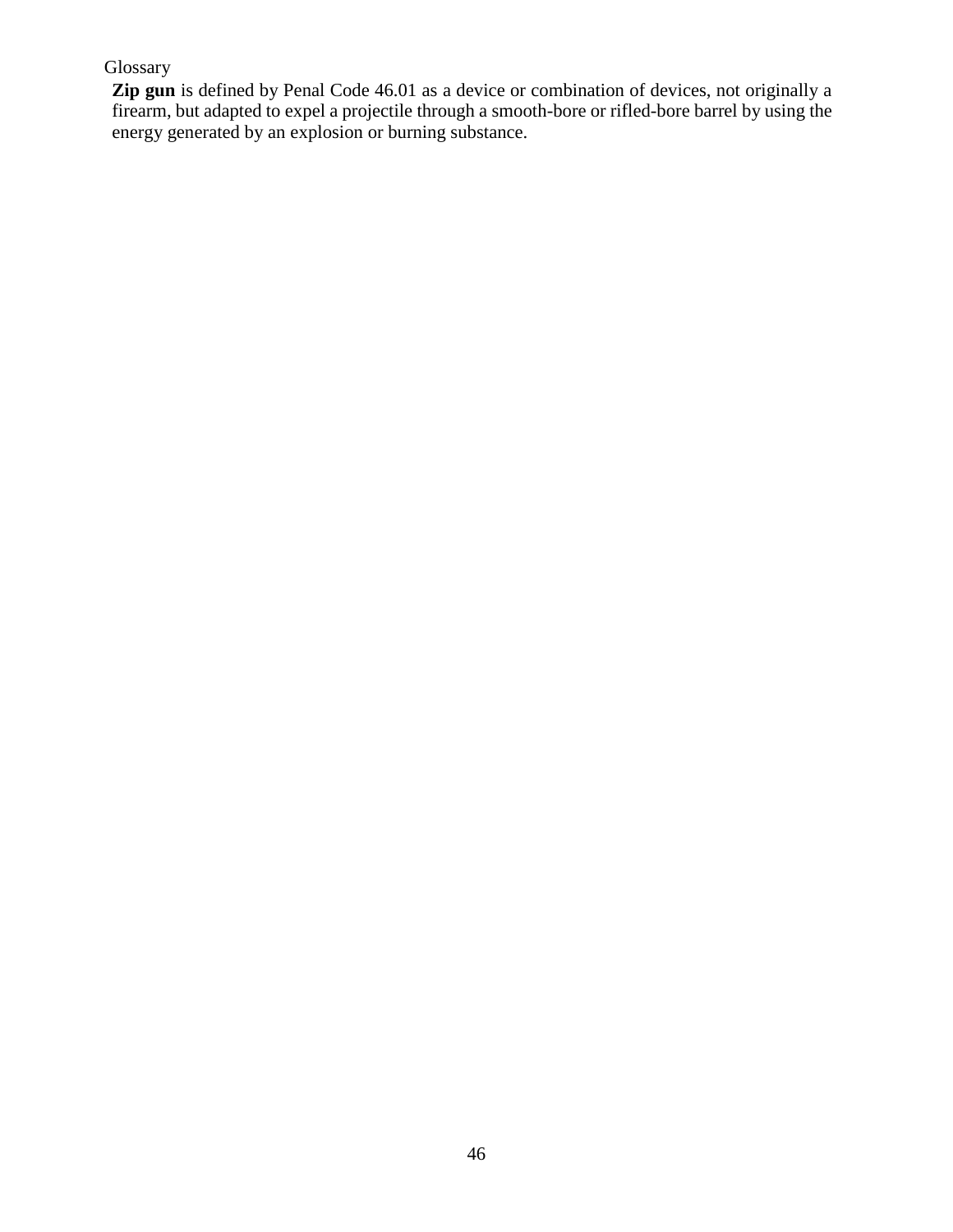# **Index**

admission, review, and dismissal (ARD) committee, 11, 26 appeals process board review of expulsion, 33 DAEP appeals, 27 discipline management techniques, 11 sex offender registry, 26 attendance, 4 aversive techniques, 12 board of trustees, 3 campus behavior coordinator, 4 cell phones. *See* electronic devices. cheating, 11-12 classroom rules, 6, 10,11 computers, 9,29 breach of security, 29,38,47 cyberbullying, 4,7,9 threatening behavior, 9,10 *See also* technology resources. confiscation of student property confiscation of property. *See* discipline management techniques. consideration of mitigating factors, 21 corporal punishment. See discipline management techniques. counseling, 11,19 courtesy, 6 crimes aggravated robbery, 5,45 breach of computer security, 29,38 breach of security, 29 criminal mischief, 4,8,18,29,30,44,47 criminal proceedings and placement in DAEP, 23 felonies, 4,8, 18–20, 25, 29, 30, 32 reporting, 5 Title 5 offenses, 18, 20, 27 expulsion and placement, 26-28 hearing and required findings, 27

length of placement, 21 newly enrolled students, 28 placement review, 28 delinquent conduct, 20, 23, 27, 40 demonstrations, 10 detention. *See* discipline management techniques. disciplinary alternative education program (DAEP), 3,6-9,11-13,15-36 additional misconduct, 30 appeals. *See* appeals process. coursework notice, 21 discretionary placement, 18 emergency placement, 25 extracurricular activities, 12,17, 22 grade classification, 17 graduation, 5,23 length of placement, 21 mandatory placement, 18 300 foot rule, 29–30 Notice of criminal proceedings, 23 placement review, 23 pre- and post-assessments, 21 process, 20 restrictions during placement, 22 summer programs, 17 transition services, 25 transportation, 23 under age six, 17 under age ten, 17 withdrawal during process, 24 disc. management techniques, 11-12 alternative educational setting, 11- 12,26 appeals. *See* appeals process. behavioral contracts, 11 bus privileges, 13, 14 confiscation of property, 11-12 corporal punishment, 12 counseling, 19 criminal prosecution, 12 DAEP. *See* disciplinary alternative education program (DAEP). demerits, 11 detention, 12-13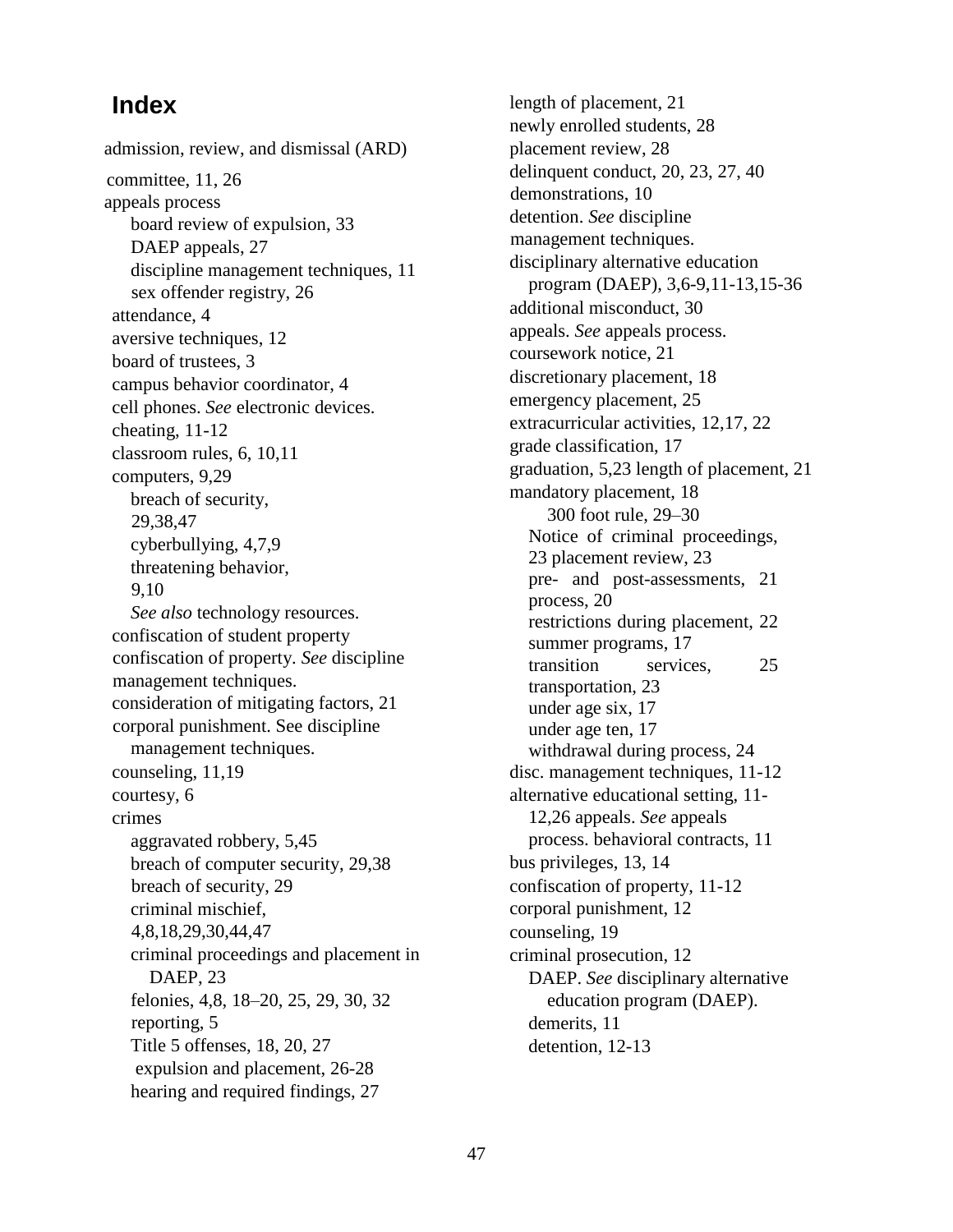expulsion. *See* expulsion. extracurricular organizations, 12 grade reductions, 11-12 in-school suspension, 12,15,17,32 loss of privileges, 11-12 notification, 13 out-of-school suspension, 7,11-13,15 probation, 26-27 referral. *See* routine referral. refusal to accept, 6 rewards, 11 school duties, 12 students with disabilities, 11 time-out, 11,13 dress code, 14 drugs, 9 marijuana, 9,16,19,29 over-the-counter, 9 paraphernalia, 9 prescription, 9 under influence, 9 electronic cigarette definition, 40 *See also* prohibited items: e-cigarettes. electronic devices, 8-10 expulsion,29-30 foot rule, 29-30 additional misconduct, 23 DAEP placement, 18 discretionary, 18 emergency, 25 serious misbehavior committed while in DAEP, 23 length, 21 mandatory, 18 newly enrolled students, 24 process, 20 restrictions, 22 under age six, 17 under age ten, 17 withdrawal during process,24 falsification of records, 9, firearms exception, 33

formal removal from class,14 returning student to the classroom, 15 fraternity, 18 gangs, 18 gender-based harassment, 7 *See also* prohibited behavior. graduation participation, 5 Gun Free Schools Act, 31 illegal knife, 30, 31 inspections, 5 jurisdiction of the district 300 foot rule, 29-30 juvenile justice alternative education program (JJAEP), 3,13,26-28 laser pointers, 8 lunch period, 4 parent-teacher conferences, 20 placement review committee, 23,26,28 plagiarism. *See* prohibited behavior: cheating. posting of the Student Code of Conduct, 3 preparation for class, 6 progressive interventions, 11,14 prohibited behavior, 12 300 foot rule, 29-30 aggravated sexual assault, 20 alcohol, 16,19, 20, 29, 32 assault, 20 at another district, 24 bullying, 29 cheating, see prohibited behavior coercion, 7,30 cyberbullying, 4, 7, 9 dating violence, 39 deadly conduct, 30 disclosure/promotion of intimate visual material, 45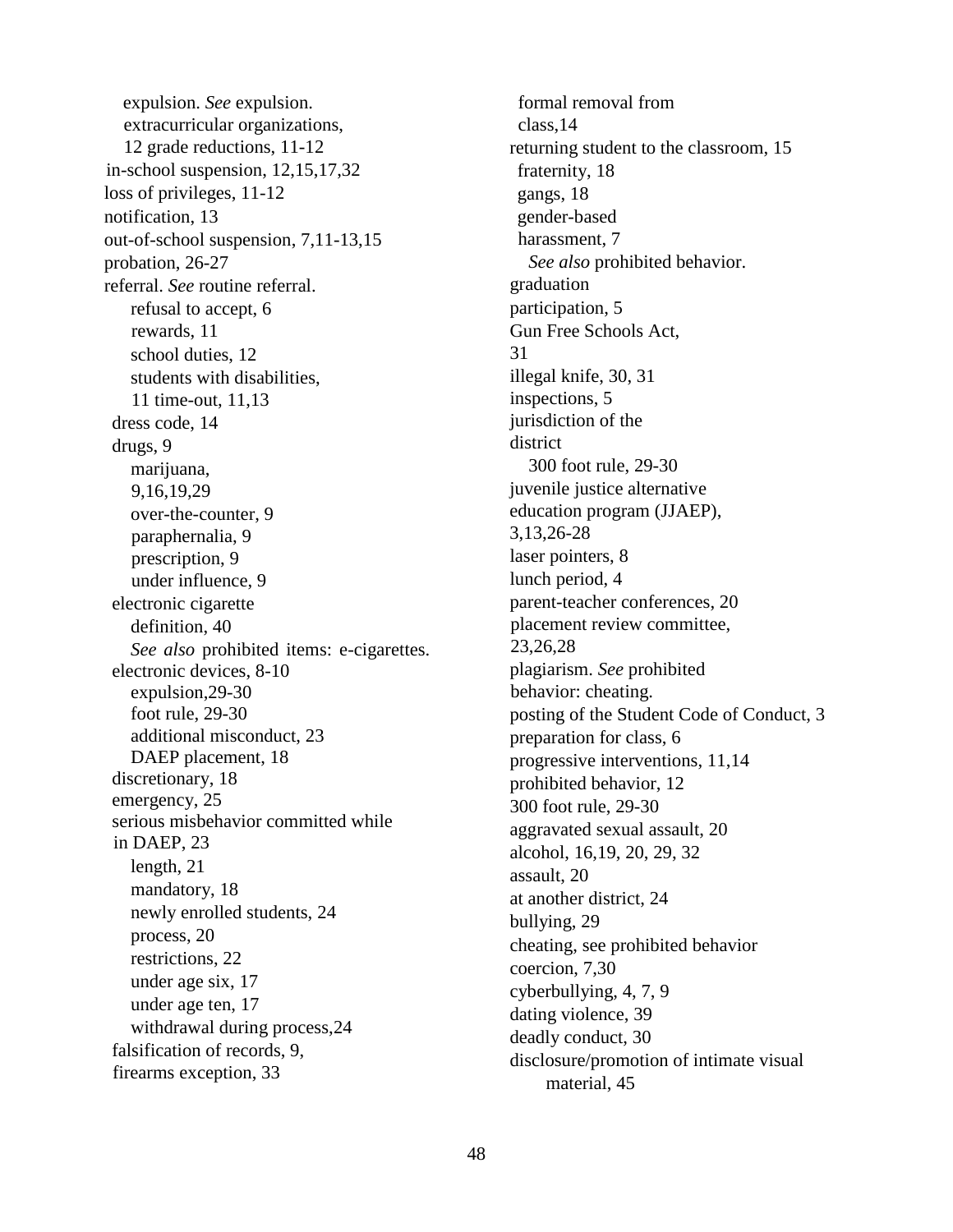drugs, 9 false accusations, 10 false alarm, 18, 29 fighting, 7 fire extinguishers discharged without cause, 10 forgery. *See* falsification of records. gambling, 10 gender-based harassment, 7 graffiti, 8 harassment, 7,31 hazing, 7 hit lists, 7 hoaxes, 10 inappropriate conduct, 6-7 inciting violence, 18,29 indecent exposure, 7,19,30 insubordination, 7 invasive visual recording, 45 leaving school grounds, 44 misuse of technology resources, 9 on school buses, 13-14 online impersonation, 9 profanity, 7 recording without consent, see invasive visual recording repeated offenses, 10 robbery, 8,18 sexting,9 sexual abuse, 7,20,30,32 sexual assault, 15,16,20,29-31 sexual harassment, see serious misbehavior smuggling or continuous smuggling of persons, 45 (Title 5 felonies) stealing, 7 terroristic threat, 18, 29 theft, 8 threats, 4 throwing objects, 10 trafficking of persons, 45 under the influence, 9 vandalism, 7

volatile chemicals, 9 voyeurism, 45 prohibited items air guns, 8 alcohol, 9,32 ammunition, 8 clubs, 12 drugs, 9 e-cigarettes, 8 firearms,8 fireworks, 8 handgun, 30,31 knives, 8 lighters, 8 mace, 8 matches, 8 other dangerous items, 8 other weapons, 8 pepper spray, 8 pornography, 8 stun guns, 8 tobacco, 8 property, 4 protests. *See*  demonstrations. removal from the regular educational setting, 14 respect, 6 retaliation, 4, 19, 29, 32 routine referral, 14 safety, 6, 9, 18-19 searches desks, 5 lockers, 5 vehicles, 5 secret society, 18 self-defense, 16,17, 20, 28 self-discipline, 6 serious misbehavior, 30 sex offender, 4, 26, 27 appeal of placement as a registered sex offender, 27 newly enrolled student, 24,26,28,35 sexual abuse, 20 *See also* prohibited behavior. sexual assault campus assignments, 20